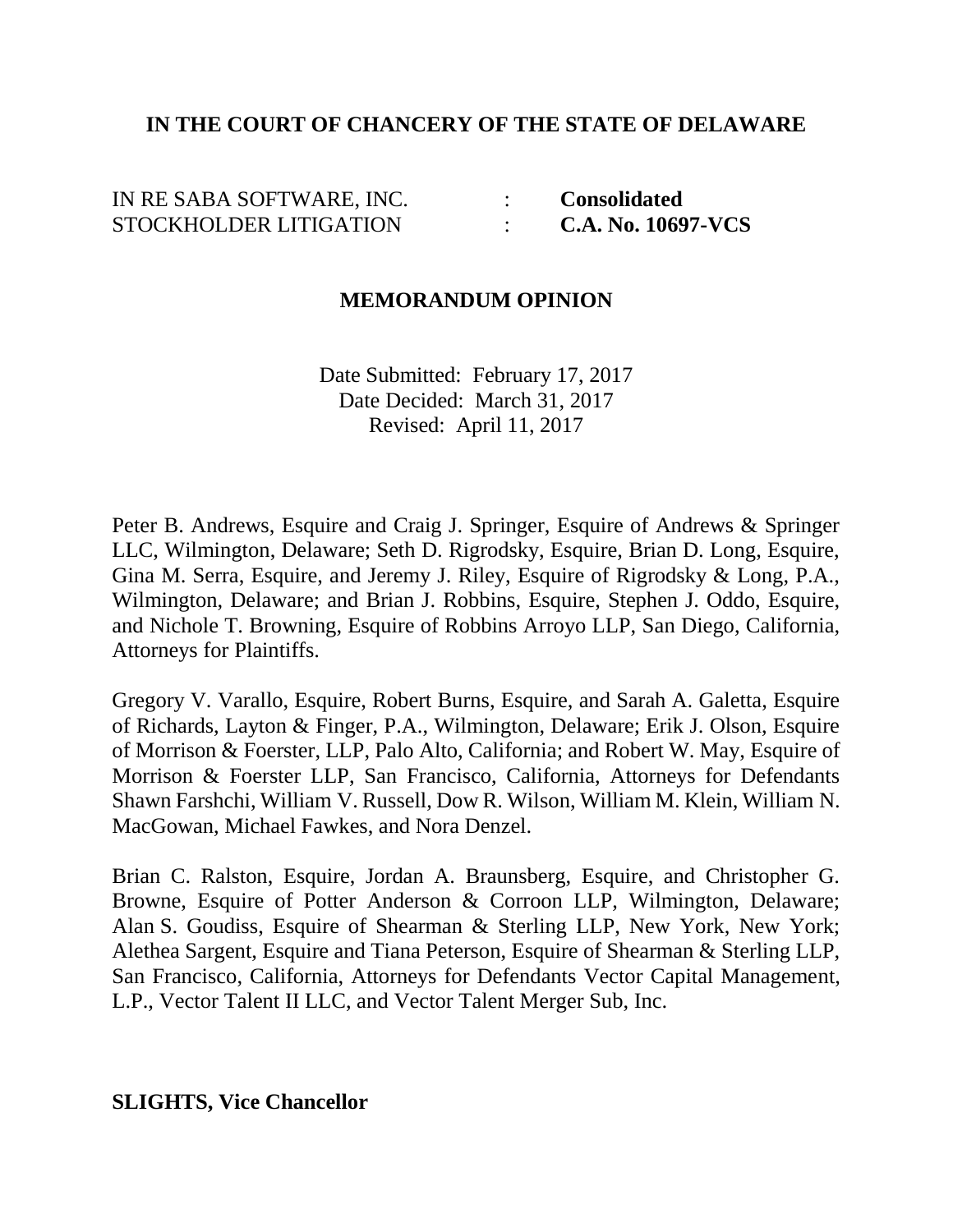This action arises out of the acquisition of Saba Software, Inc. ("Saba" or "the Company") by entities affiliated with Vector Capital Management, L.P. in an allcash merger in which stockholders received \$9 per share for their Saba stock (the "Merger"). The Plaintiff's Second Amended Verified Class Action Complaint (the "Complaint"), and its description of the unfortunate series of events leading up to the Merger, calls out to Samuel Barber's *Adagio for Strings* to set the mood for the final scene. According to the Securities and Exchange Commission ("SEC"), Saba, through two of its former executives, engaged in a fraudulent scheme from 2008 through 2012 to overstate its pre-tax earnings by \$70 million. Thereafter, Saba repeatedly promised regulators, its stockholders and the market that it would get its financial house in order. Each promise included assurances to stockholders that Saba would restate its financial statements by a certain date. And each time Saba inexplicably failed to deliver the restatement by the promised deadline. When it failed to meet a deadline for filing its restatement set by the SEC, the SEC revoked the registration of Saba's common stock. Not surprisingly, the stock price suffered. In the midst of this chaos, the Company announced that "it was exploring strategic alternatives, including a sale of the Company."

When Saba's board of directors ultimately sought stockholder approval of the Merger, after a months-long sales process, the choice presented to stockholders was either to accept the \$9 per share Merger consideration, well below its average trading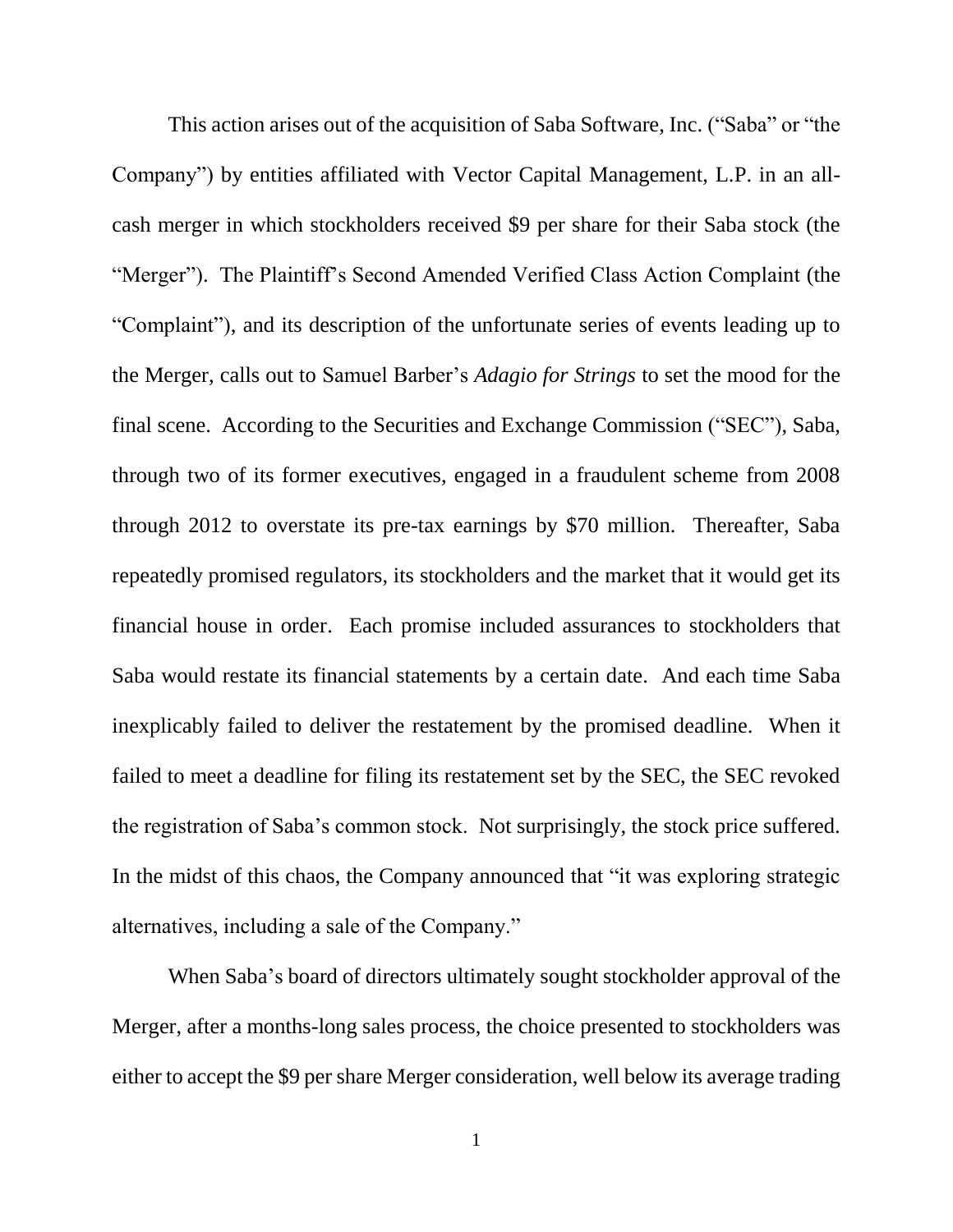price over the past two years, or continue to hold their now-deregistered, illiquid stock. Not surprisingly, the majority of Saba's stockholders voted to approve the Merger.

Plaintiff, a former Saba stockholder, brings two claims: Count I alleges breach of fiduciary duty against the members of Saba's Board of Directors (the "Board") and Count II alleges aiding and abetting breach of fiduciary duty against the Vectoraffiliated defendants. In this opinion, I conclude the Board may not invoke the business judgment rule under the so-called *Corwin* doctrine because the Complaint pleads facts that allow a reasonable inference that the stockholder vote approving the transaction was neither fully informed nor uncoerced. I also conclude that Plaintiff has pled a non-exculpated claim of bad faith and breach of the duty of loyalty by stating facts that support pleadings-stage inferences that the Board knowingly failed to disclose material information to stockholders and was motivated to approve the Merger so that its members could cash-in on equity options and restricted stock units that would otherwise have been illiquid as a consequence of the deregistration of the Company's stock. Plaintiff has failed, however, to state a claim for aiding and abetting breach of fiduciary duty against the Vector defendants because he has failed to allege sufficient facts to support a reasonable inference that Vector knowingly participated in the breach of fiduciary duty.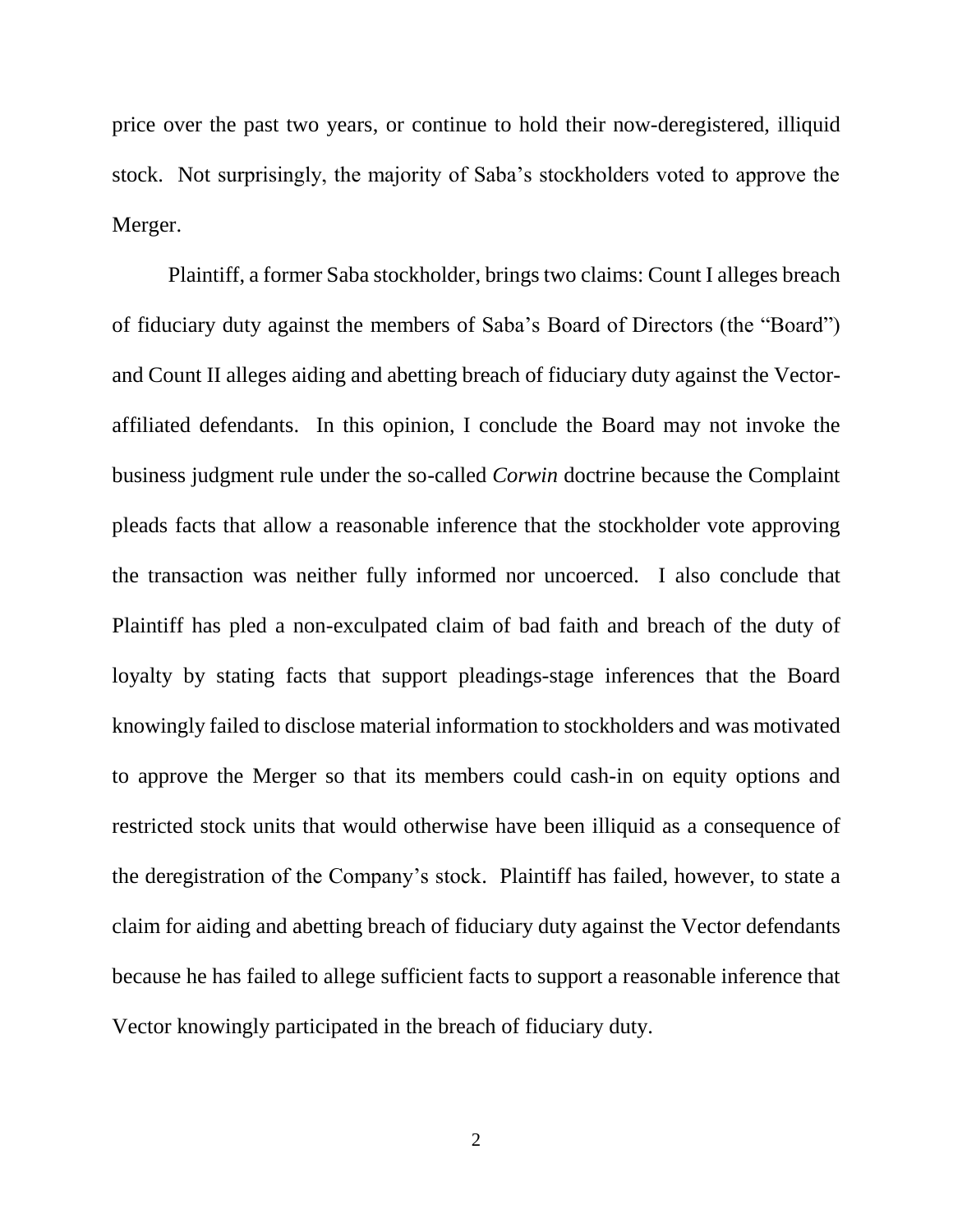### **I. BACKGROUND**

In considering this motion to dismiss, I have drawn the facts from the wellpled allegations of the Complaint, documents incorporated into the Complaint by reference, and judicially noticeable facts.<sup>1</sup> As I must at this stage, I have accepted all well-pled facts in the Complaint as true.<sup>2</sup>

#### **A. The Parties and Relevant Non-Parties**

Plaintiff, Gary Poltash, was a stockholder of Saba at all relevant times who beneficially owned over 80,000 shares of Saba stock prior to the Merger. He was appointed lead plaintiff in this consolidated class action on or about April 8, 2015.

Defendants, Nora Denzel, Shawn Farshchi, Michael Fawkes, William M. Klein, William N. MacGowan, William V. Russell and Dow R. Wilson (the "Individual Defendants") all served on the Board during the timeframes that give rise to Plaintiff's breach of fiduciary duty claims. Farshchi also served as Saba's President and CEO, beginning in August 2013, after previously serving as Saba's Interim CEO from March 2013 to August 2013 and Executive Vice President and

<sup>1</sup> *Solomon v. Armstrong*, 747 A.2d 1098, 1126 n.72 (Del. Ch. 1999), *aff'd*, 746 A.3d 277 (Del. 2000). Plaintiff referred to and relied upon Saba's Proxy Statement throughout the Complaint. *See e.g.*, Compl. ¶¶ 45, 48 n.4, 90, 95 n.12, 99 n.13, 104. Therefore, I have considered facts in the Proxy in addition to those alleged in the Complaint. Transmittal Aff. of Robert L. Burns, Esq. in Supp. of Opening Br. in Supp. of Individual Defs.' Mot. to Dismiss ("Burns Aff.") Ex. 1 ("Proxy").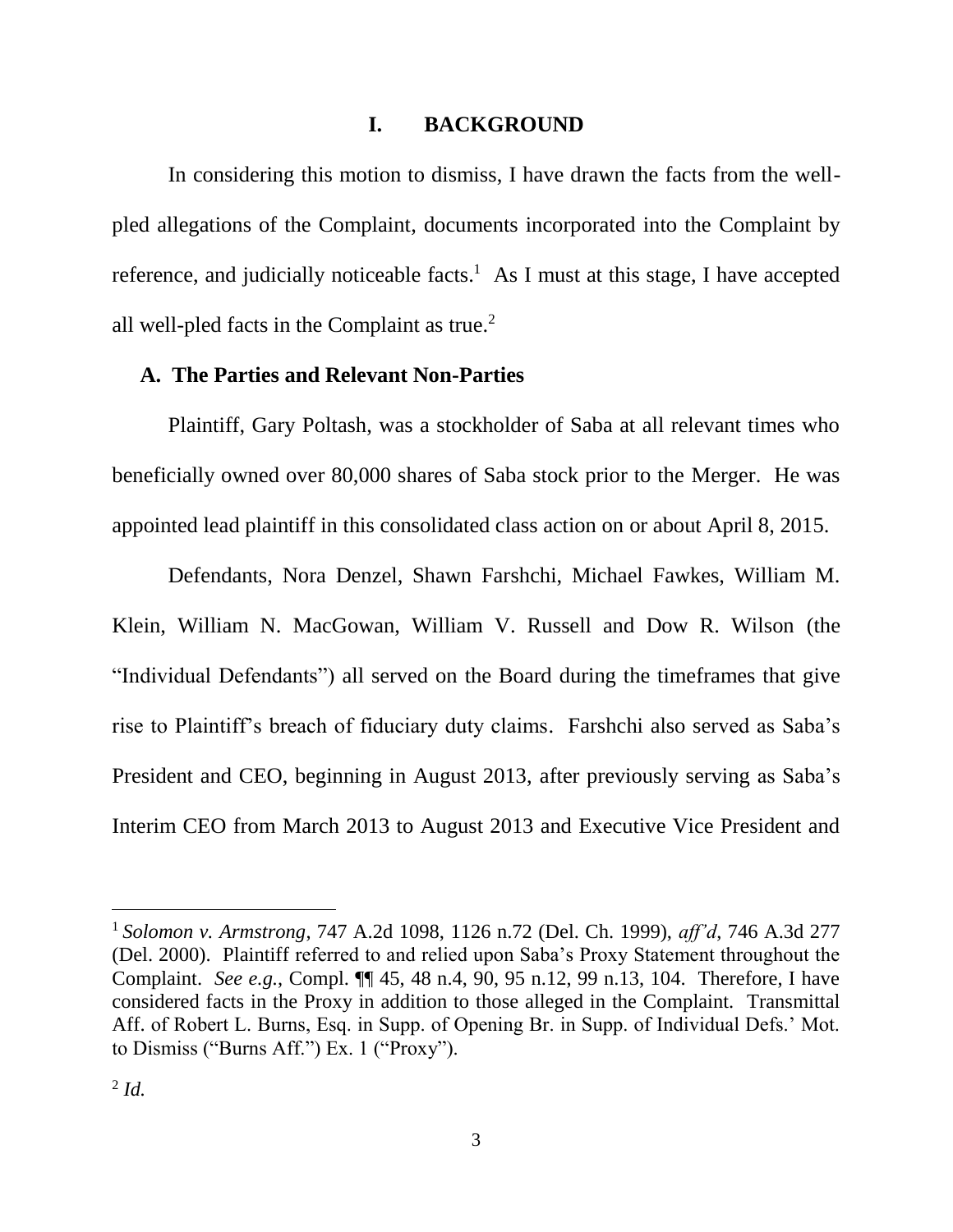Chief Operating Officer from June 2011 to August 2013. Fawkes was the Chairman of the Board's Corporate Governance and Nominating Committee and a member of the Strategic Committee. Klein also served on the Board's Strategic Committee and the Ad Hoc Transaction Committee (the "Ad Hoc Committee"). MacGowan served as Chairman of the Board's Compensation Committee. Russell was the nonexecutive Chairman of the Board, beginning in March 2013, and served on the Ad Hoc and Strategic Committees. Wilson was a member of the Ad Hoc Committee.

Defendant, Vector Capital Management, L.P., a Delaware limited partnership, is a private equity firm that manages over \$2 billion in equity capital and focuses on value-oriented investments in technology companies. Prior to the Merger, Vector Capital Management, L.P. was one of Saba's lenders. Defendant, Vector Talent II LLC, is a Delaware limited liability company and affiliate of Vector Capital Management, L.P. Defendant, Vector Talent Merger Sub, Inc., a Delaware corporation, is wholly-owned by Vector Talent II LLC and an affiliate of Vector Capital Management, L.P. (collectively, with Vector Capital Management, L.P. and Vector Talent II LLC, "Vector" or the "Vector Defendants"). The Merger caused Saba to merge with Vector Talent Merger Sub, Inc. with Saba surviving as a whollyowned subsidiary of Vector Talent II LLC.

Prior to the Merger, non-party Saba Software, Inc. was a Delaware corporation with its principal executive offices in Redwood City, California. Saba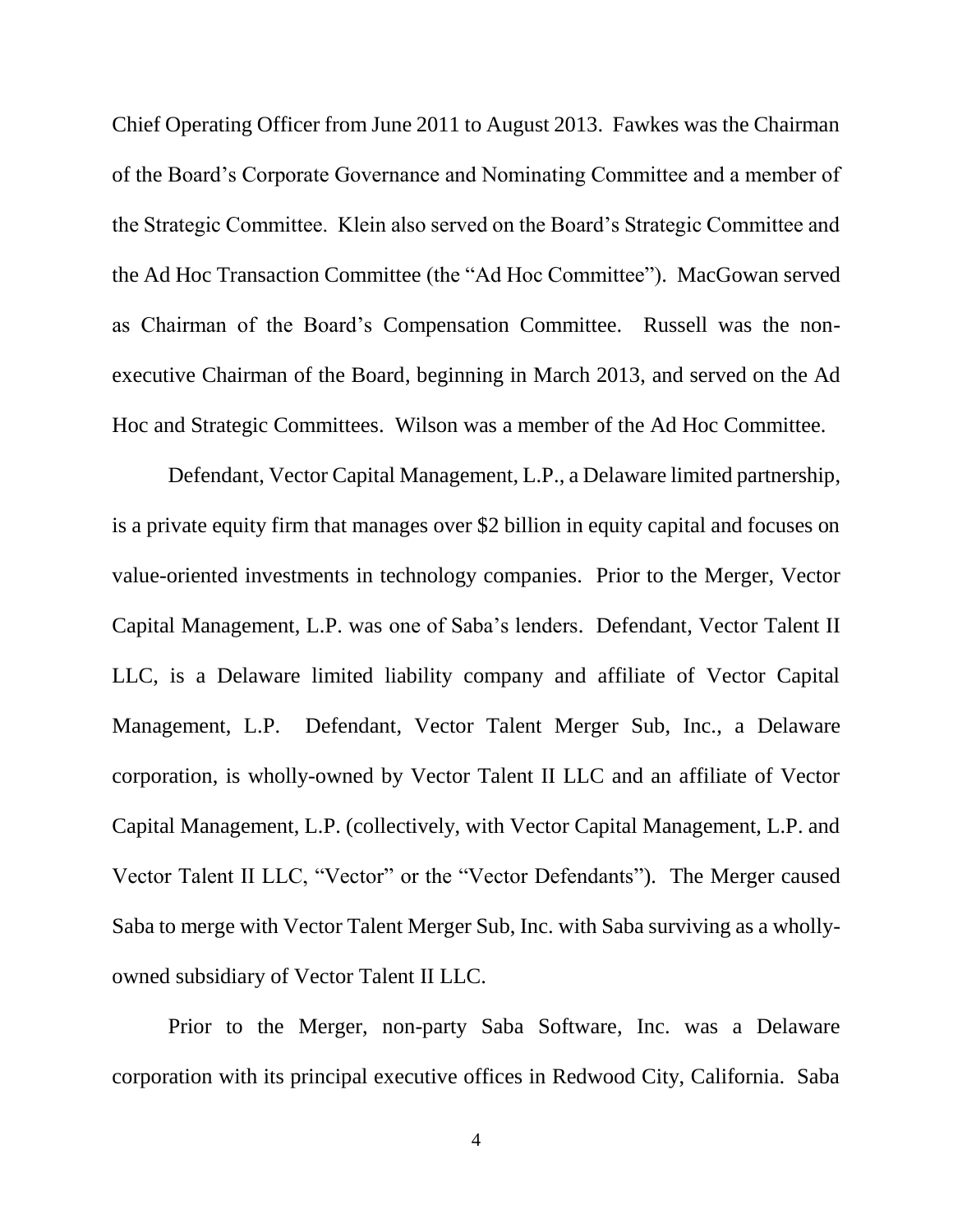provided "cloud-based human resources solutions, such as products and services for employee training, performance evaluations, employee planning, collaboration tools, succession planning and recruiting."<sup>3</sup> Saba's stock traded on the NASDAQ exchange until it was delisted on June 17, 2013. Thereafter, it was traded over-thecounter ("OTC") until it was deregistered by the SEC on February 19, 2015.

#### **B. The Financial Fraud and Failed Attempts to Restate Financials**

As alleged in an SEC complaint filed against Saba and two of its former executives in September 2014, Saba's Indian subsidiary engaged in millions of dollars of financial fraud beginning in 2008 and ending in the second half of 2012. The fraud caused Saba to overstate its pretax earnings by \$70 million from 2007 to 2011. After the fraud was uncovered, Saba continually assured its stockholders, regulators and the market that it would complete a restatement of its financial statements by dates certain. In each instance, without explanation, the Company would fail to file the restatements as promised. On April 9, 2013, NASDAQ suspended trading of Saba's shares due to Saba's ongoing failure to restate its financials. NASDAQ eventually delisted Saba on June 17, 2013. Saba's common stock then began to trade OTC.

 $3$  Compl.  $\P$  26.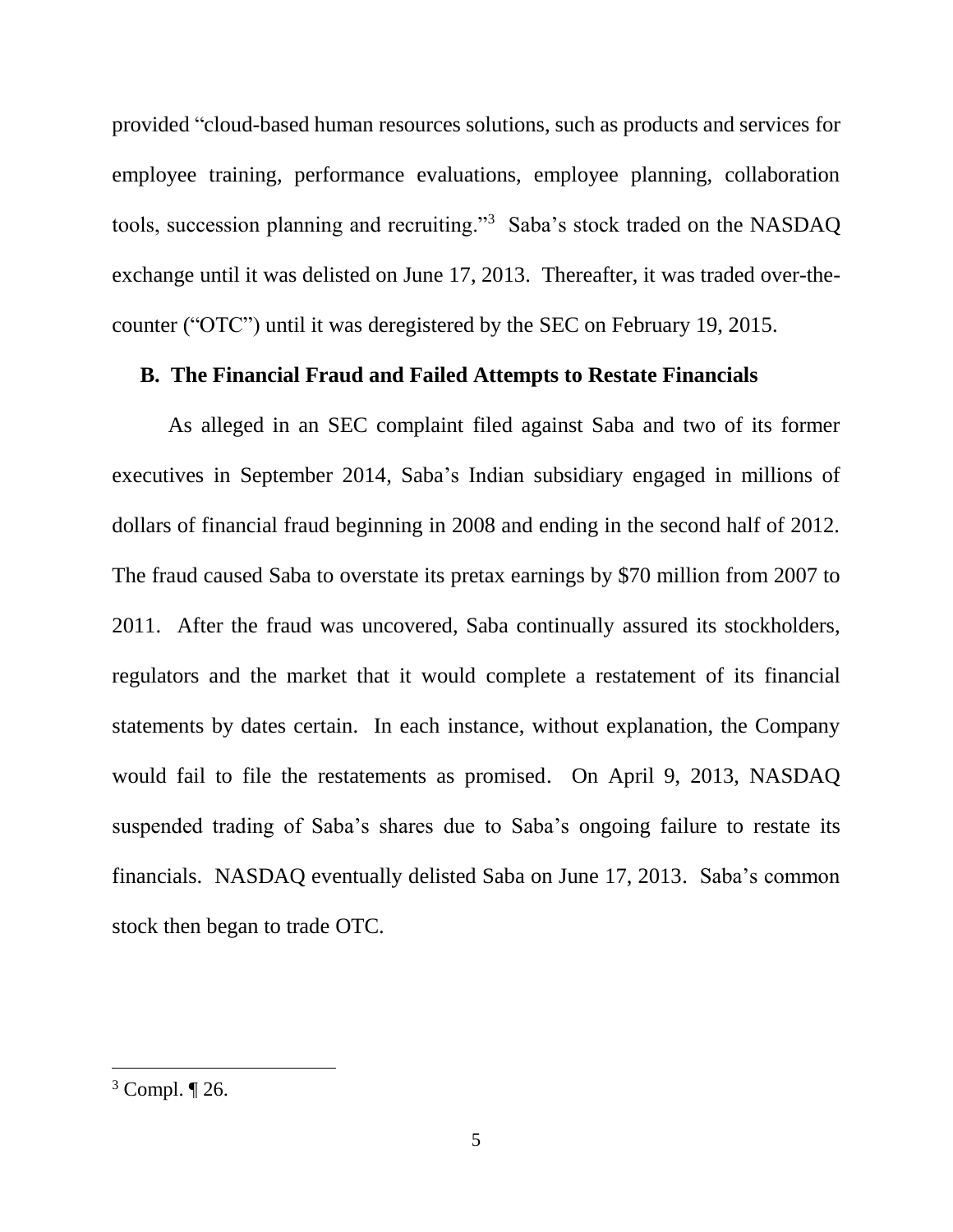Saba announced that it had reached a settlement with the SEC regarding its financial fraud on September 24, 2014. The settlement provided that Saba would pay a \$1.75 million civil penalty and "cease and desist from committing or causing future violations of [] the securities laws."<sup>4</sup> The settlement also required Saba to complete a restatement of its financials and file its Comprehensive Annual Report by February 15, 2015 (collectively, the "Restatement"). If Saba failed to complete the Restatement, the settlement provided that the SEC would deregister Saba's common stock pursuant to the Securities Exchange Act of 1934 § 12(j). When Saba announced the settlement, its then-CFO Mark Robinson stated: "We continue to anticipate filing the restatement in the fourth quarter of this calendar year [2014]."<sup>5</sup>

A few days after the announcement of the SEC settlement, Saba's stock was trading at \$14.08 per share. In the wake of the settlement, an analyst at B. Riley & Co. reported: "We continue to believe an acquisition of the company, which we acknowledge could garner a healthy premium to our price target of [\$14], is the likely endgame. Even so, such a scenario is unlikely to transpire before Saba regains compliance with the SEC and puts its longstanding accounting restatement in the rearview mirror."<sup>6</sup> Unfortunately, true to past form, on December 15, 2014, Saba

<sup>4</sup> Compl. ¶ 30.

<sup>5</sup> Compl. ¶ 32.

 $6$  Compl. ¶ 39.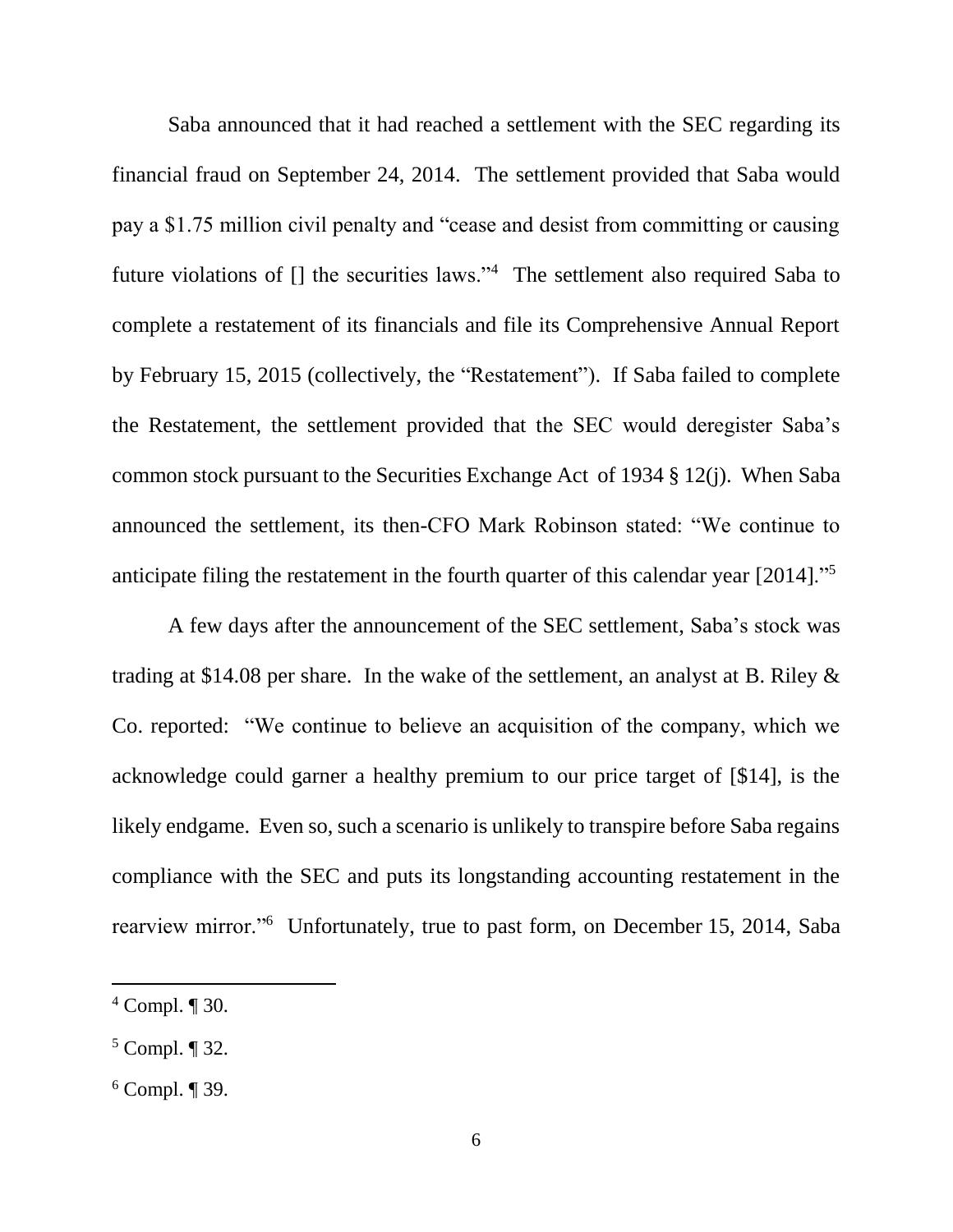announced that it would not complete the Restatement by the February 15, 2015 deadline and thereby ensured that the SEC would deregister Saba's stock in February 2015. This, in turn, would render the stock untradeable and essentially illiquid.

### **C. Saba Pursues Strategic Alternatives Including a Sale**

At the same time Saba delivered the news that it would fail to comply with the SEC's Restatement deadline, it also announced that it was "evaluating strategic alternatives, including a sale of the Company" and that it was engaging in "preliminary discussions with potential acquirers."<sup>7</sup> By the end of that day, Saba's stock price fell from \$13.49 to \$8.75 per share. Even so, on December 16, 2014, analysts at Craig-Hallum Capital Group LLC set a price target for Saba stock at \$17 per share and gave it a "Buy" rating.

Saba had been open to exploring strategic alternatives, including a possible sale, since at least February 2011, and had retained Morgan Stanley to facilitate that process. Morgan Stanley's retention agreement was purely contingent; it provided that Morgan Stanley would be compensated \$1,000,000 if Saba signed a merger agreement and 1.5% of the transaction price if a transaction was completed. Otherwise, there would be no compensation.

 $7$  Compl.  $\P$  34.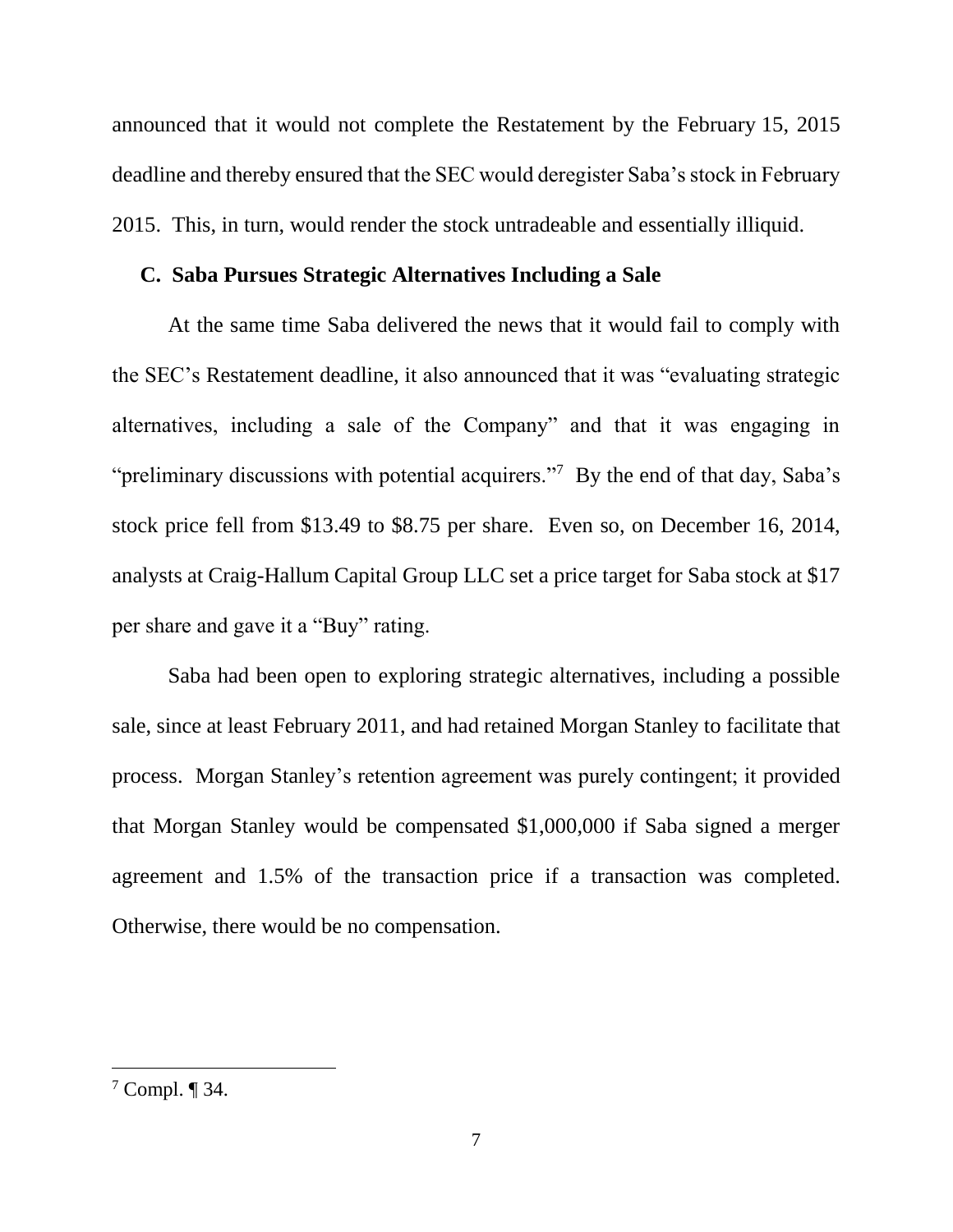The Strategic Committee of the Board, comprised of Russell, Klein and Fawkes, was created in August 2013 to "evaluate strategic alternatives and [] conduct negotiations with potential investors or acquirers."<sup>8</sup> From January to November 2014, Saba engaged in discussions with twelve parties regarding a possible sale, including private equity firms and other technology companies, but no deal came to fruition.

#### **1. The Threat of Deregistration Fuels the Sales Process**

By November 2014, Saba knew that it would not complete the Restatement in time to avoid deregistration. During a Board meeting on November 12, the Board and Saba management "discussed the difficulties that the [Company] was having in regaining compliance with the SEC requirements to restate financial statements and the risks presented to the Corporation as a result of those challenges."<sup>9</sup> On November 17, 2014, private equity firm Thoma Bravo, LLC, which had been engaged in negotiations with Farshchi about a possible acquisition of Saba since May 2014, submitted an oral indication of interest to acquire Saba at \$11 per share.

On November 19, 2014, the Board met with representatives from Morgan Stanley and Morrison & Foerster LLP, Saba's legal counsel, to discuss the

<sup>8</sup> Compl. ¶ 36.

<sup>&</sup>lt;sup>9</sup> Compl. ¶ 42 (internal quotation marks omitted).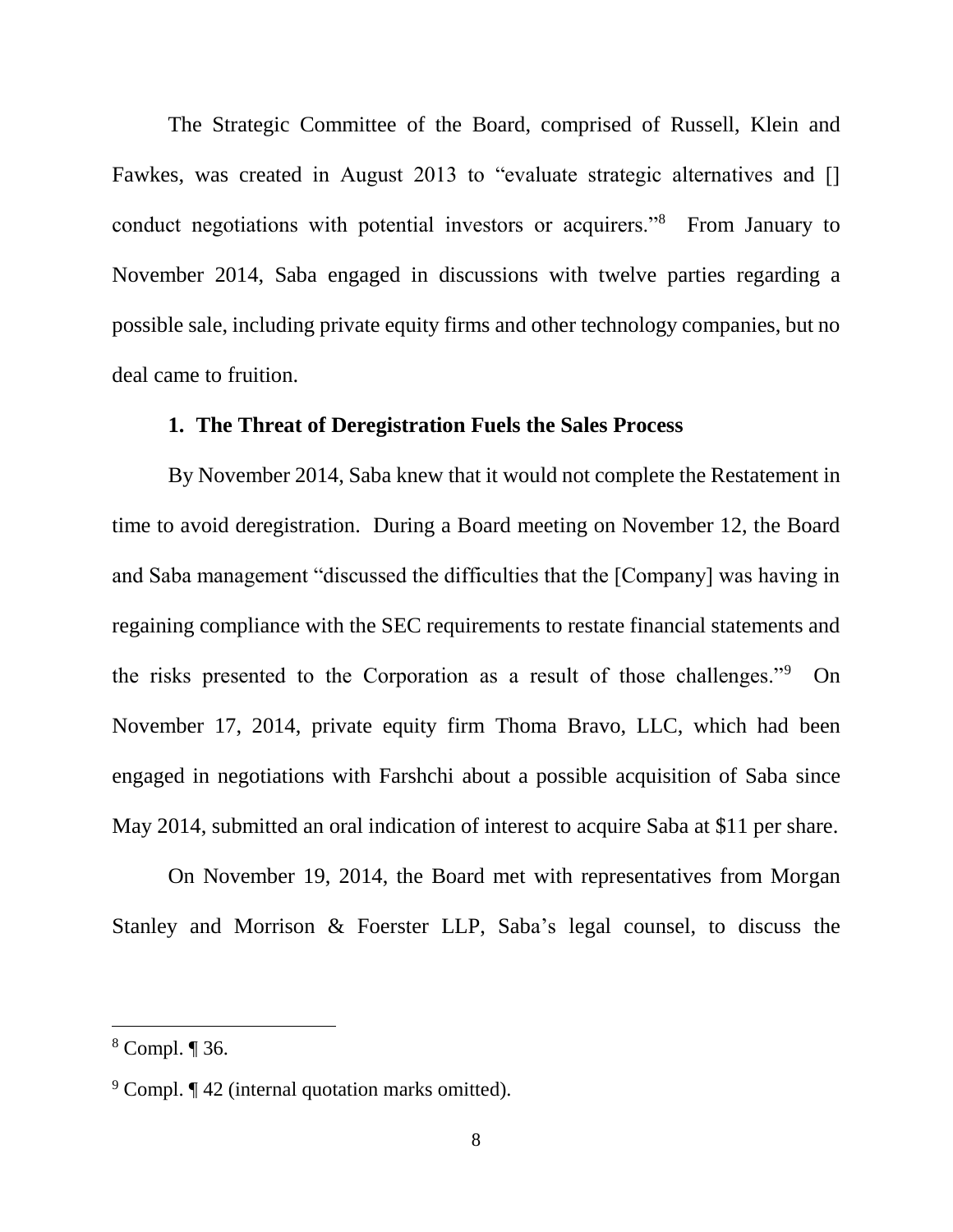Restatement and possible strategic alternatives. Morgan Stanley told the Board that it had approached eleven potential buyers, six had signed non-disclosure agreements, four had met with management but only Thoma Bravo had actually submitted any indication of interest. Morgan Stanley also told the Board that many parties had submitted feedback regarding their "concerns about the impact of the restatement and SEC regulations on consummating a timely transaction," and explained that these concerns were discouraging many potential buyers from submitting a bid.<sup>10</sup>

At the conclusion of the November 19 meeting, the Board formed the Ad Hoc Committee, with Russell, Klein and Wilson as members, to explore strategic alternatives, "provide additional oversight regarding the process of evaluating strategic alternatives" <sup>11</sup> and "ensur[e] that [the Company] ran a robust process."<sup>12</sup> While the Ad Hoc Committee was supposed to direct the sales process, it allowed Farshchi as CEO to communicate directly with interested parties, even on the subject of "his future employment and compensation" with potential acquirors.<sup>13</sup>

The Ad Hoc Committee was advised during its meeting on December 3, 2014, that the Restatement was unlikely to be completed in the first quarter of 2015. The

 $10$  Compl.  $\P$  44 (internal quotation marks omitted).

<sup>&</sup>lt;sup>11</sup> Compl.  $\P$  45 (quoting Proxy at 26) (internal quotation marks omitted).

<sup>&</sup>lt;sup>12</sup> Compl.  $\P$  45 (internal quotation marks omitted).

 $13$  Compl.  $\P$  48.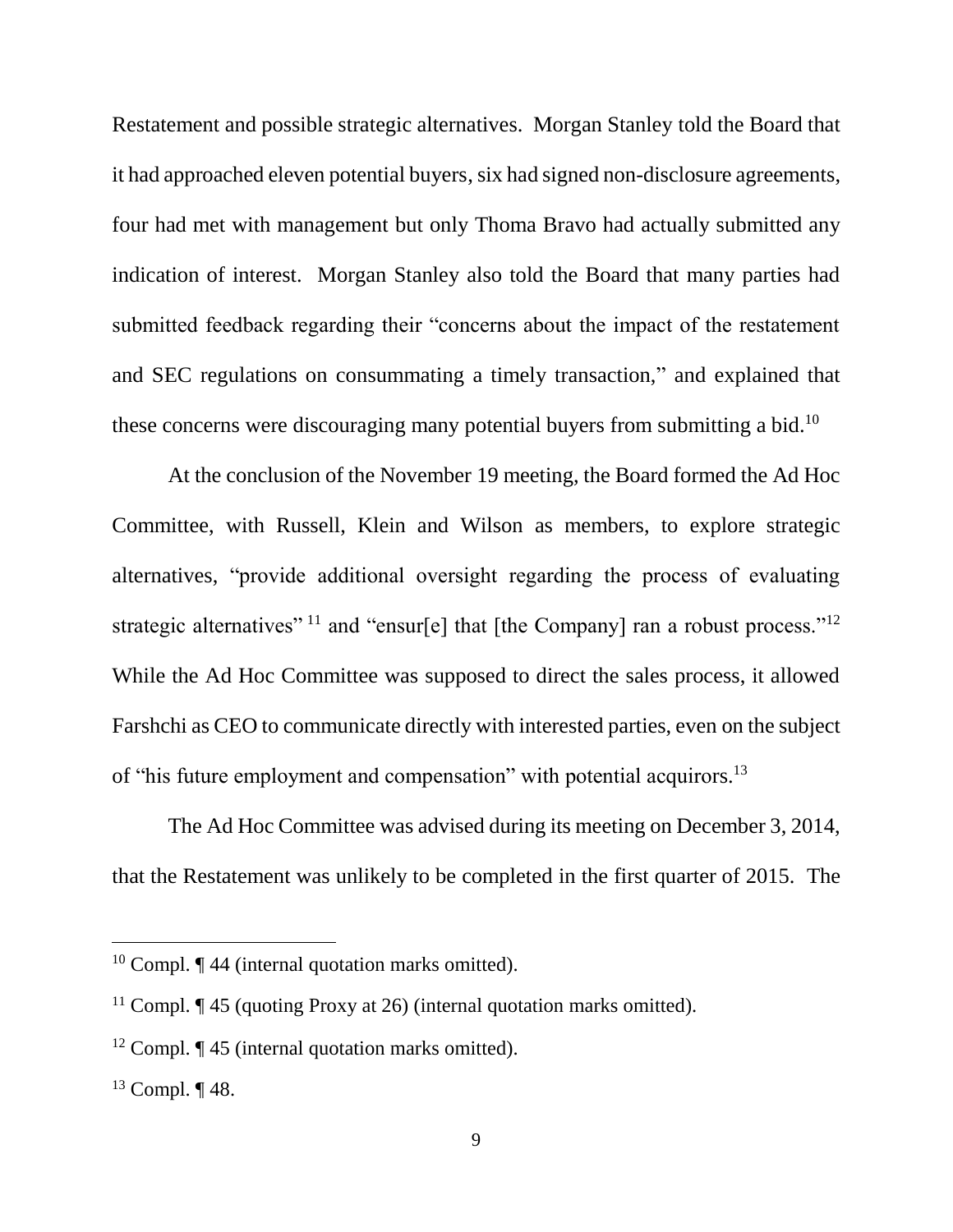consequences of the failure to complete the Restatement on time were well known to all concerned. At this meeting, Morgan Stanley indicated that, at the Board's direction, Saba was "progressing toward a [] mid-December transaction signing with Thoma Bravo,"<sup>14</sup> even though the deal likely would come in below the current OTC market price and eliminate the possibility of upside that stockholders might achieve if Saba remained a standalone company. Morgan Stanley also advised the Ad Hoc Committee that by signing a deal before the deregistration date, Saba "would be able to consummate a transaction . . . [that] it may not normally be able to accomplish if it was still under the purview of the SEC."<sup>15</sup>

In early December, private equity firm Golden Gate Capital submitted its expression of interest in acquiring Saba at a price of \$11–\$12 per share. When the Board met again with representatives from Morgan Stanley and Morrison & Foerster on December 10, 2014, however, Morgan Stanley advised that Thoma Bravo was the only party interested in acquiring Saba and that the consideration it would offer would be below \$9 per share. This drop in price was attributed, at least in part, to Saba's inability to complete the Restatement and concerns about the SEC's reaction to an acquisition. According to Morgan Stanley, no other parties were interested as

 $14$  Compl.  $\P$  51.

<sup>&</sup>lt;sup>15</sup> Compl. ¶ 52 (internal quotation marks omitted).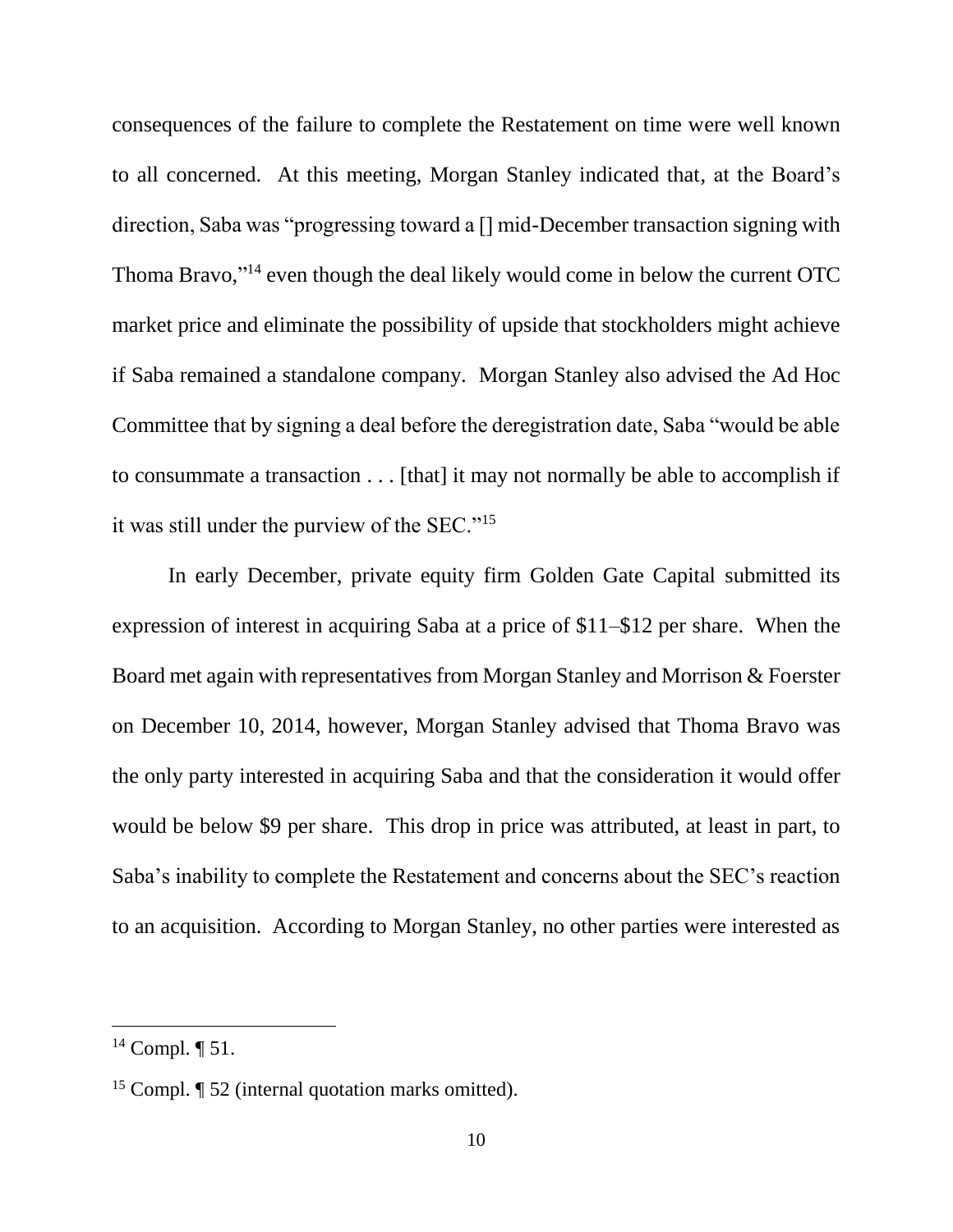they would not be able to complete due diligence in the short time that remained before deregistration. Morgan Stanley also told the Board that all price feedback it had received was below the current market price. Finally, Morgan Stanley informed the Board that Vector would be interested in engaging in a go-shop if the Thoma Bravo final offer came in at less than \$15 per share.

After the announcement on December 15, 2014 that Saba would be unable to complete the Restatement by the SEC's deadline, the Board directed Morgan Stanley to contact additional parties who may be interested in acquiring Saba.<sup>16</sup> On December 17, 2014, the Ad Hoc Committee was informed that one of Saba's current stockholders had indicated that it might be willing to provide additional funding to the Company on a standalone basis. The Ad Hoc Committee was also told that a group of Saba stockholders had expressed an interest in acquiring the Company at a price above \$8–\$9 per share, the latest range indicated by Thoma Bravo. There is no indication, however, that the Ad Hoc Committee followed up on either of these overtures. In total, Morgan Stanley contacted twenty-six parties by the end of December 2014, but no indications of interest remained extant by year-end other than Thoma Bravo's proposal at \$8–\$9 per share.

<sup>16</sup> Proxy at 29–30.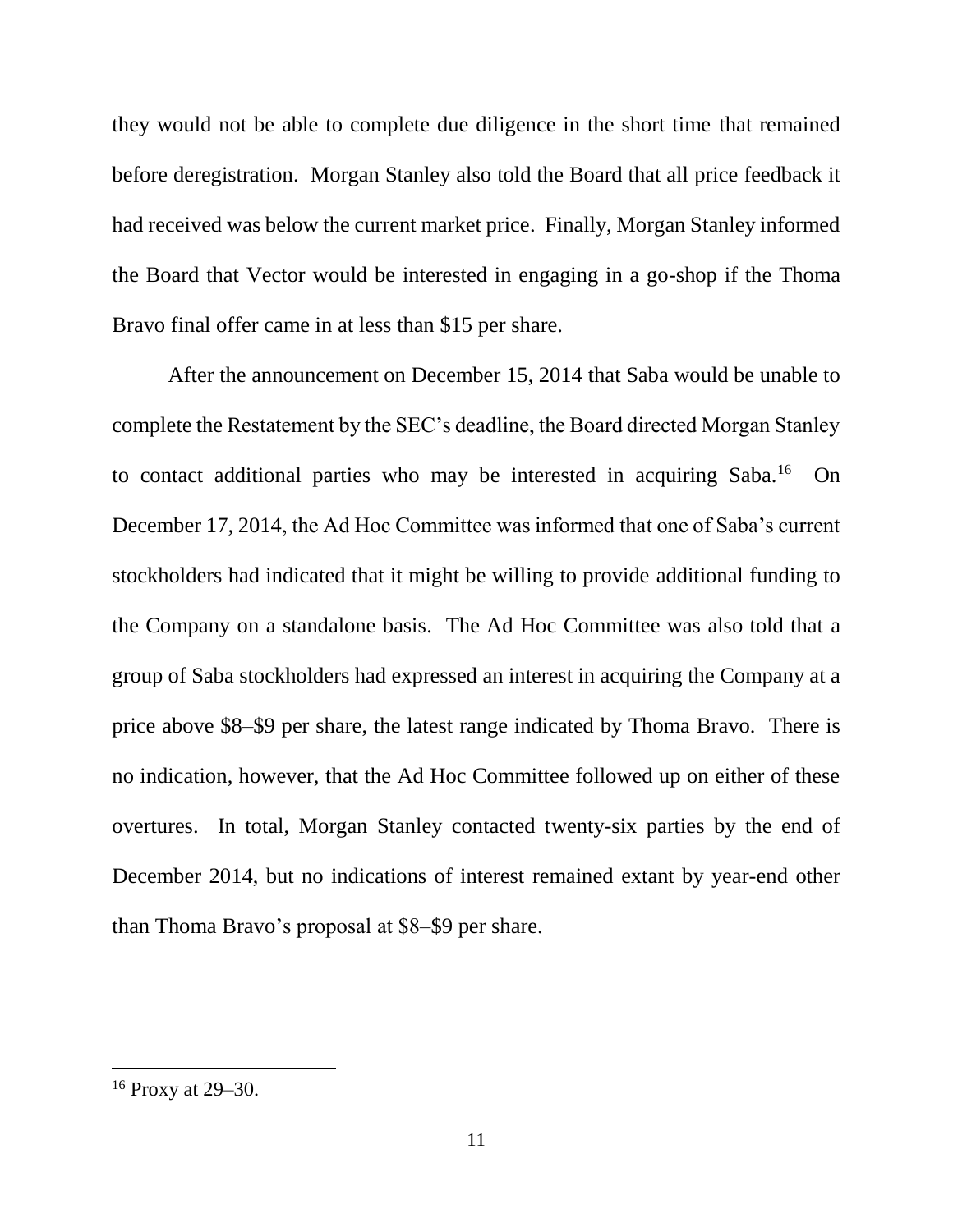#### **2. Vector Enters the Fray**

Vector surfaced on January 15, 2015, with a written indication of interest to acquire Saba at \$9 per share. As if on que, Saba then received written indications of interest from Golden Gate Capital, Sumeru Equity Partners L.P. and Silver Lake Partners working together and Thoma Bravo, as well as verbal indications of interest from H.I.G. Capital and Symphony Capital between January 15 and 16, ranging from \$5.25–\$9 per share.

Vector had a prior relationship with Saba as one of its lenders dating back to 2013. Most recently, Vector had provided Saba \$15 million in debt financing on September 23, 2014, in addition to the \$30 million of debt previously outstanding. In 2013, Vector engaged in due diligence of Saba in relation to a possible further debt financing transaction and therefore had access to Saba's recent and detailed financial information through that process. Morgan Stanley also had a prior relationship with Vector, having previously provided financing services to a Vector affiliate for which it had received fees. Additionally, it was disclosed to the Board that representatives of Morgan Stanley who were working with Saba on its sales process "may have committed and may commit in the future to invest in private equity funds managed by [Vector]."<sup>17</sup>

<sup>&</sup>lt;sup>17</sup> Compl.  $\P$  105 (quoting Proxy at 42).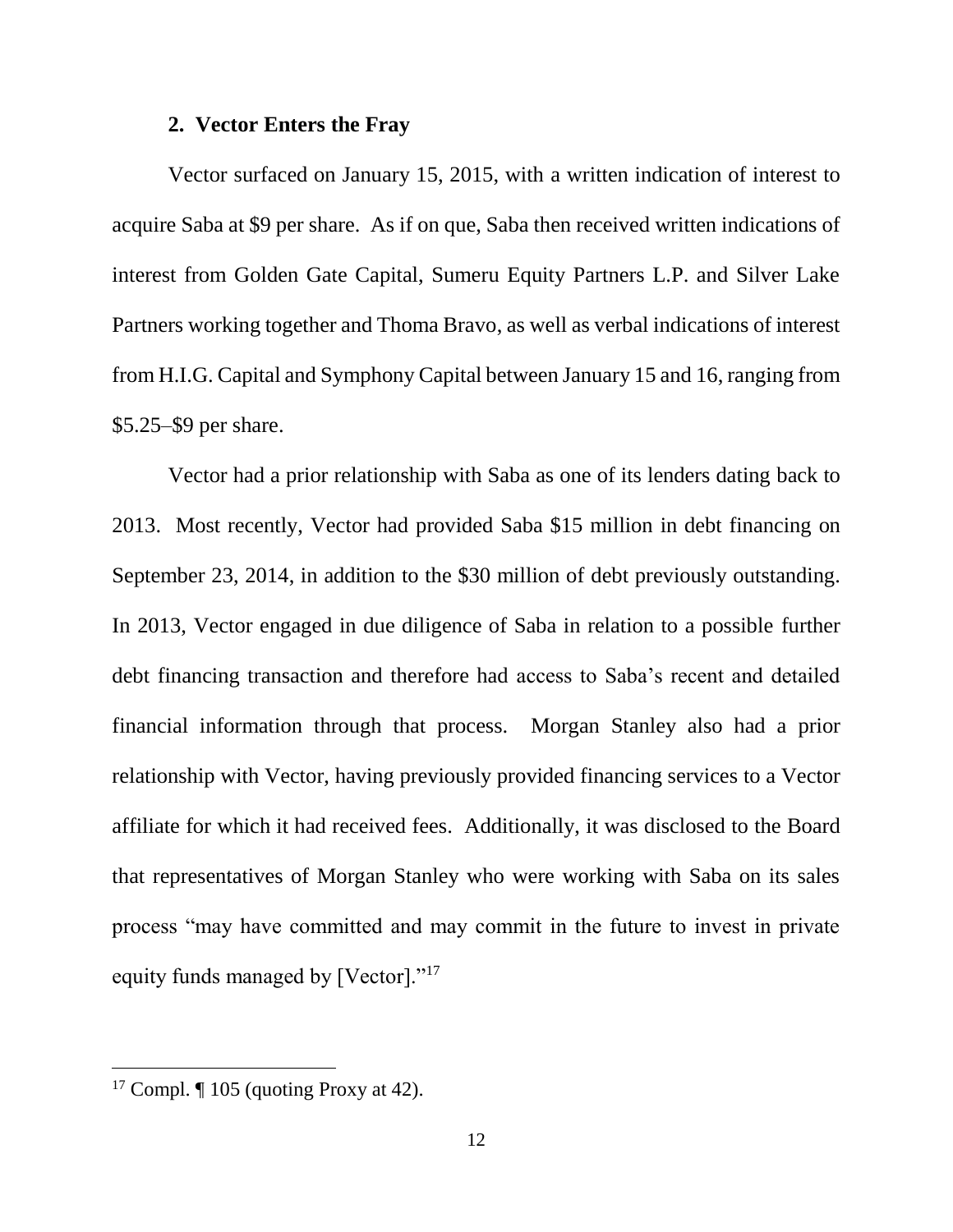On January 20, 2015, Saba issued a press release announcing its intention to enter into a definitive acquisition agreement prior to the February 15, 2015 Restatement deadline if the Board determined that pursuing a sale was in the best interests of the Company. Outside counsel provided drafts of a merger agreement to Vector's counsel on January 22, 2015. On January 23, 2015, however, Morgan Stanley informed the Board that more potential bidders had just signed nondisclosure agreements and that it was receiving interest from additional parties.

On February 2, 2015, Vector again submitted an indication of interest to acquire Saba at \$9 per share. The OTC closing price for Saba's common stock on that day was \$9.45 per share. Vector indicated that it would be able to execute the transaction agreements by February 6, 2015, and that it had completed its due diligence except for some confirmatory accounting and legal diligence. The proposal also indicated Vectors' intent to retain CEO Farshchi and Williams, who was Saba's Executive Vice President, General Counsel and Corporate Development officer, after the acquisition. The Ad Hoc Committee met with Morgan Stanley and Saba management on February 3, 2015 to discuss Vector's offer.

Beginning in October 2014, as part of the process of exploring strategic alternatives, Saba management created four sets of projections incorporating various assumptions about whether and when Saba would complete the Restatement and whether its stock would be deregistered. At its February 3, 2015 meeting, the Ad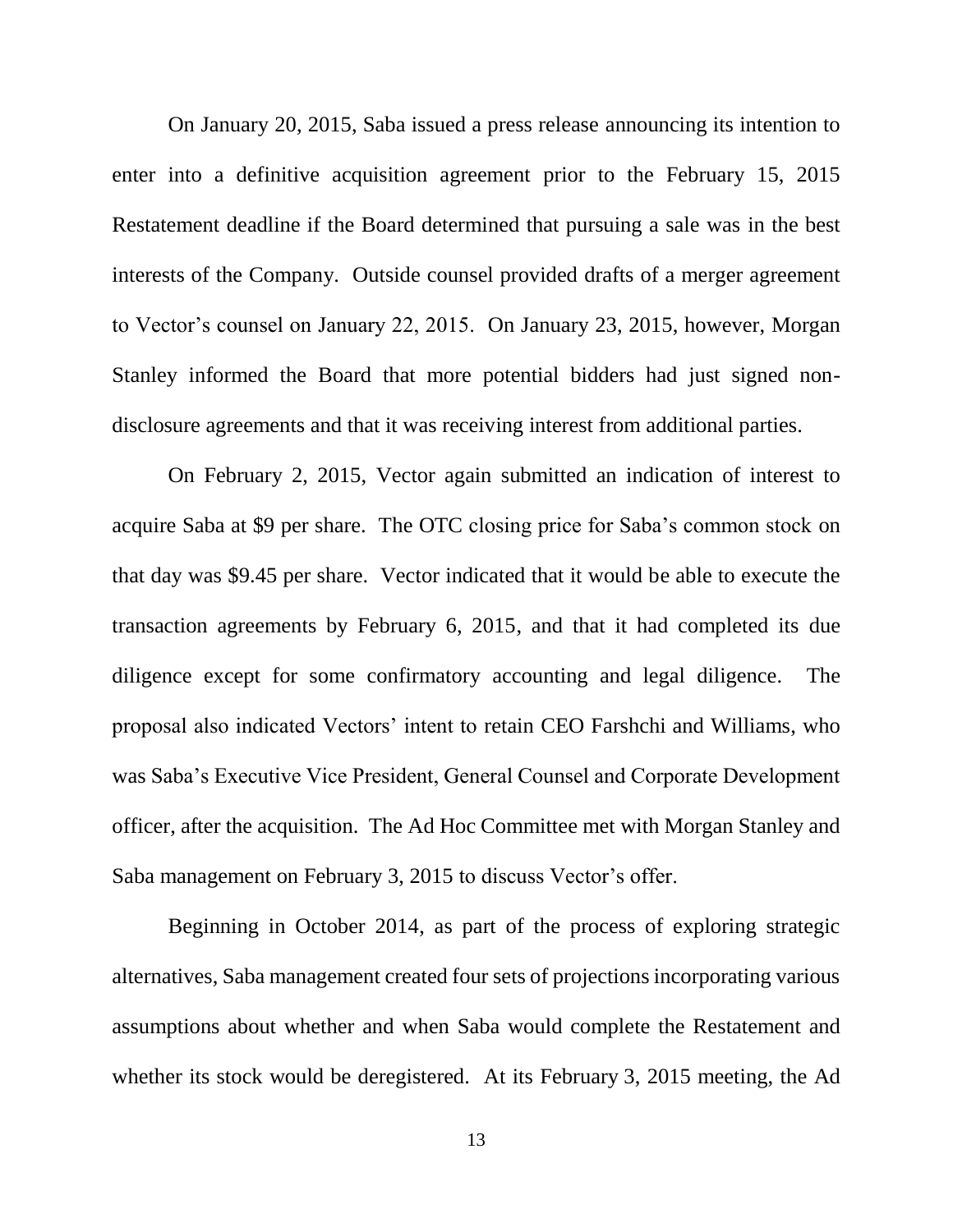Hoc Committee ultimately adopted scenarios reflecting the negative impact of deregistration on Saba stock and assumed that the Company would complete the Restatement in either August 2015 or December 2015. The Board then instructed Morgan Stanley to rely on this negative scenario for purposes of its fairness analysis. This, of course, resulted in the lowest valuation of Saba as among all of the scenarios created.

#### **3. The Board Accepts Vector's Proposal**

At the conclusion of the February 3 meeting, the Ad Hoc Committee decided to respond to Vector that day and ask for \$9.25 per share. Vector responded that it would not pay more than \$9 per share given the pending deregistration of Saba's shares. On February 4, 2015, the Ad Hoc Committee agreed to an exclusivity agreement with Vector at \$9 per share, set to expire February 10, 2015. The Ad Hoc Committee also discussed Vector's desire to enter into new employment contracts with Farshchi and Williams as a condition of the Merger. During a February 6, 2015 meeting of the Board with representatives from Morgan Stanley and Morrison & Foerster, after determining that due diligence on the deal was "essentially complete, [the Board] authorized Farshchi and Williams to negotiate with Vector with regards to their post-merger employment."<sup>18</sup> Ultimately, the post-Merger company

<sup>&</sup>lt;sup>18</sup> Compl. *[71 (internal quotation marks omitted)*.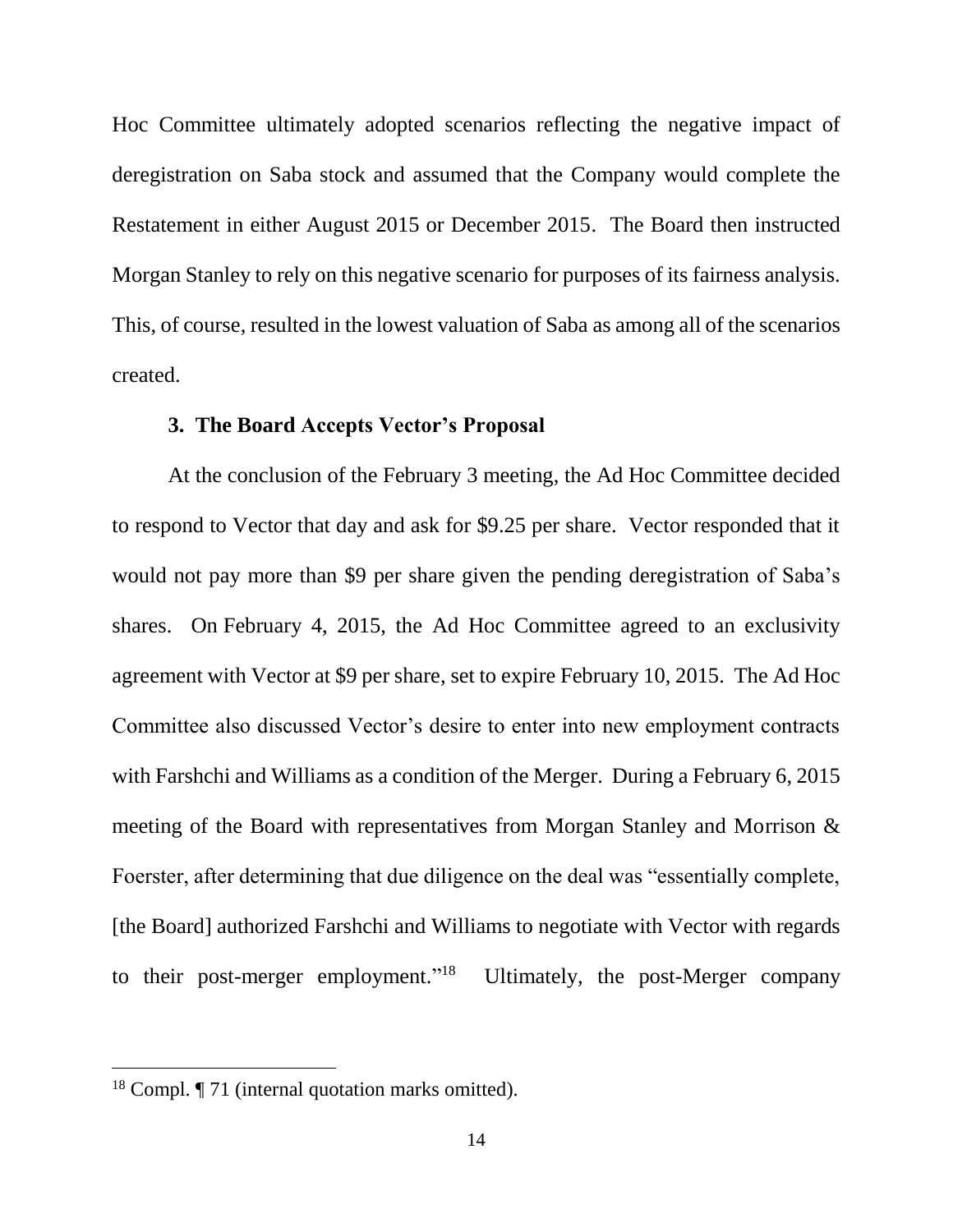employed Farshchi and Williams on an at-will basis with a guarantee that their base salaries would not be reduced. They also retained "'the cash incentive compensation target amount opportunit[ies]'" and employee benefits "no less favorable" than those they had received from Saba prior to the Merger.<sup>19</sup>

The Board received Morgan Stanley's fairness opinion at a Board meeting on February 9, 2015. At this meeting, the Board also granted themselves equity awards that would be cashed-out upon consummation of the merger in place of "unvested, suspended, lapsed and/or cancelled equity awards," including those suspended, lapsed and/or canceled due to the Company's failure to complete the Restatement.<sup>20</sup> Having just approved cash consideration for their otherwise illiquid equity awards, the full Board then approved the Merger at \$9.00 per share. That day, Saba stock closed at \$8.94 per share.

On February 10, 2015, only five days before the Restatement deadline, Saba and Vector executed the Merger agreement at \$9 per share and Saba issued a press release announcing the Merger. The Merger consideration constituted a 2% discount to the average stock price for the week prior to the announcement. On February 19, 2015, the SEC issued an order to deregister Saba stock under the Securities

<sup>&</sup>lt;sup>19</sup> Compl.  $\P$  99 (quoting Proxy).

 $20$  Compl.  $\P$  73.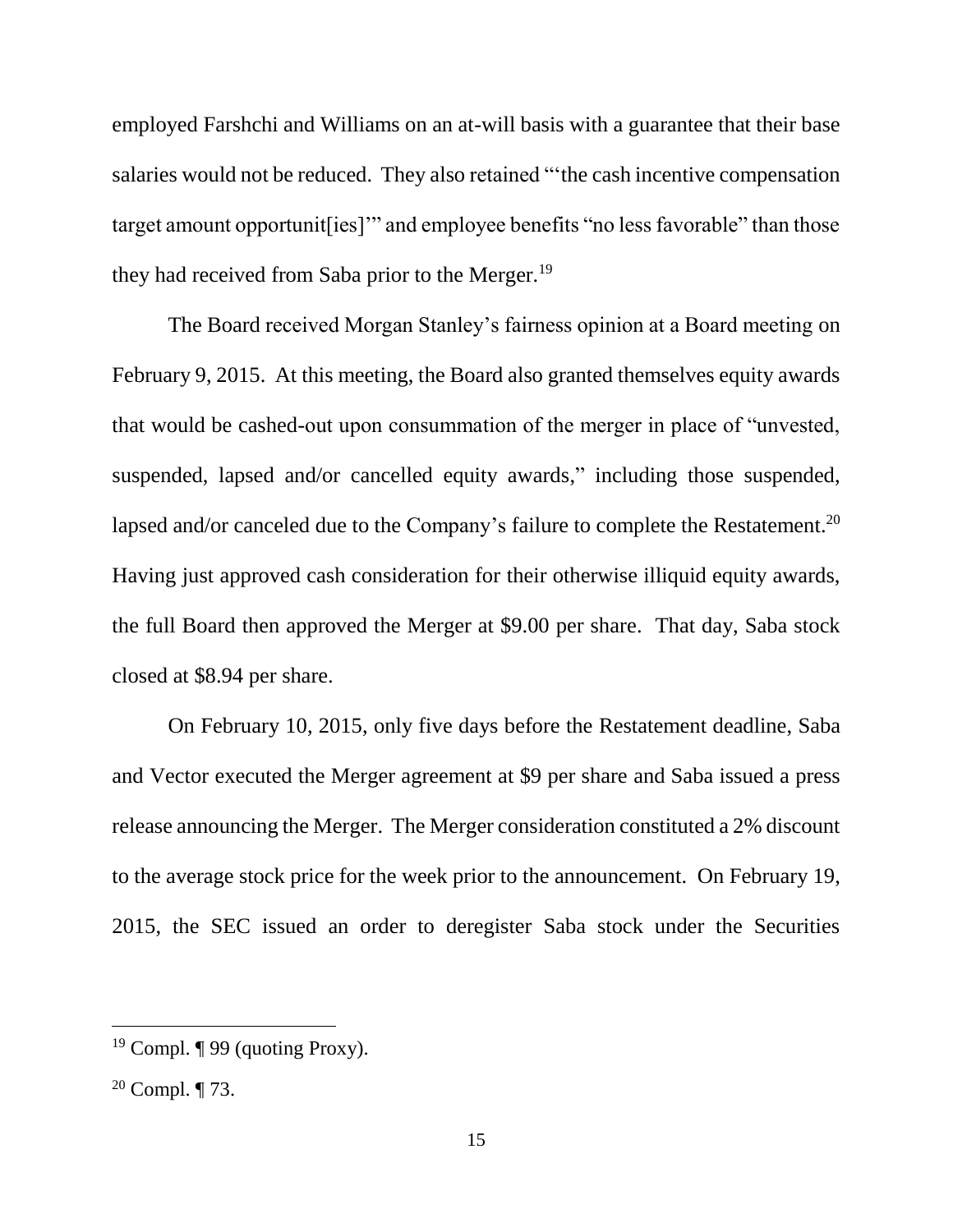Exchange Act of 1934  $\S$  12(g), meaning that the stock was ineligible for trading using means of interstate commerce and, therefore, essentially illiquid.

Because the stockholder vote was to take place after Saba's stock was deregistered, Saba was not required to submit its Proxy or GAAP financials for SEC review and was able, therefore, to accelerate the time from signing, to mailing of the Proxy, to stockholder vote. Saba mailed the Proxy to its stockholders on or about March 6, 2015, only twenty-four days after announcing the Merger. Twenty days later, on March 26, 2015, the Saba stockholders voted to approve the Merger. When asked to vote on the Merger, in the wake of deregistration, Saba stockholders were left with a choice either to accept the \$9 per share offered through the Merger or hold onto their illiquid stock with no real sense of when or if that circumstance might change. While projections in the Proxy indicated that Saba would complete the Restatement in August of 2015, the stockholders also knew that Saba had failed to complete restatements of its financials on several occasions in the past despite assurances that various filing deadlines would be met. The Merger closed on March 30, 2015.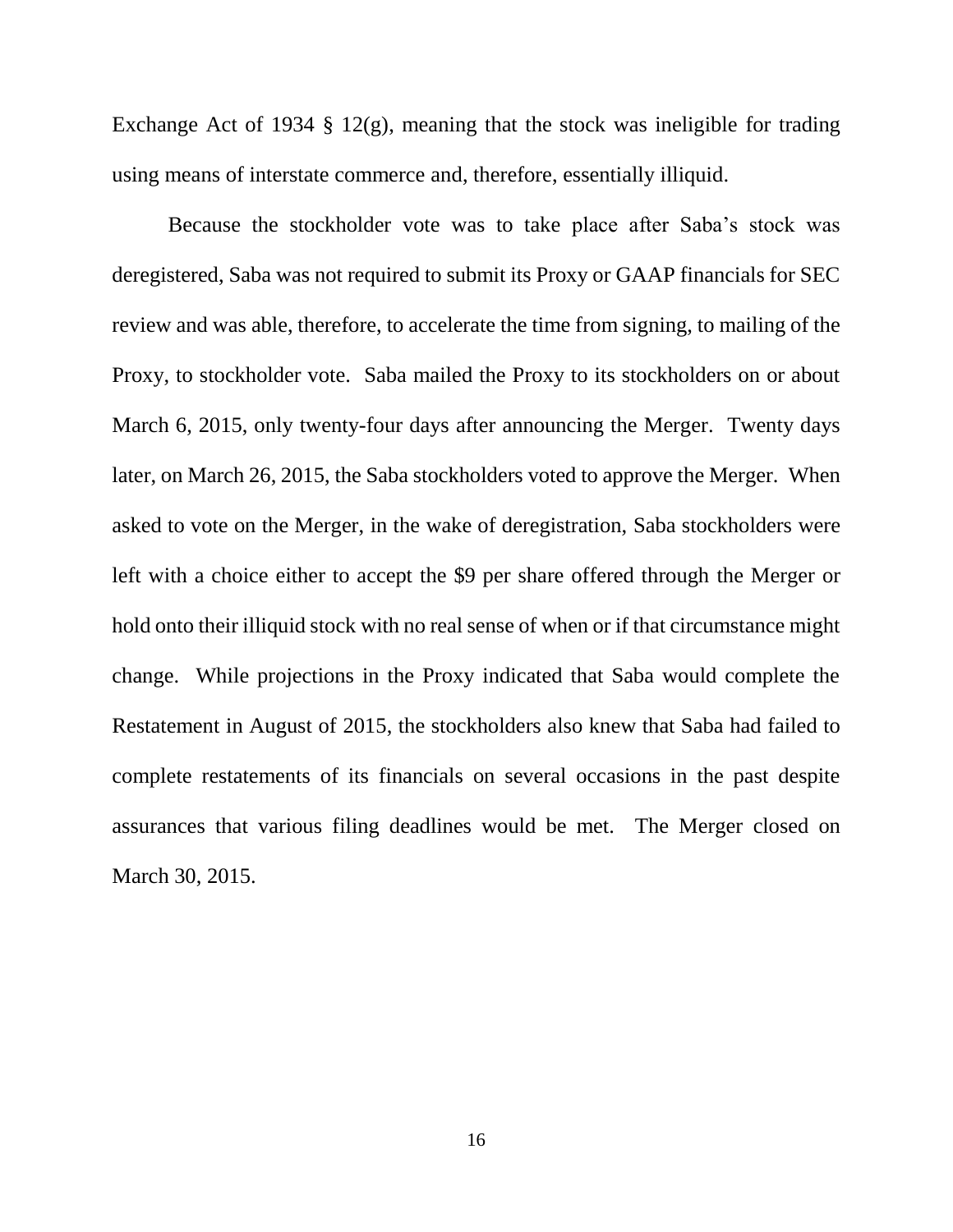### **D. The Equity Awards are Converted to Cash**

The ongoing failure to restate its financials left Saba unable to award equity compensation to Board members, executives and employees. As noted, that changed on February 9, 2015, the day before the Company executed the Merger Agreement, when the Board approved changes to the compensation plan that allowed executives and Board members to receive cash payments in the form of synthetic options and synthetic Restricted Stock Units ("RSUs"), equal to the amount of their suspended equity awards. These cash payments were "contingent on the consummation of the [Merger] and certain other conditions."<sup>21</sup> In addition to the cash payments in lieu of suspended equity awards, the Saba Board also approved cash payments to executives whose equity awards were canceled or lapsed during the restatement process.

Through this process, Denzel, Fawkes, Klein, MacGowan, Russell and Wilson each were granted 10,000 RSUs and Williams was granted 63,000 RSUs. Further, the expiration of 15,000 stock options held by Wilson and 50,000 stock options held by Williams was rescinded, thereby allowing them to receive cash compensation in lieu of these awards upon consummation of the Merger. In addition to the grant of new options, all Saba options and RSUs that were vested and outstanding prior to the Merger (including those vested through acceleration or

<sup>&</sup>lt;sup>21</sup> Compl.  $\P$  90 (quoting Proxy).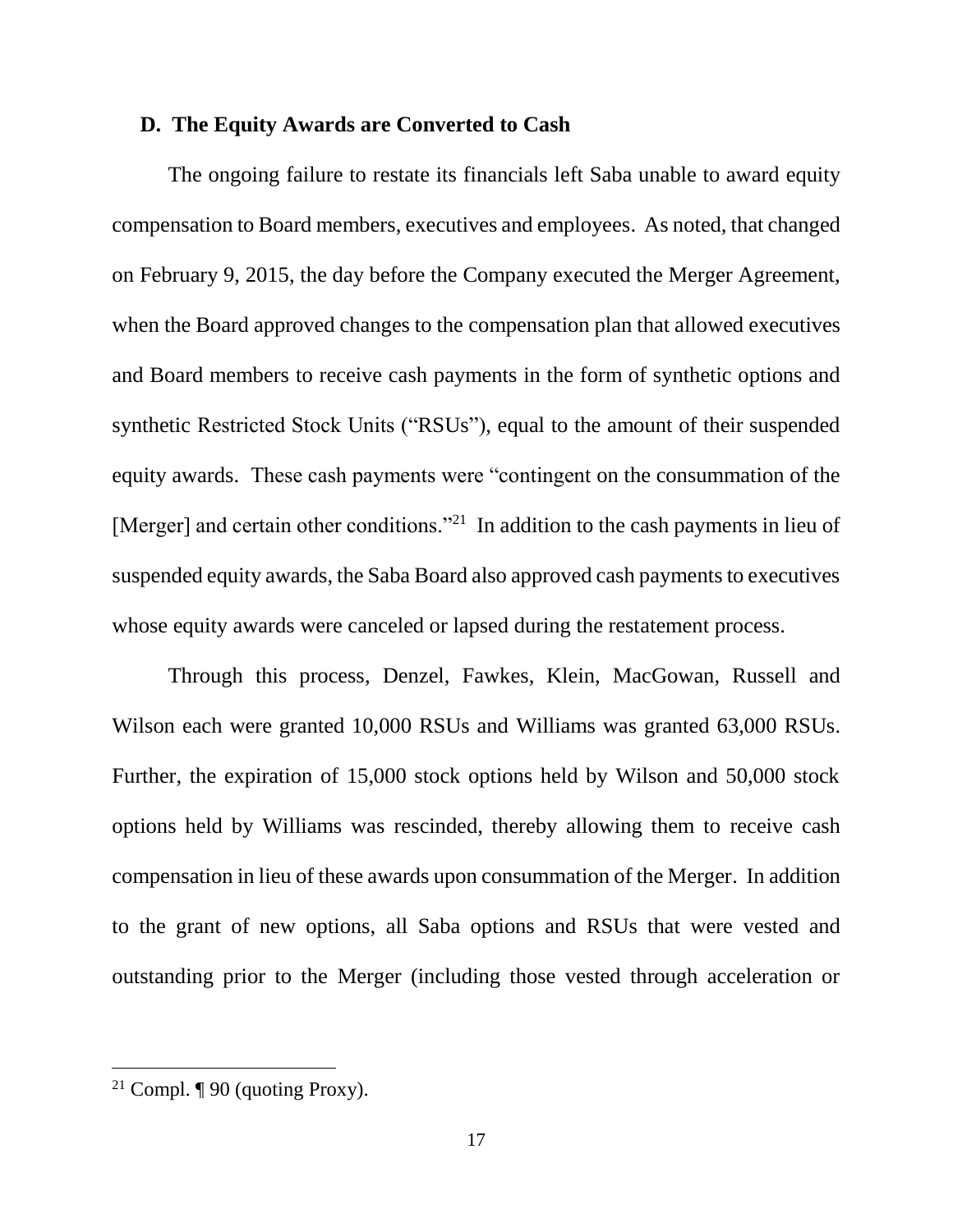otherwise due to the Merger) would be canceled and converted to cash payments upon completion of the Merger. Based on these revisions to the compensation plan, the following payments were due to Board members and Saba executives as a result of the Merger:

| <b>Name</b>            | <b>Total Merger-Related Compensation</b> |
|------------------------|------------------------------------------|
| Shawn Farshchi         | \$2,828,050                              |
| Peter Williams         | \$908,194                                |
| <b>William Russell</b> | \$270,000                                |
| William Klein          | \$270,000                                |
| William MacGowan       | \$270,000                                |
| Nora Denzel            | \$270,000                                |
| <b>Michael Fawkes</b>  | \$270,000                                |
| Dow Wilson             | \$270,000                                |

# **II. PROCEDURAL STANDARD**

When considering a motion to dismiss:

 $\overline{a}$ 

(i) all well-pleaded factual allegations are accepted as true; (ii) even vague allegations are 'well-pleaded' if they give the opposing party notice of the claim; (iii) the Court must draw all reasonable inferences in favor of the non-moving party; and (iv) dismissal is inappropriate unless the 'plaintiff would not be entitled to recover under any reasonably conceivable set of circumstances susceptible of proof.<sup>'22</sup>

### **III. ANALYSIS**

As noted, the Complaint is comprised of two counts: Count I alleges breach

of fiduciary duty against the Individual Defendants and Count II alleges aiding and

<sup>22</sup> *Savor, Inc. v. FMR Corp.*, 812 A.2d 894, 896–97 (Del. 2002) (citations omitted).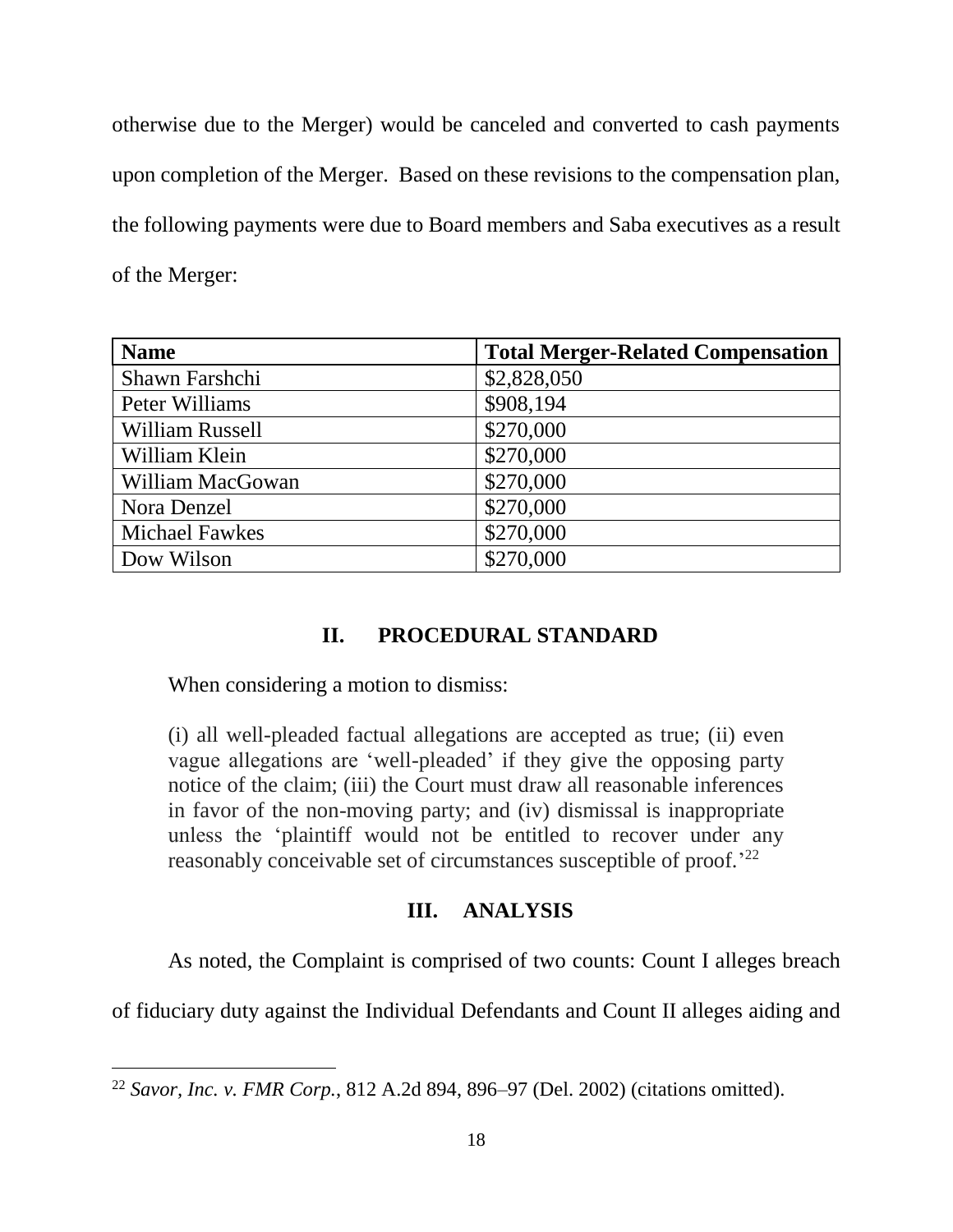abetting that breach of fiduciary duty against the Vector Defendants. The Individual Defendants have moved to dismiss on three grounds. *First*, they contend that the Merger has been "cleansed" by a fully informed, uncoerced stockholder vote and therefore is subject to the business judgment rule. If the Court agrees, then the Merger would be assailable only for waste, which Plaintiff has not pled here. *Second,* they argue that Plaintiff's allegations regarding the failure to complete the Restatement state derivative claims that were extinguished in the Merger. *Third,* they maintain that any direct claims that might remain are exculpated by the Section 102(b)(7) provision in Saba's certificate of incorporation. Vector joins the Individual Defendants in these arguments, and asserts (correctly) that if there is no underlying breach, then Vector cannot be liable for aiding and abetting. Further, Vector argues that the aiding and abetting claim must be dismissed in any event because Plaintiff has not adequately pled a necessary element of the claim–– knowing participation in the underlying breach of fiduciary duty.

I begin my analysis with the Individual Defendants' argument that a fully informed, uncoerced stockholder vote has cleansed any claim for breach of fiduciary duty stated in the Complaint. Because I have concluded that a cleansing vote did not occur here, I next take up the argument that Plaintiff's claims are derivative and therefore he lost standing to assert them after the Merger. Because I have concluded that Plaintiff has asserted direct, not derivative, claims that survive the Merger, I turn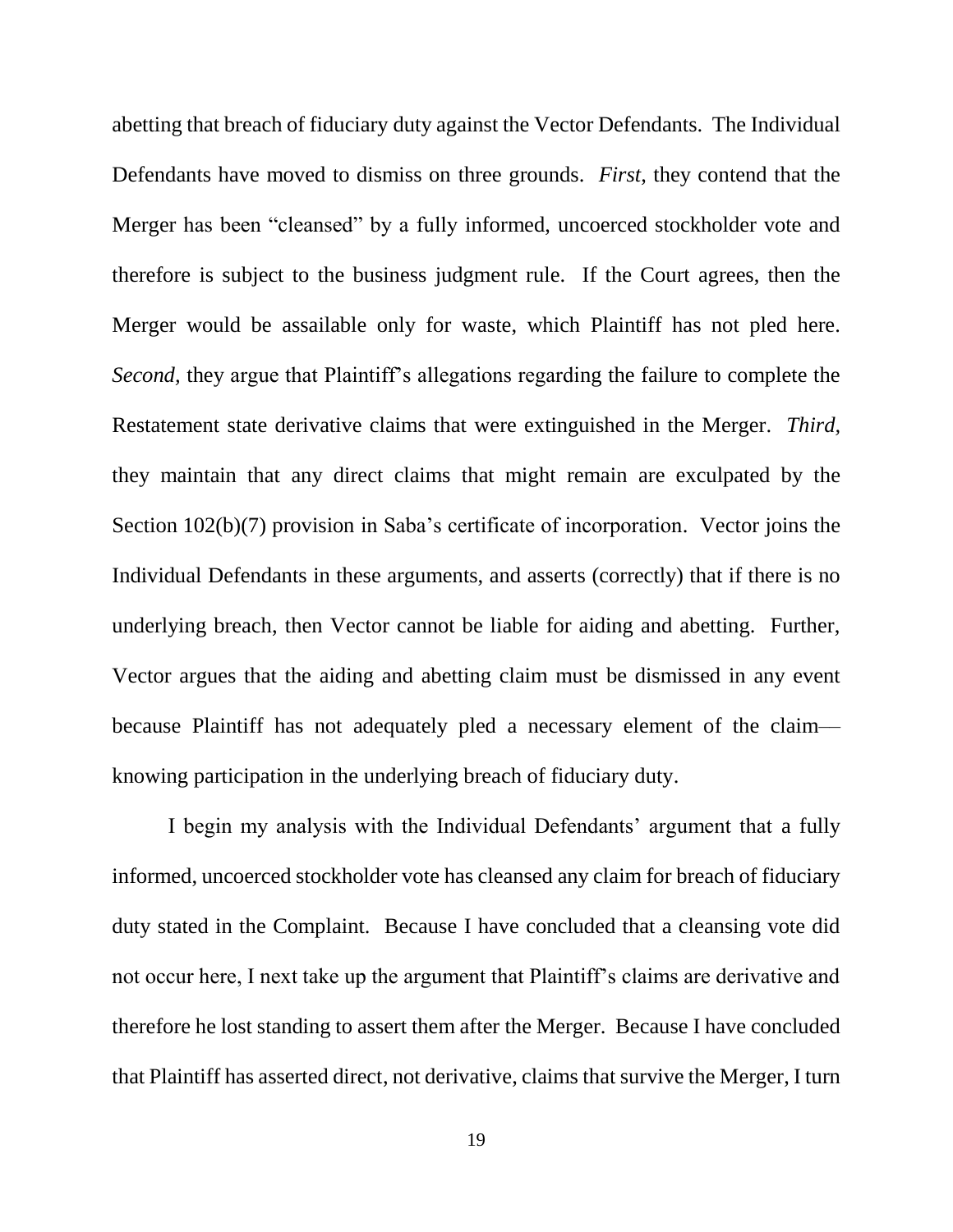next to the Individual Defendant's argument that Plaintiff has failed to plead nonexculpated claims against the Individual Defendants. Here again, I disagree and therefore deny the Individual Defendants' motion to dismiss. Finally, I address the aiding and abetting claim and conclude that Plaintiff has failed to state that claim as a matter of law.

#### **A. The** *Corwin* **Analysis**

In *Corwin v. KKR Financial Holdings LLC*, <sup>23</sup> our Supreme Court held that when a "transaction not subject to the entire fairness standard is approved by a fully informed, uncoerced vote of the disinterested stockholders, the business judgment rule applies."<sup>24</sup> This reasoning flows from Delaware's "long-standing policy . . . to avoid the uncertainties and costs of judicial second-guessing when the disinterested stockholders have had the free and informed chance to decide on the economic merits of a transaction for themselves."<sup>25</sup> The so-called *Corwin* doctrine, however, only applies "to fully informed, uncoerced stockholder votes, and if troubling facts regarding director behavior were not disclosed that would have been material to a voting stockholder, then the business judgment rule is not invoked."<sup>26</sup>

<sup>23</sup> 125 A.3d 304 (Del. 2015).

<sup>24</sup> *Id.* at 309.

<sup>25</sup> *Id.* at 313.

<sup>26</sup> *Id.* at 312.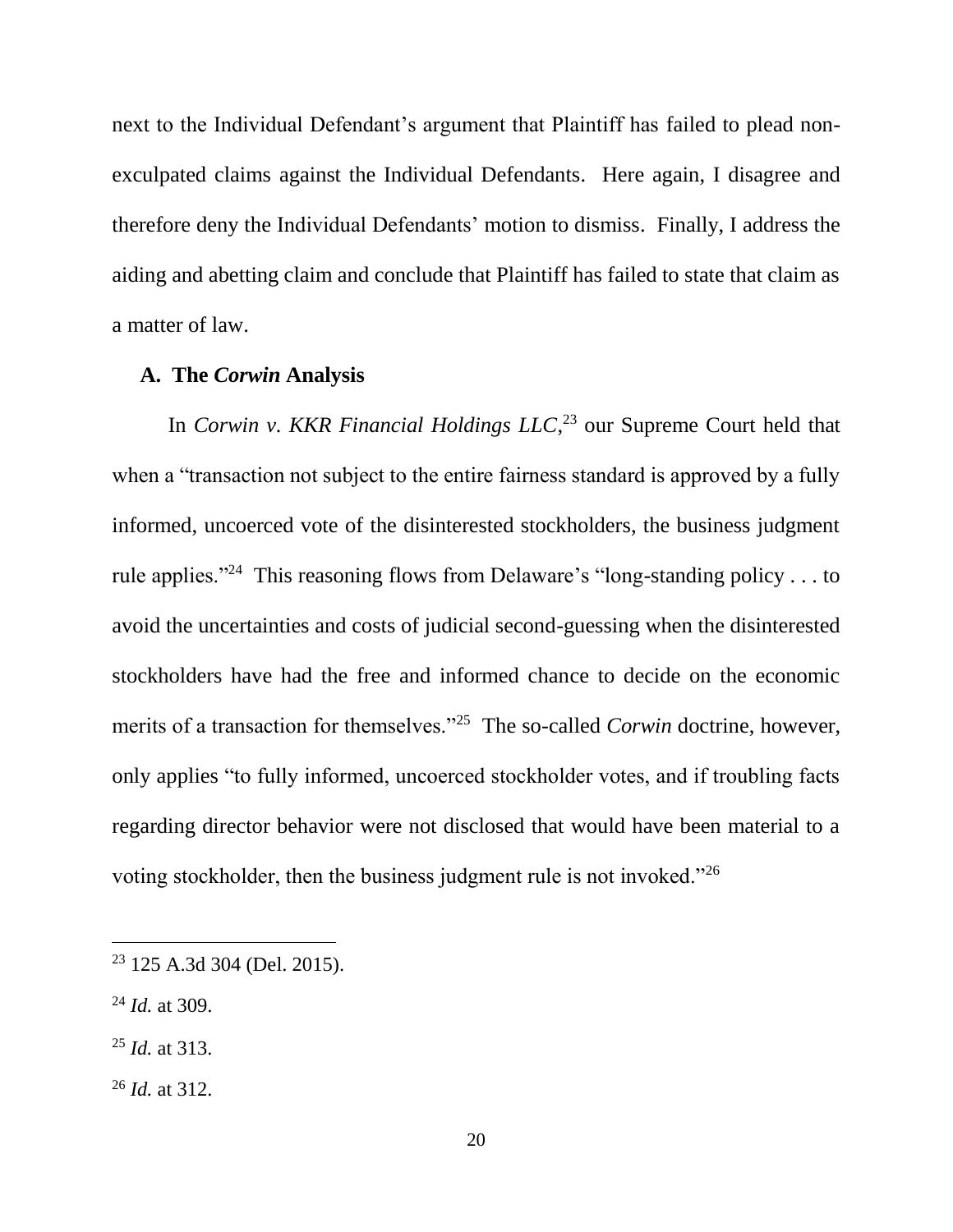Here, Plaintiff does not dispute that the majority of Saba's disinterested stockholders approved the Merger.<sup>27</sup> The inquiry, then, turns to whether the Plaintiff has pled facts from which one might reasonably conceive that the vote was not fully informed or was coerced.<sup>28</sup> If yes, then *Corwin* will not apply, the business judgment rule will not be available to the Individual Defendants at the pleadings stage and enhanced scrutiny will be the standard of review; if no, then the motion to dismiss must be granted because Plaintiffs have not alleged waste.<sup>29</sup>

# **1. Plaintiff has Adequately Pled that the Stockholder Vote was not Fully Informed**

As noted, to overcome a *Corwin* defense, the "plaintiff challenging the decision to approve a transaction must first identify a deficiency in the operative disclosure document, at which point the burden would fall to defendants to establish

<sup>27</sup> *See* Compl*. ¶* 109.

<sup>28</sup> *See In re Solera Hldgs., Inc. S'holder Litig.*, 2017 WL 57839, at \*7 (Del. Ch. Jan. 5, 2017) (holding that, in the *Corwin* context, the plaintiff must plead facts that allow a reasonable inference that the stockholder vote was not informed).

<sup>29</sup> *See Singh v. Attenborough*, 137 A.3d 151, 151–52 (Del. 2016) ("When the business judgment rule standard of review is invoked because of a vote, dismissal is typically the result. That is because the vestigial waste exception has long had little real-world relevance, because it has been understood that stockholders would be unlikely to approve a transaction that is wasteful.") (citations omitted). *See also In re Volcano Corp. S'holder Litig.*, 143 A.3d 727, 750 (Del. Ch. 2016), *aff'd*, 2017 WL 563187 (Del. Feb. 9, 2017) (after finding that the tender offer was subject to the cleansing effect of *Corwin* and was therefore subject to the business judgment rule standard of review, the court held that the transaction could "therefore only can be challenged on the basis that it constituted waste").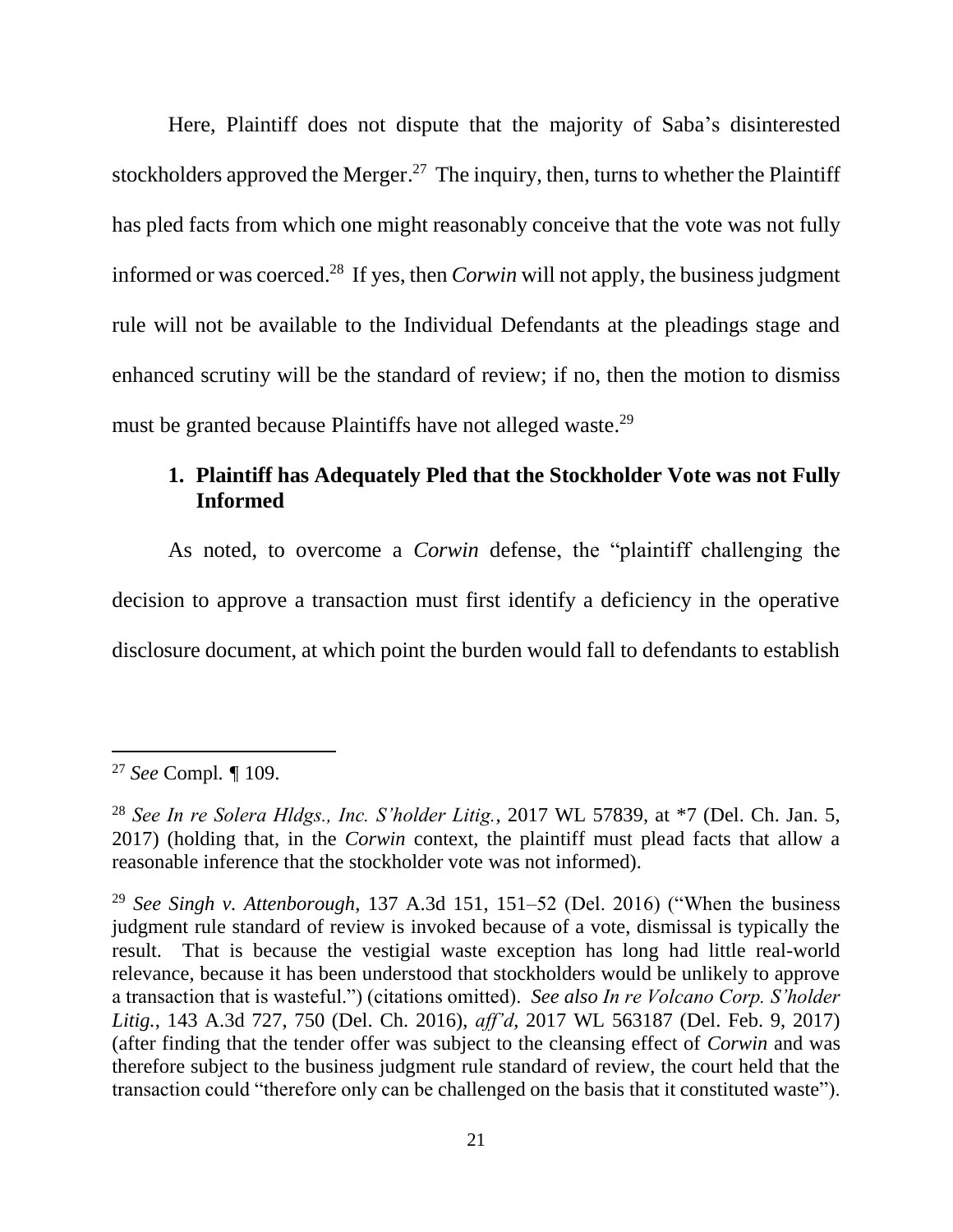that the alleged deficiency fails as a matter of law in order to secure the cleansing effect of that vote."<sup>30</sup> Delaware law requires directors to "disclose fully and fairly all material information within the board's control" when soliciting stockholder action.<sup>31</sup> This obligation of disclosure extends only to information that is material,  $32$ and information is material when "there is a substantial likelihood that a reasonable shareholder would consider it important in deciding how to vote."<sup>33</sup> Stated differently, a disclosure is material only if it "significantly alter[s] the 'total mix' of information made available" to the stockholders.<sup>34</sup>

Plaintiff has alleged four areas where the Proxy omitted material facts: "(i) the reasons why Saba was unable to complete the restatement; (ii) Saba management's financial projections; (iii) Morgan Stanley's financial analyses supporting its fairness opinion and potential conflicts of interest; and (iv) the process

<sup>30</sup> *In re Solera Hldgs.*, 2017 WL 57839, at \*7–8.

<sup>31</sup> *Stroud v. Grace*, 606 A.2d 75, 84 (Del. 1992).

<sup>32</sup> *In re Cogent, Inc. S'holder Litig.*, 7 A.3d 487, 511 (Del. Ch. 2010) (holding that stockholders are not entitled to every fact and figure that a shareholder might theoretically want or might find helpful). *See also In re Merge Healthcare Inc. S'holders Litig.*, 2017 WL 395981, at \*9 (Del. Ch. Jan. 30, 2017) ("Fully informed' does not mean infinitely informed, however.").

<sup>33</sup> *Rosenblatt v. Getty Oil Co.*, 493 A.2d 929, 944 (Del. 1985).

<sup>34</sup> *Arnold v. Soc'y for Sav. Bancorp*, 650 A.2d 1270, 1277 (Del. 1994).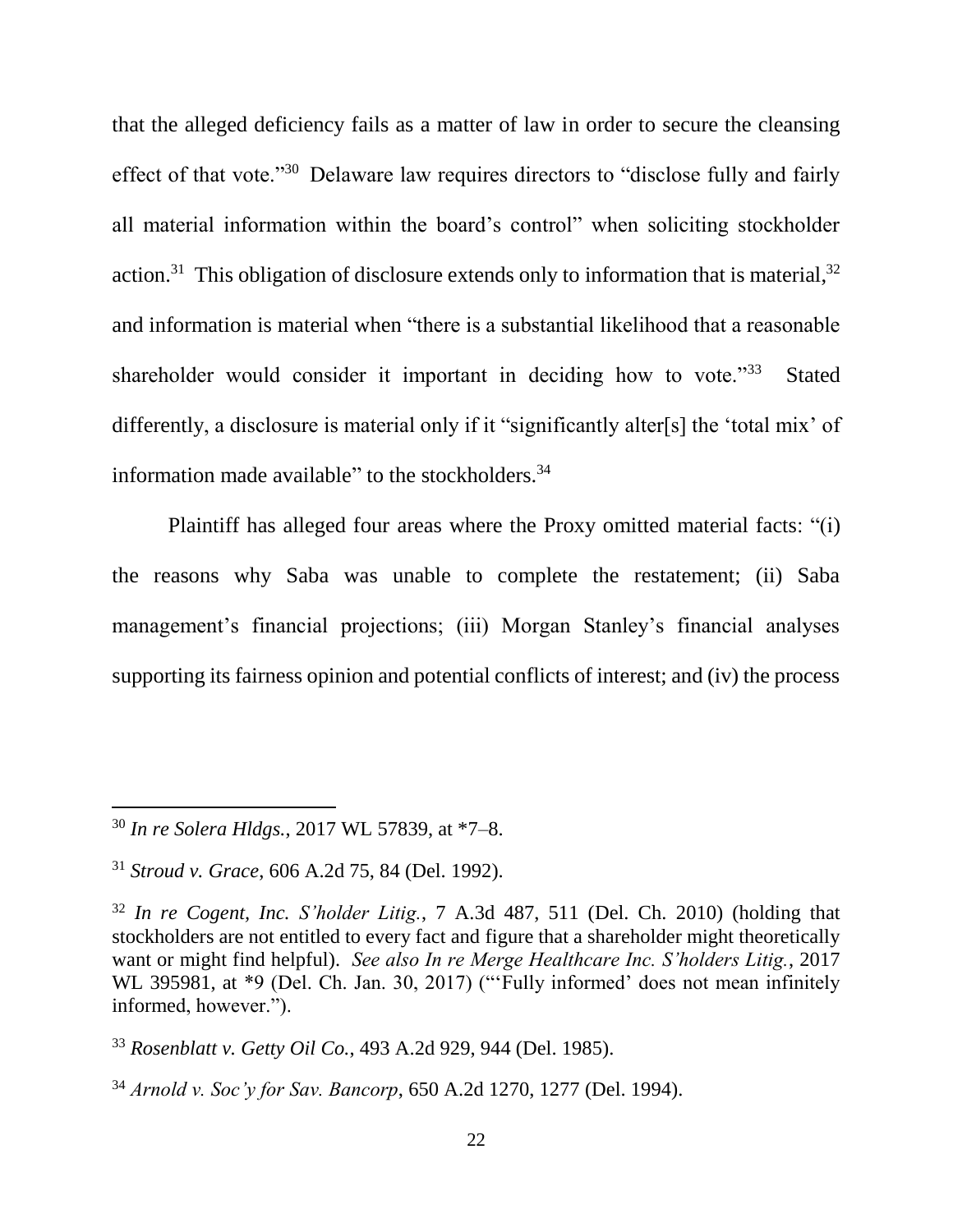leading up to the execution of the Merger Agreement."<sup>35</sup> Two of the four categories of disclosure deficiencies identified by the Plaintiff, relating to the management projections and the work of Morgan Stanley, recast disclosure allegations that this court repeatedly has rejected under similar circumstances. I address these first. I then address Plaintiff's allegations in support of the other two material omissions identified in the Complaint relating to the failure to explain the circumstances surrounding the Company's failure to complete the Restatement and the events leading up to the Merger. For reasons explained below, applying a reasonably conceivable standard to these allegations, I conclude that Plaintiff has identified material omissions from the Proxy that undermined the stockholder approval of the Merger. $36$ 

### **(a) The Omitted Management Projections**

Plaintiff has alleged a litany of alleged omissions regarding the financial projections prepared by Saba's management which Morgan Stanley relied upon for its fairness opinion. Specifically, Plaintiff finds fault with the Proxy's failure to disclose management's financial projections for "(i) revenue; (ii) EBITDA (2020–

<sup>35</sup> Compl. ¶ 110.

<sup>&</sup>lt;sup>36</sup> I am mindful that Plaintiff could have (but did not) seek to enjoin the Merger which is a preferred means to address serious disclosure claims in connection with a proposed transaction. *See In re Transkaryotic Therapies, Inc.*, 954 A.2d 346, 360 (Del. 2008). Failing to pursue that remedy, however, does not deprive the Plaintiff of a right to press disclosure claims post-closing. *Id.*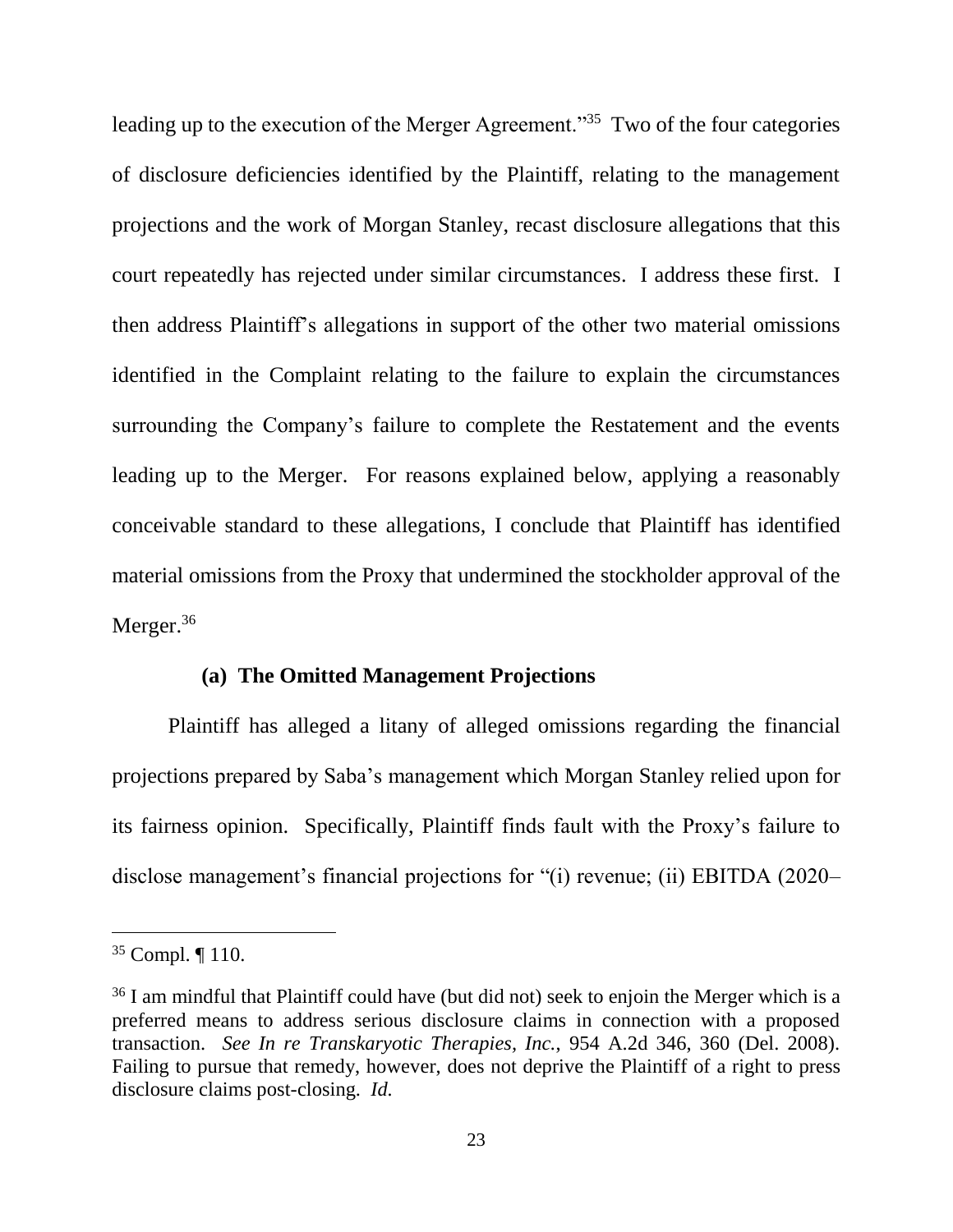2024); (iii) EBIT (or depreciation and amortization); (iv) restatement expenses (2020–2024); (v) taxes (2020–2024); (vi) capital expenditures (2020–2024); (vii) changes in net working capital (2020–2024); (viii) stock-based compensation expense (2020–2024); and (ix) unlevered free cash flow (2020–2024)."<sup>37</sup>

Management projections are clearly material to stockholders when deciding whether to vote for a merger.<sup>38</sup> Plaintiff has focused his criticisms on management projections for years 2020–2024. The Proxy disclosed the management projections for 2015–2019.<sup>39</sup> The only indication that projections existed for 2020–2024 is in Morgan Stanley's description of its discounted cash flow analysis ("DCF"), where the Proxy states that Morgan Stanley developed the numbers for 2020–2024 used in its DCF "by an extrapolation of the 2019 estimates in the management projections based on 2019 growth and margin performance in the Management Case to reach a steady state margin and growth profiled by 2024."<sup>40</sup>

 $37$  Compl.  $\P$  113.

<sup>38</sup> *In re PNB Hldg. Co. S'holders Litig.*, 2006 WL 2403999, at \*15 (Del. Ch. Aug. 18, 2006).

<sup>39</sup> Proxy at 40, 44.

 $40$  Proxy at 40.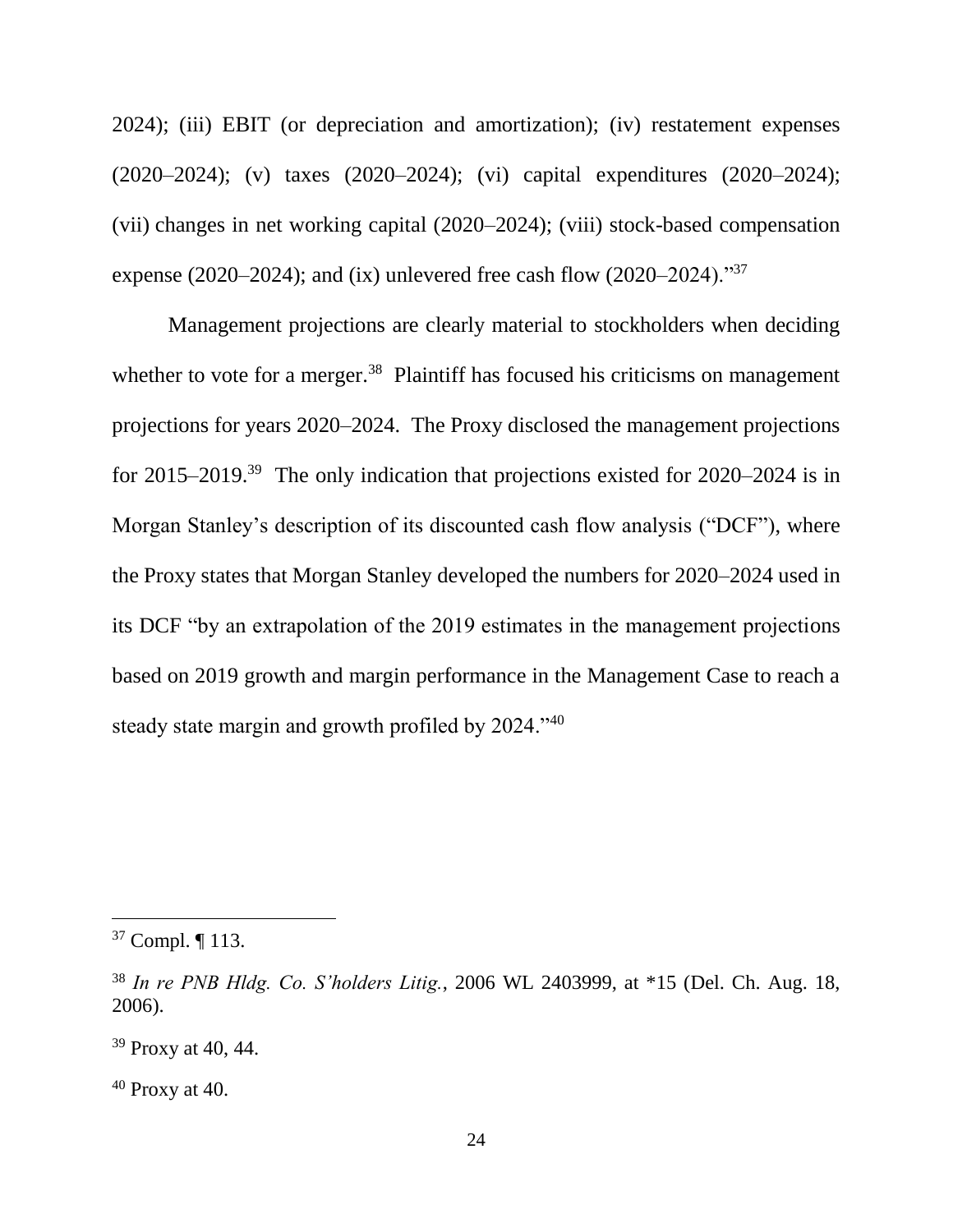"I reiterate this Court's consistent position that 'management cannot disclose projections that do not exist."<sup>41</sup> The Proxy's failure to disclose management projections for 2020–2024 cannot constitute a material omission because Plaintiff has failed to plead facts that would allow an inference that such projections even existed. And the omission from a proxy statement of projections prepared by a financial advisor for a sales process rarely will give rise to an actionable disclosure claim. $42$ 

Turning next to Plaintiff's claim that the Proxy should have disclosed management projections for revenue and EBIT (or depreciation and amortization), I note that the Proxy clearly disclosed revenue for fiscal years ending May 31, 2016, 2017 and 2018.<sup>43</sup> To the extent Plaintiff quibbles with the omission of projections for later years, once again, Plaintiff has failed to allege that these projections exist. With regard to the omission EBIT-related data, the Proxy discloses adjusted EBITDA for 2015–2019, which is what Morgan Stanley relied upon when

<sup>41</sup> *In re BioClinica, Inc. S'holder Litig.*, 2013 WL 673736, at \*5 (Del. Ch. Feb. 25, 2013) (quoting *In re CNX Gas Corp. S'holders Litig.*, 4 A.3d 397, 419 (Del. Ch. 2010)).

<sup>42</sup> *See, e.g., In re Plains Exploration & Prod. Co. S'holder Litig.*, 2013 WL 1909124, at \*8 (Del. Ch. May 9, 2013) (refusing to recognize as material the omission in the proxy of cash flow numbers derived by the investment banker from projections prepared by the company which were included in the proxy).

 $43$  Proxy at 44.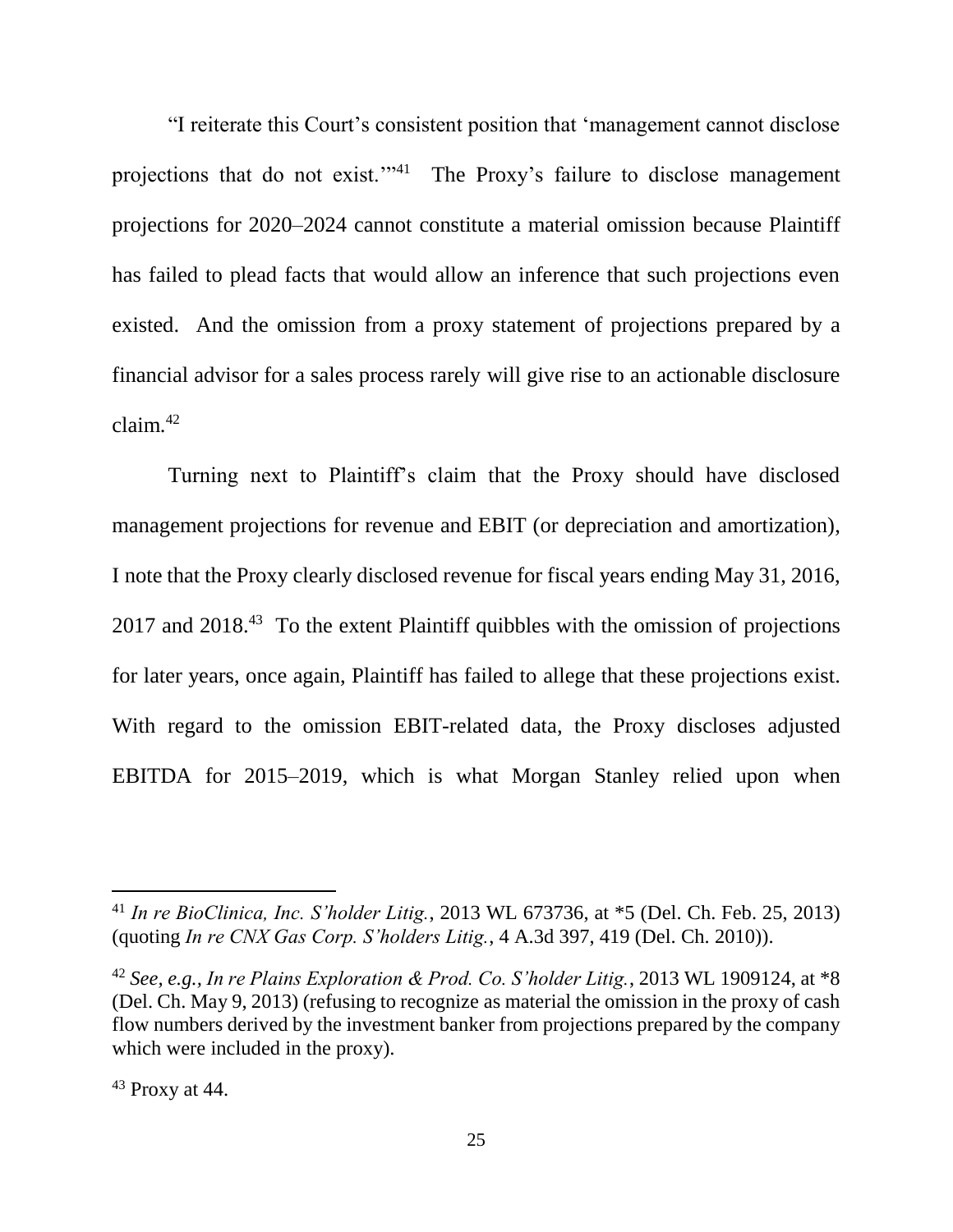conducting its DCF.<sup>44</sup> Plaintiff fails to explain why the disclosure of EBIT (or depreciation and amortization, from which a stockholder presumably could calculate EBIT from the disclosed EBITDA), would be anything more than merely "helpful." 45

Plaintiff also contends that "even more importantly, the Proxy does not adequately disclose the justifications for the modifications to the Company's forecasts throughout the process and, in particular, following receipt of Vector's offer."<sup>46</sup> This court typically is not receptive to these kinds of "why" or "tell me more" disclosure claims that criticize the board for failing to explain its motives when making transaction-related decisions.<sup>47</sup> Yet this is precisely what the Plaintiff

 $44$  Proxy at 40.

 $\overline{a}$ 

<sup>45</sup> *In re Cogent*, 7 A.3d at 509–10.

<sup>46</sup> Compl. ¶ 114.

<sup>47</sup> *See In re Sauer-Danfoss Inc. S'holders Litig.*, 65 A.3d 1116, 1131 (Del. Ch. 2011) (holding that the omission of information as to why the board of directors negotiated to remove a condition from the tender offer did not state a valid disclosure claim). *See also In re Solera Hldgs.*, 2017 WL 57839, at \*12 (holding that the omission of the reasons behind a supposed shift in compensation strategy did not state a valid disclosure claim); *Dent v. Ramtron Int'l Corp.*, 2014 WL 2931180, at \*14 (Del. Ch. June 30, 2014) (holding that the omission of why a financial advisor applied certain multiples in its analysis did not state a valid disclosure claim). *See also Se. Pa. Transp. Auth. v. Volgenau*, 2013 WL 4009193, at \*20 (Del. Ch. Aug. 5, 2013) (refusing to recognize "tell me more" disclosure claims seeking additional minor details as material given extensive disclosure provided in the proxy), *aff'd*, 91 A.3d 562 (Del. 2014) (TABLE) ; *In re Plains Exploration*, 2013 WL 1909124, at \*10 (same); *Freedman v. Adams*, 2012 WL 1345638, at \*17 (Del. Ch. Mar. 30, 2012) (same), *aff'd*, 58 A.3d 414 (Del. 2013).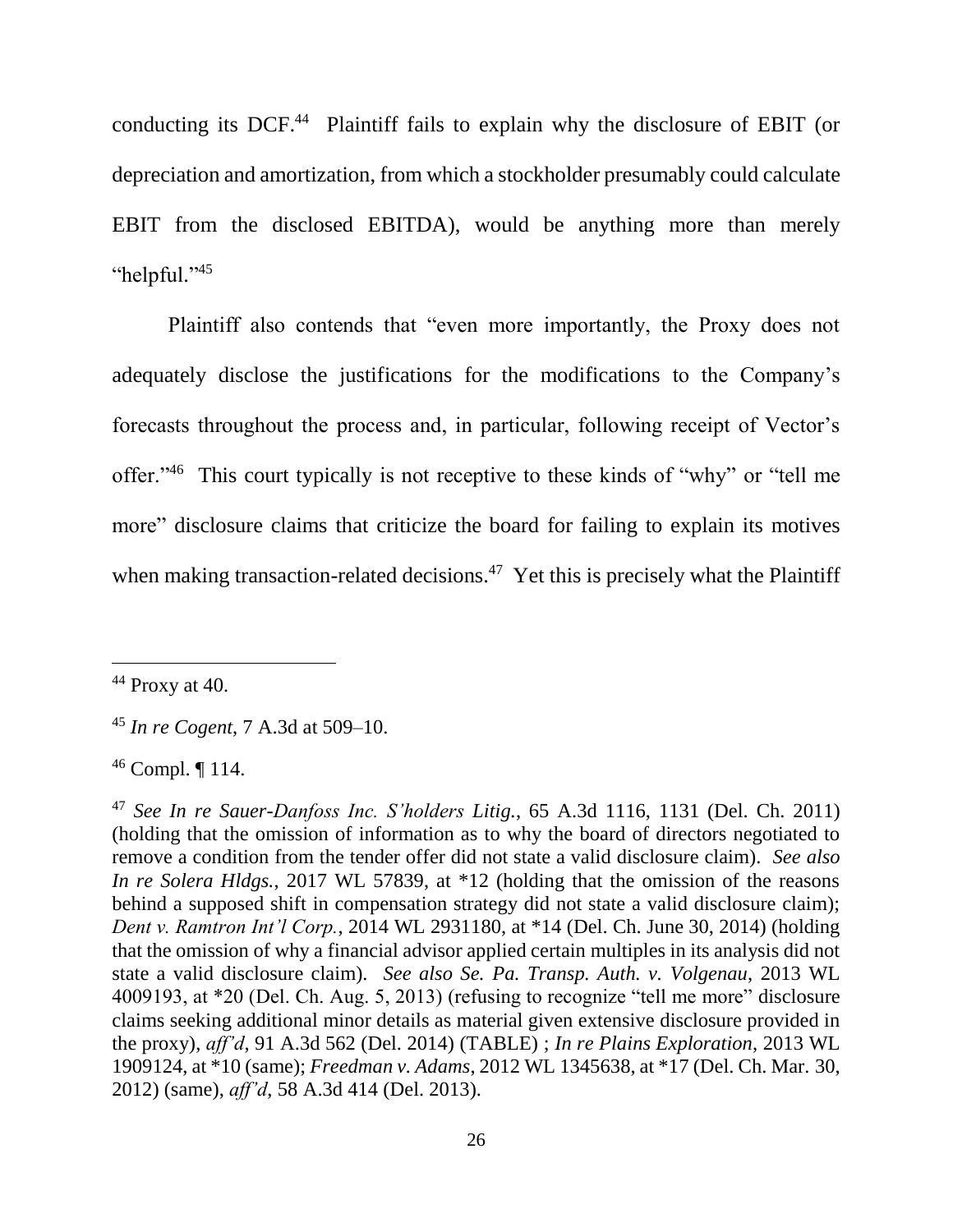is seeking here: a further disclosure as to why management and the Board elected to make modifications to the Company's financial projections. The Proxy discloses the assumptions and data upon which management created the various scenarios that were set forth in the forecasts.<sup>48</sup> By comparing the changing assumptions that went into the various scenarios, a stockholder could readily track the changes and reasonably infer the rationale that went into the changes from one scenario to another. Plaintiff does not allege any facts or assumptions regarding the modifications that were omitted or misleading. He fails, therefore, to state a viable disclosure claim regarding the Saba management projections included in the Proxy.

# **(b) The Omitted Information Regarding Morgan Stanley's Valuation Analysis and Conflicts**

Plaintiff identifies two categories of omissions in the Proxy in connection with Morgan Stanley's work: (1) omissions regarding Morgan Stanley's valuation of Saba and (2) omissions regarding Morgan Stanley's conflicts of interest arising from its prior relationship with Vector. Neither reflect material omissions.

First, Plaintiff alleges that Morgan Stanley did not adequately disclose various facts, in four different categories, related to its valuation of Saba. For the first category—information pertaining to Morgan Stanley's Public Trading Comparables Analysis—Plaintiff alleges that the Proxy failed to disclose the "2014–2016

 $48$  Proxy at 43.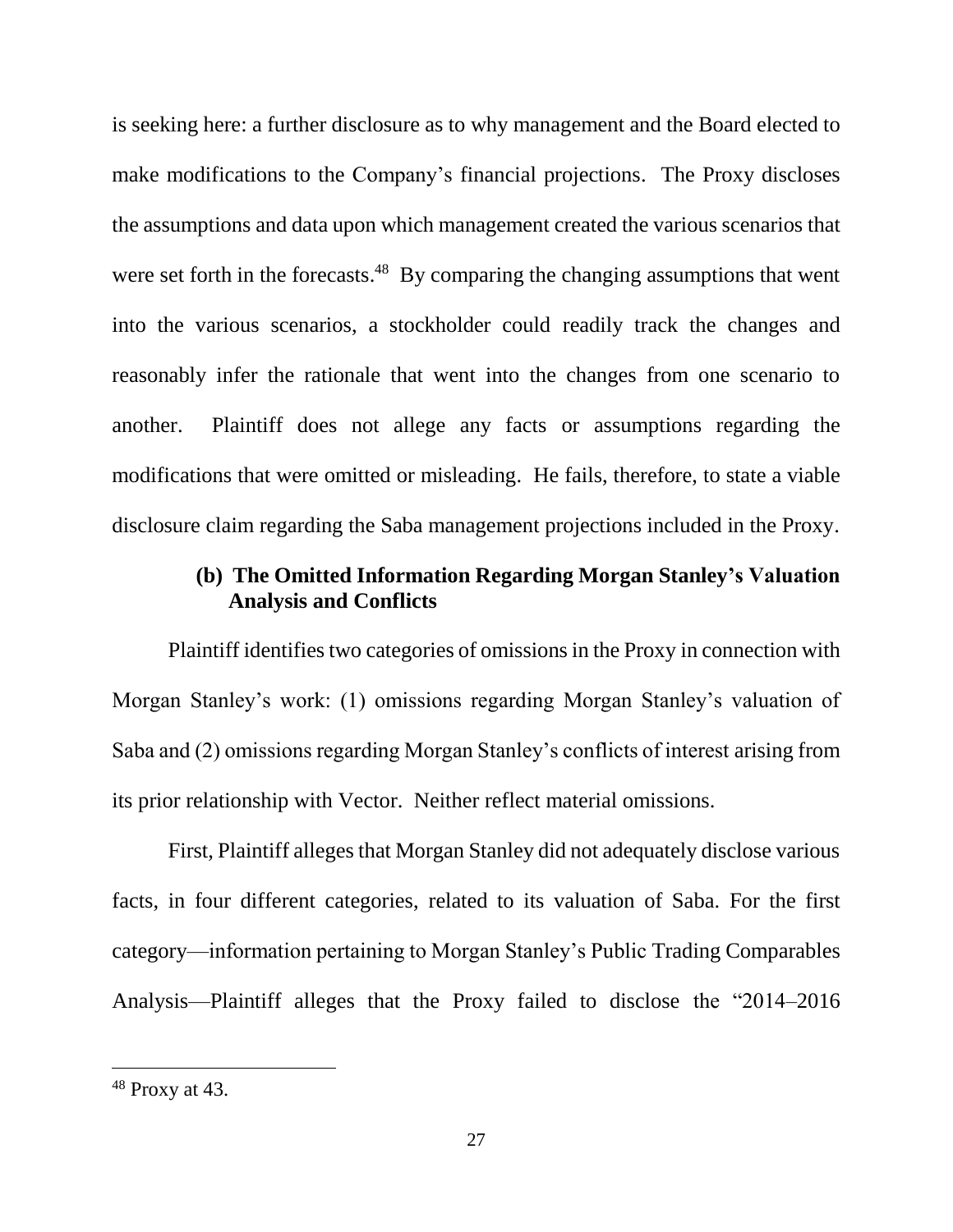aggregate value/revenue and AV/EBITDA multiples for each of the selected public companies analyzed," the revenue growth rates, gross margin and EBIT margin and "why Morgan Stanley relied on the multiples from the Enterprise Software peers instead of the Human Capital Management peers."<sup>49</sup> For Morgan Stanley's Precedent Transactions Analysis, Plaintiff claims that the Proxy failed to disclose the AV/last twelve months revenue, the AV/next twelve months revenue (and the one-day unaffected price premium multiples for each of the transactions analyzed) and "the specific subset of transactions that were analyzed with respect to the application of one-day unaffected premium paid analysis."<sup>50</sup> Plaintiff further alleges that the Proxy failed to disclose, with regard to Morgan Stanley's DCF analysis, "the implied terminal EBITDA multiple range and the implied terminal revenue multiple range," various "individual inputs and assumptions utilized by Morgan Stanley to derive the discount range of 7.1%–8.1%," "that Morgan Stanley incorporated Saba's net operating losses ('NOLs') in its analysis and assumed a present value of approximately \$25 million, per management, from the total \$274.1 million of NOLs available to the Company," "the inputs and assumptions utilized by management to determine the \$25 million present value of Saba's NOLs," and "the specific

<sup>49</sup> Compl. ¶¶ 115(a)(i)–(iii).

<sup>50</sup> Compl. ¶¶ 115(b)(i)–(ii).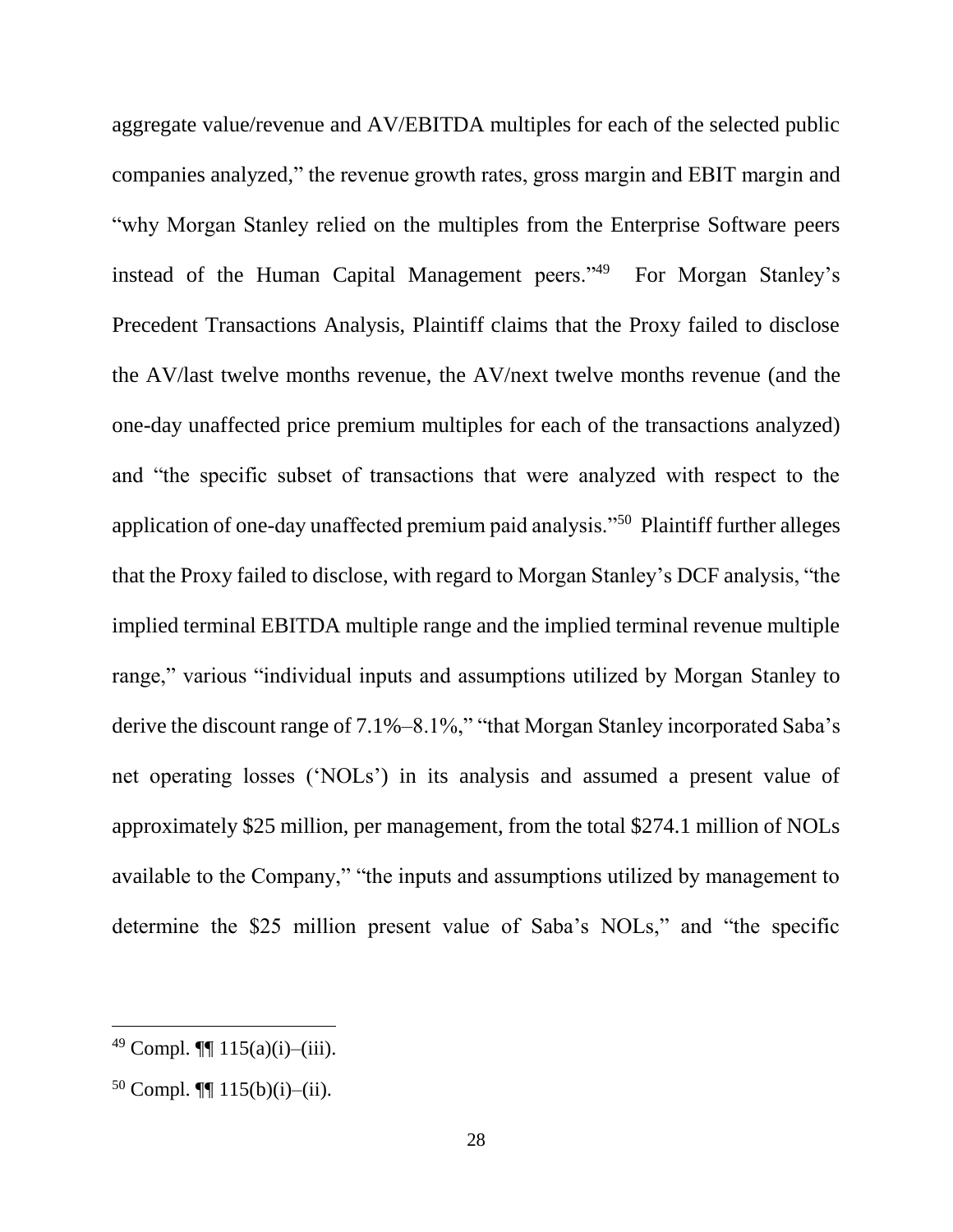arithmetic errors with respect to the treatment of certain stock based compensation and restatement expenses within Morgan Stanley's analysis."<sup>51</sup> Finally, Plaintiff alleges that the Proxy failed to disclose, with regard to Morgan Stanley's Discounted Equity Value Analysis, the "2018 estimated cash and estimated debt utilized by Morgan Stanley in its analysis" and "that Morgan Stanley utilized a revenue multiple range of  $1.2x-2.4x$  as opposed to the range of  $1.5x-2.5x$  referred to in the Proxy."<sup>52</sup>

When voting on a merger, "stockholders are entitled to a fair summary of the substantive work performed by the investment bankers upon whose advice the recommendations of their board as to how to vote on a merger or tender offer rely."<sup>53</sup> "A fair summary, however, is a *summary*."<sup>54</sup> The relevant disclosure document must disclose "the valuation methods used to arrive at that opinion as well as the key inputs and the range of ultimate values generated by those analyses."<sup>55</sup> "Whether a particular piece of an investment bank's analysis needs to be disclosed, however, depends on whether it is material, on the one hand, or immaterial minutia, on the

l

<sup>55</sup> *In re Netsmart Techs., Inc. S'holders Litig.*, 924 A.2d 171, 203–04 (Del. Ch. 2007).

<sup>&</sup>lt;sup>51</sup> Compl.  $\P\P$  115(c)(i)–(v).

 $52$  Compl.  $\P\P$  115(d)(i)–(ii).

<sup>53</sup> *In re Pure Res., Inc., S'holders Litig.*, 808 A.2d 421, 449 (Del. Ch. 2002).

<sup>54</sup> *In re Trulia S'holder Litig.*, 129 A.3d 884, 900 (Del. Ch. 2016) (emphasis in original).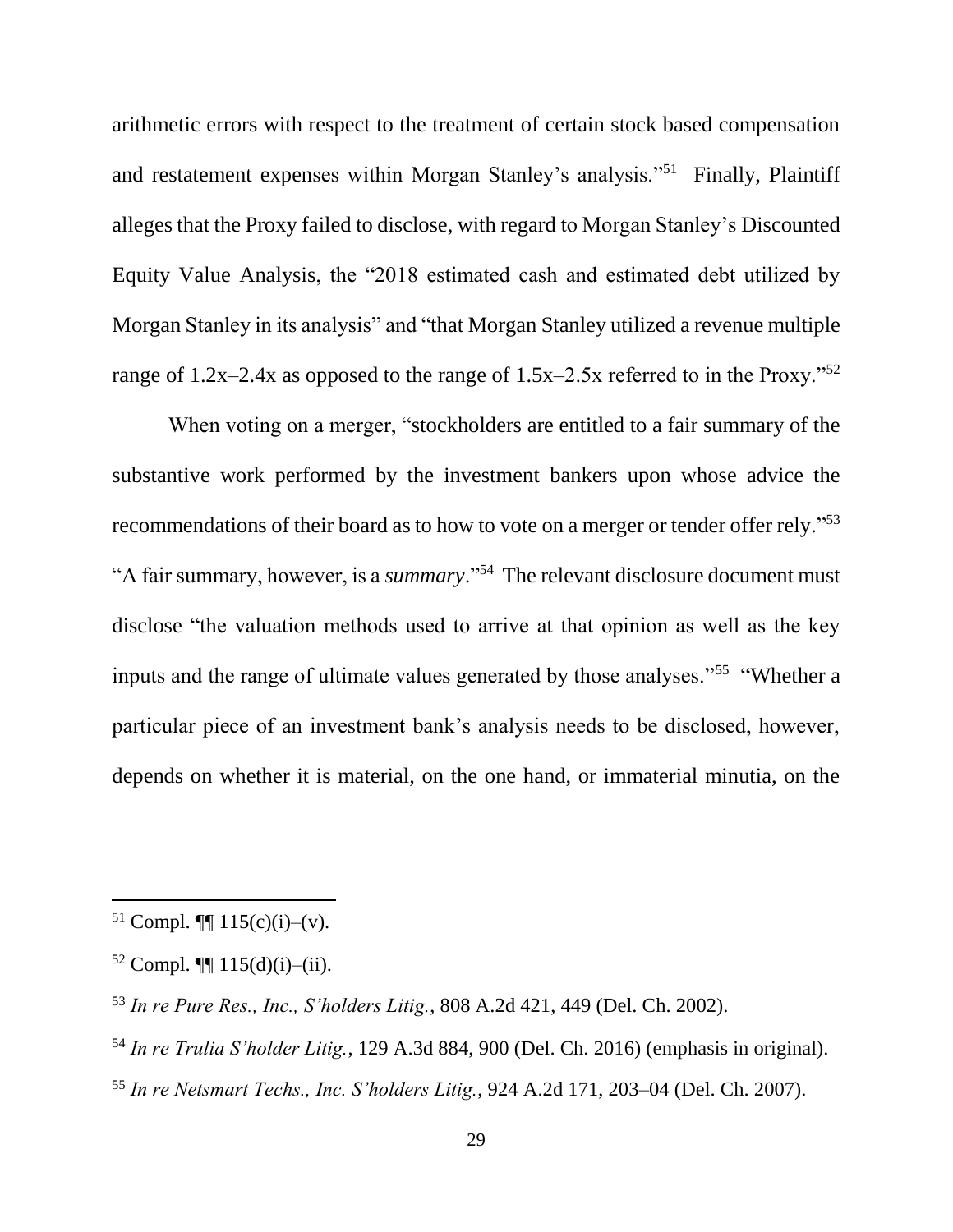other."<sup>56</sup> In this regard, the summary of the banker's work need only "be sufficient for the stockholders to usefully comprehend, not recreate, the analysis."<sup>57</sup>

Here, the Proxy, over the course of nine single-spaced pages, described Morgan Stanley's analyses, including the methodology and projections used, the lists of comparable companies and transactions considered, and the valuation range resulting from these analyses.<sup>58</sup> Plaintiff has failed to well-plead any facts, or provide any explanation, as to why any of the minutia he says should have been in the Proxy would have significantly altered the "total mix" of information Saba shareholders received.<sup>59</sup> The Proxy provided Saba stockholders with a fair summary of the Morgan Stanley valuation analysis including its key inputs, and the "additional

 $\overline{a}$ 

<sup>58</sup> Proxy at 36–44.

<sup>56</sup> *Id.*

<sup>57</sup> *In re Merge Healthcare*, 2017 WL 395981, at \*10.

<sup>&</sup>lt;sup>59</sup> The Complaint recites these many alleged material omissions at some length, but when the Individual Defendants challenged the materiality of these omissions in their motion to dismiss, Plaintiff's answering brief offers little resistance in a single sentence: "[t]he Proxy also omits material information regarding Morgan Stanley's financial analyses supporting its fairness opinion." Pl. Gary Poltash's Answering Br. in Opp'n to the Individual Defs.' and the Vector Defs.' Mot. to Dismiss the Second Am. Verified Class Action Compl. ("Answering Br.") 54.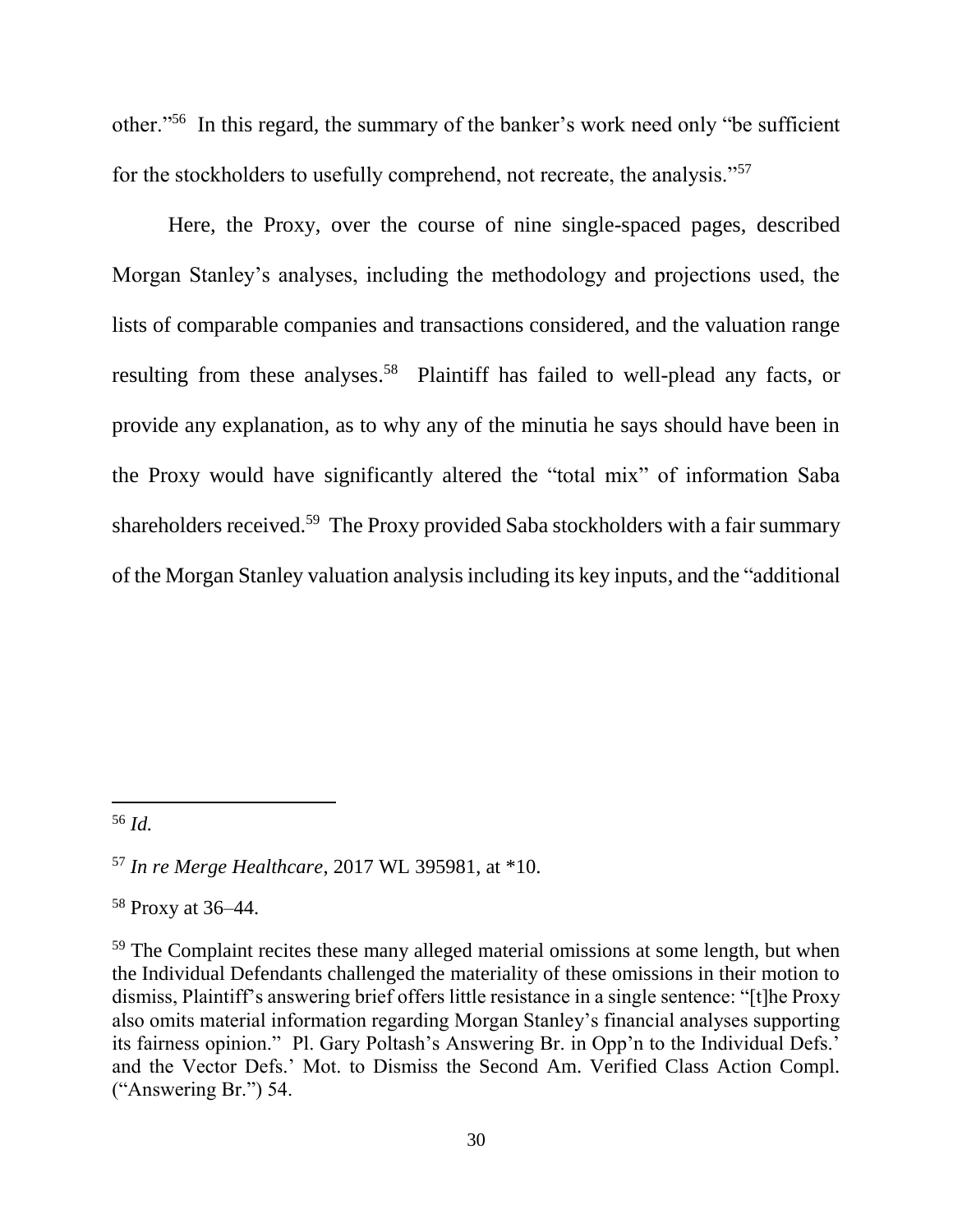granularity" Plaintiff has pointed to would be nothing "more than helpful or cumulative to the information already disclosed."<sup>60</sup>

In addition to these classic "tell me more" disclosure claims, Plaintiff alleges that the Proxy did not adequately disclose the "specific services Morgan Stanley provided to [Vector], and/or any of its affiliates in the past two years and the amount of compensation received for such services rendered."<sup>61</sup> That the Board was obliged to disclose "potential conflicts of interest of [its] financial advisors" so that "stockholders [could] decide for themselves what weight to place on a conflict faced by the financial advisor" has not been, and cannot be, disputed.<sup>62</sup> Whether the Proxy fulfilled this obligation, however, is very much contested. On this point, the Individual Defendants have the better of the argument. The Proxy disclosed that, in the two previous years, "Morgan Stanley or its affiliates have provided financing services to a Vector Capital affiliate and received customary fees of approximate [ly] \$1 million in connection with those services."<sup>63</sup> This disclosure addresses precisely

<sup>60</sup> *Dent*, 2014 WL 2931180, at \*12. *See also id.* at \*14 (explaining that the issue of whether the financial advisor's analysis was correct is distinct from whether all material facts relating to the analysis were disclosed).

<sup>61</sup> Compl. ¶ 117.

<sup>62</sup> *In re John Q. Hammons Hotels Inc. S'holder Litig.*, 2009 WL 3165613, at \*16 (Del. Ch. Oct. 2, 2009).

 $63$  Proxy at 42.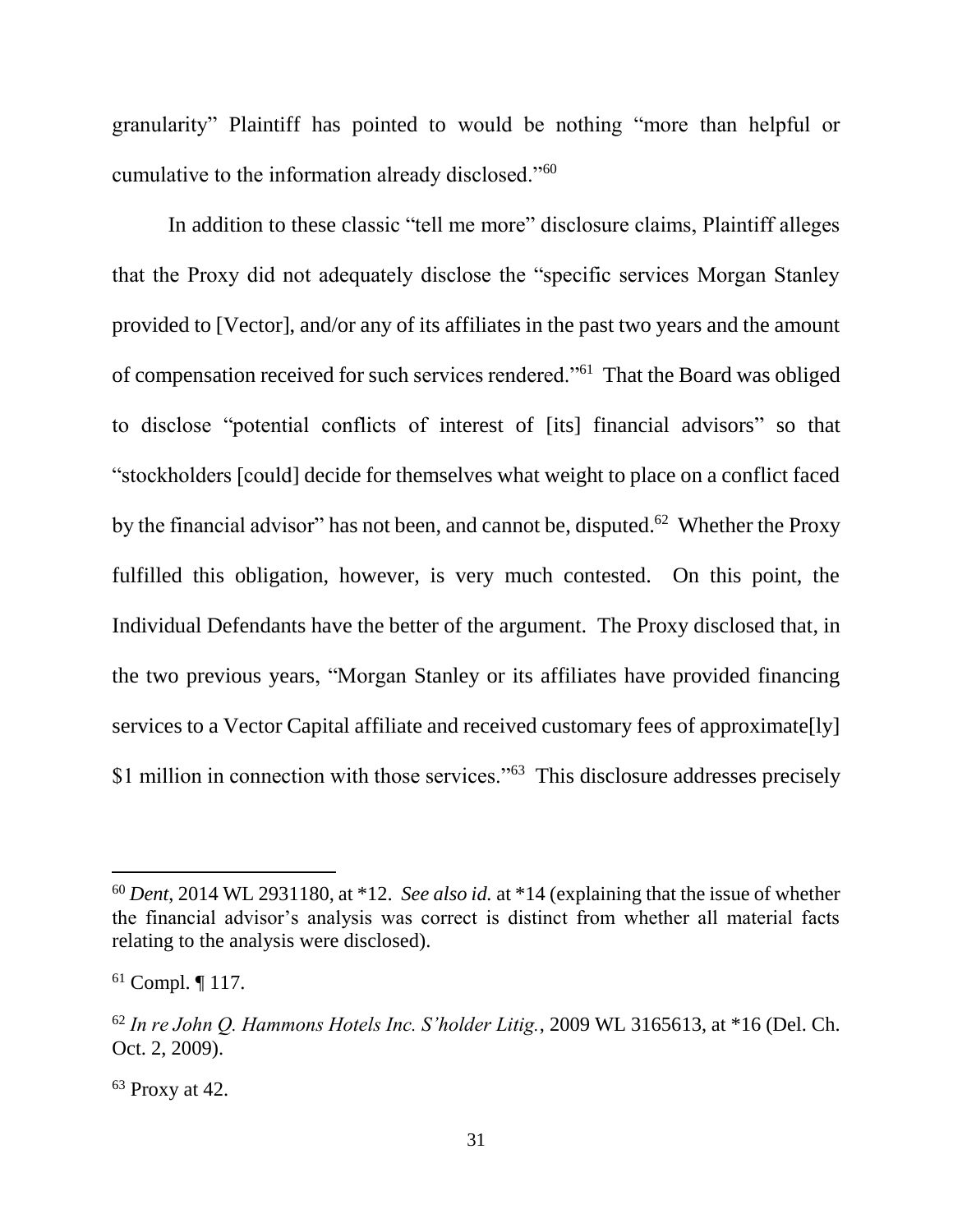what Plaintiff claims is missing, except that it does not detail the specific services rendered. Here again, Plaintiff offers no explanation of how the specific services Morgan Stanley provided to Vector affiliates in the past would materially alter the total mix of information that Saba stockholders would find important when deciding how to vote. What was material, and disclosed, was the prior working relationship and the amount of fees.

# **(c) The Omitted Information Regarding the Failure to Complete the Restatement**

Plaintiff points to the failure to describe the circumstances surrounding the Company's failure to complete the Restatement by the deadline set by the SEC as "the most glaring information missing from the Proxy."<sup>64</sup> According to the Plaintiff, this information is material because the deregistration clearly depressed the amount potential buyers were willing to pay for Saba and stockholders needed to understand whether the Company's state of deregistration was likely to continue or whether the Company had a legitimate prospect of completing the Restatement and regaining registered status with the SEC. Plaintiff also contends that the explanation of why the Company missed the SEC's deadline was material to stockholders as they

<sup>64</sup> Compl. ¶ 111.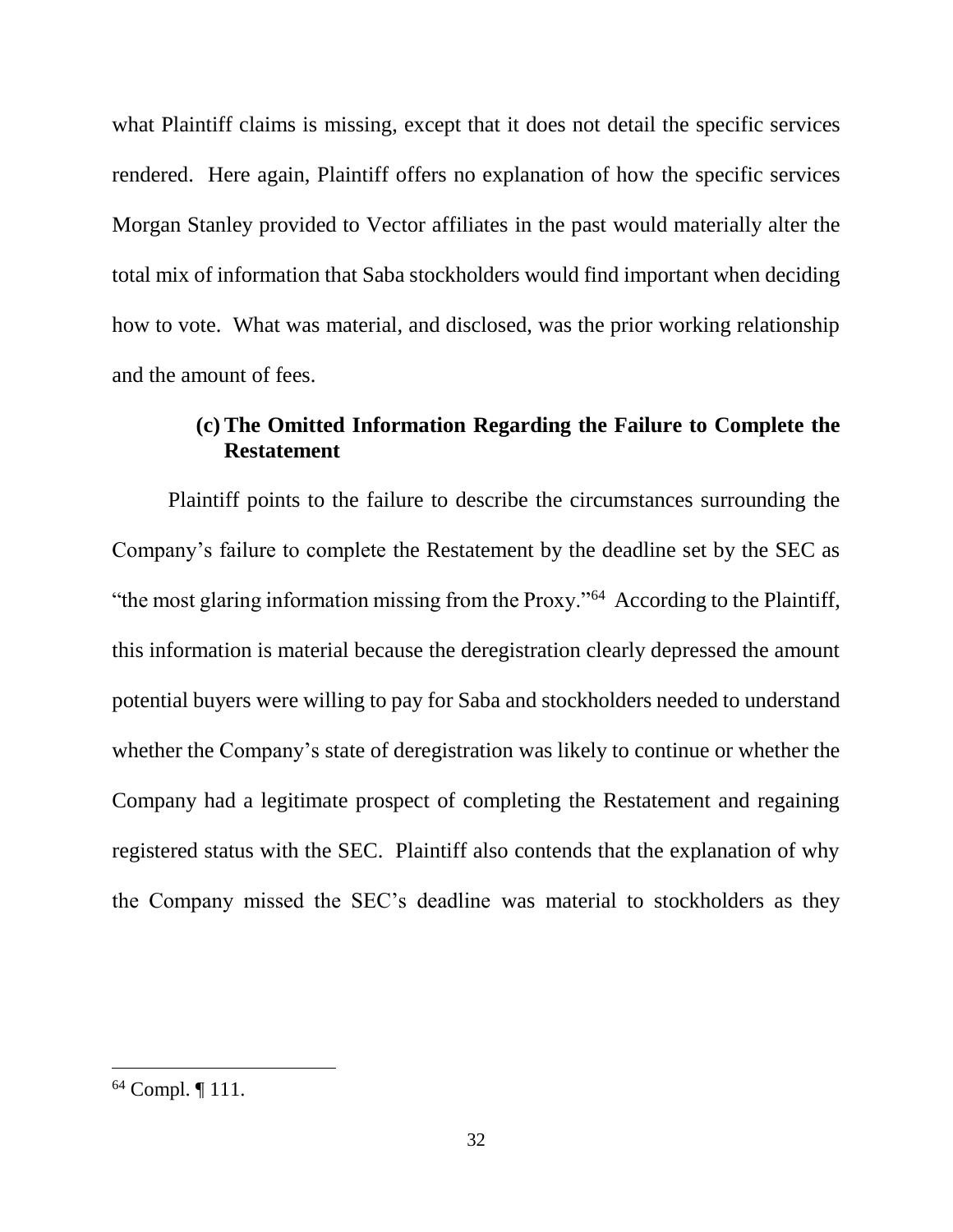assessed "the reliability of the financial projections relied on by Morgan Stanley in rendering its fairness opinion."<sup>65</sup>

As already noted, this court repeatedly has held that "asking 'why' does not state a meritorious disclosure claim."<sup>66</sup> But in each of those cases, the "why" involved a decision made either by the board of directors, an officer or a company advisor. That is not what the Plaintiff alleges was omitted here. Rather, he alleges that the Board failed to disclose the factual circumstances regarding its failure, yet again, to complete the restatement of its financials. This was not a purposeful decision of the Board (at least it was not disclosed as such); it was a factual development that spurred the sales process and, if not likely correctible, would materially affect the standalone value of Saba going forward.

To be sure, the Proxy was by no means silent with respect to the Restatement. It disclosed details regarding the events that led up to Saba's need to restate its financials,<sup>67</sup> explained the consequences of the deregistration—that Saba stock would no longer be freely tradeable,<sup>68</sup> provided the best estimate of Saba's

<sup>65</sup> Answering Br. 50.

<sup>66</sup> *In re Sauer-Danfoss*, 65 A.3d at 1131; *In re Solera Hldgs.*, 2017 WL 57839, at \*12; *Dent*, 2014 WL 2931180, at \*14.

<sup>67</sup> Proxy at 78.

<sup>68</sup> Proxy at 23, 79.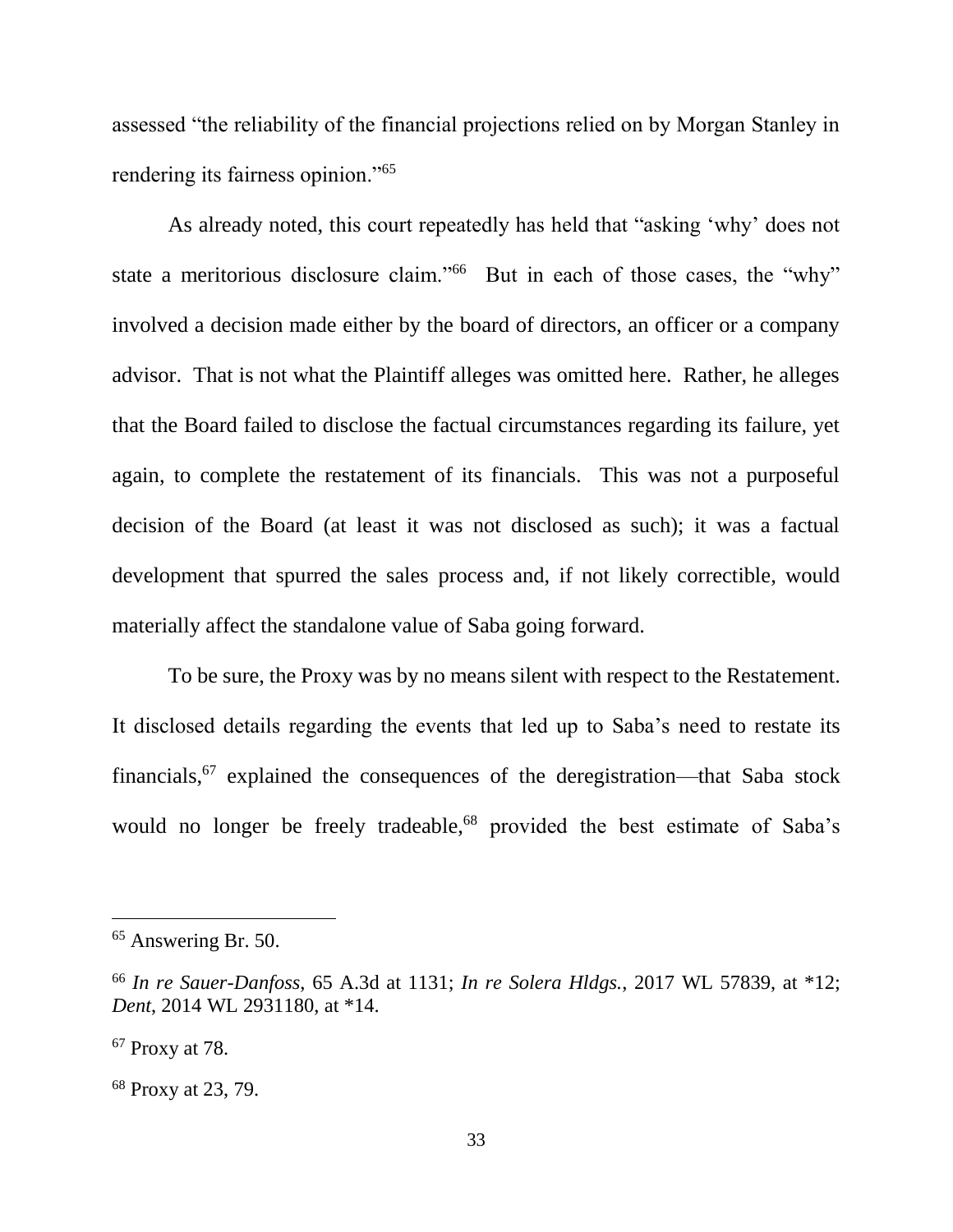management and Board of when the Restatement would be completed if Saba was not sold (August 2015),<sup>69</sup> and provided the projected value of Saba as a standalone company if the Restatement was completed in August 2015 or if it was not completed until December  $2015<sup>70</sup>$  Given its past history, however, unless the stockholders were armed with information that would allow them to assess the likelihood that Saba would ever complete a restatement of its financials, they would have no means to evaluate the choice they were being asked to make—accept merger consideration that reflected the depressed value caused by the Company's regulatory non-compliance or stay the course in hopes that the Company might return to the good graces of the  $SEC.<sup>71</sup>$ 

Plaintiff has also earned a pleading-stage inference that the stockholders would need all material information regarding the likelihood that the Company could ever complete the Restatement in order meaningfully to assess the credibility of the

 $69$  Proxy at 43.

<sup>70</sup> Proxy at 43–44.

<sup>71</sup> *Cf. In re MONY Gp. Inc. S'holder Litig.*, 852 A.2d 9, 24–25 (Del. Ch. 2004) ("[O]nce a company travels down the road of partial disclosure of the history leading up to the Merger . . . [it has] an obligation to provide the stockholders with an accurate, full and fair characterization of those historic events.") (citations and internal quotations omitted). Specifically, Plaintiff argues that "[w]hile the Company had repeatedly promised Saba stockholders for nearly three years that the Company would file restated financial results, the Proxy was silent on why the investigation was never completed, despite the fact that the Company expended three years and more than \$37 million on expenses related to the investigation." Answering Br. 49–50 (citations omitted).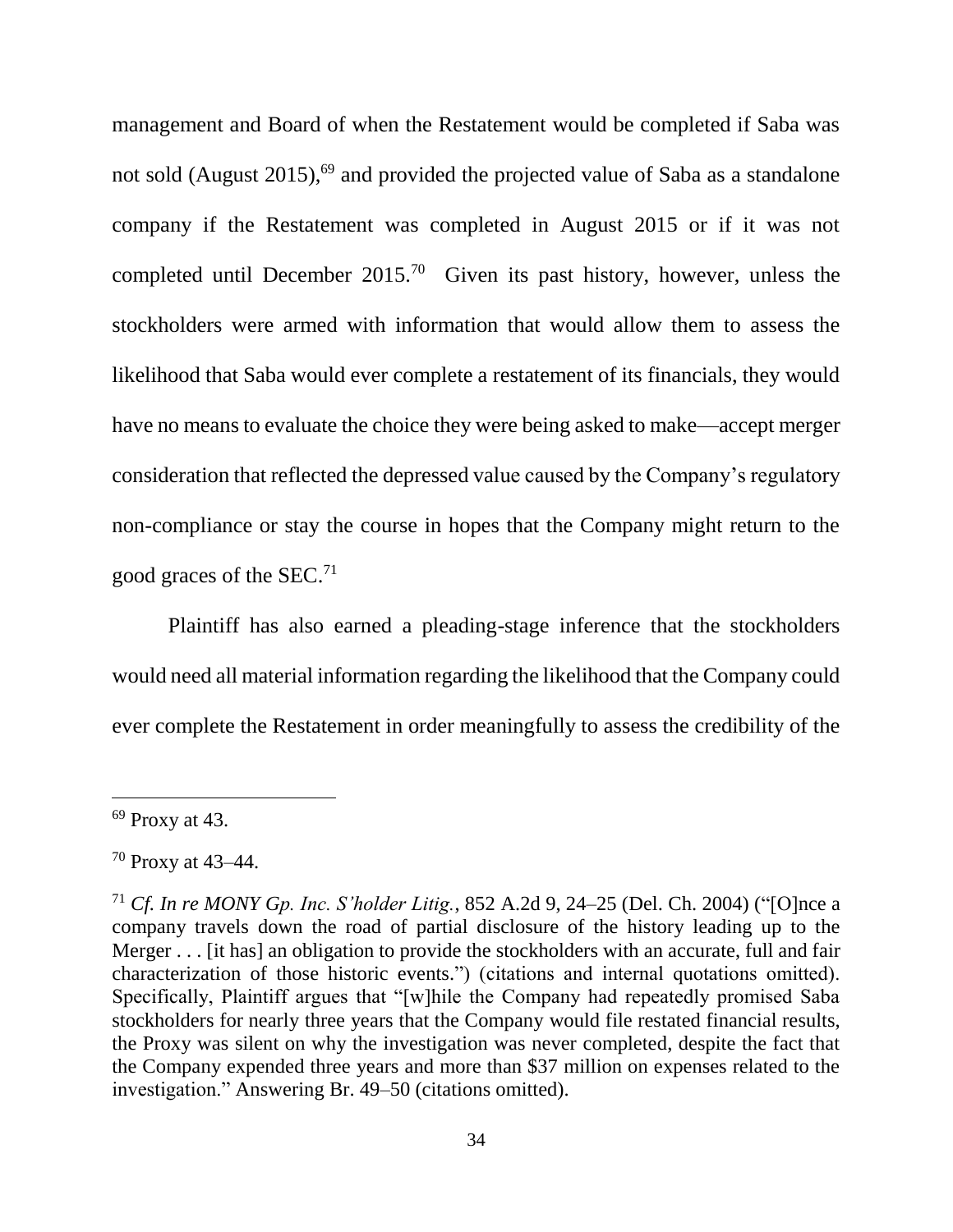management projections. The Company had repeatedly failed to meet deadlines to restate its financials. The management projections assumed the Company would complete the Restatement at some point in the future. Without the means to test that assumption by drilling down on the circumstances surrounding the Company's past and latest failure to deliver its restated financials, stockholders had no basis to conclude whether or not the projections made sense.<sup>72</sup>

#### **(d) The Omitted Information Regarding the Sales Process**

Finally, Plaintiff alleges that the Proxy omitted material information regarding the sales process. The Proxy, over the course of nine single-spaced pages, detailed the "Background of the Merger," including the lengthy sales process and all contacts with parties that were potentially interested in acquiring Saba.<sup>73</sup> Nevertheless, Plaintiff alleges that the Proxy failed adequately to describe the events leading up to the Merger in several respects. While most of these criticisms fall well short of identifying material omissions or misstatements, Plaintiff has identified one omission within the Proxy's description of the events leading up to the Merger that a reasonable shareholder likely would have deemed important when deciding

 $72$  I acknowledge that directors are not obliged to engage in "self-flagellation" in their disclosures to stockholders. *Khanna v. McMinn*, 2006 WL 1388744, at \*29, 34 (Del. Ch. May 9, 2006). That is not what the Plaintiff says is missing here. Rather, he alleges that the Proxy failed to disclose the facts surrounding the Company's failure to meet the SEC deadline, whether benign or otherwise.

<sup>73</sup> Proxy at 24–33.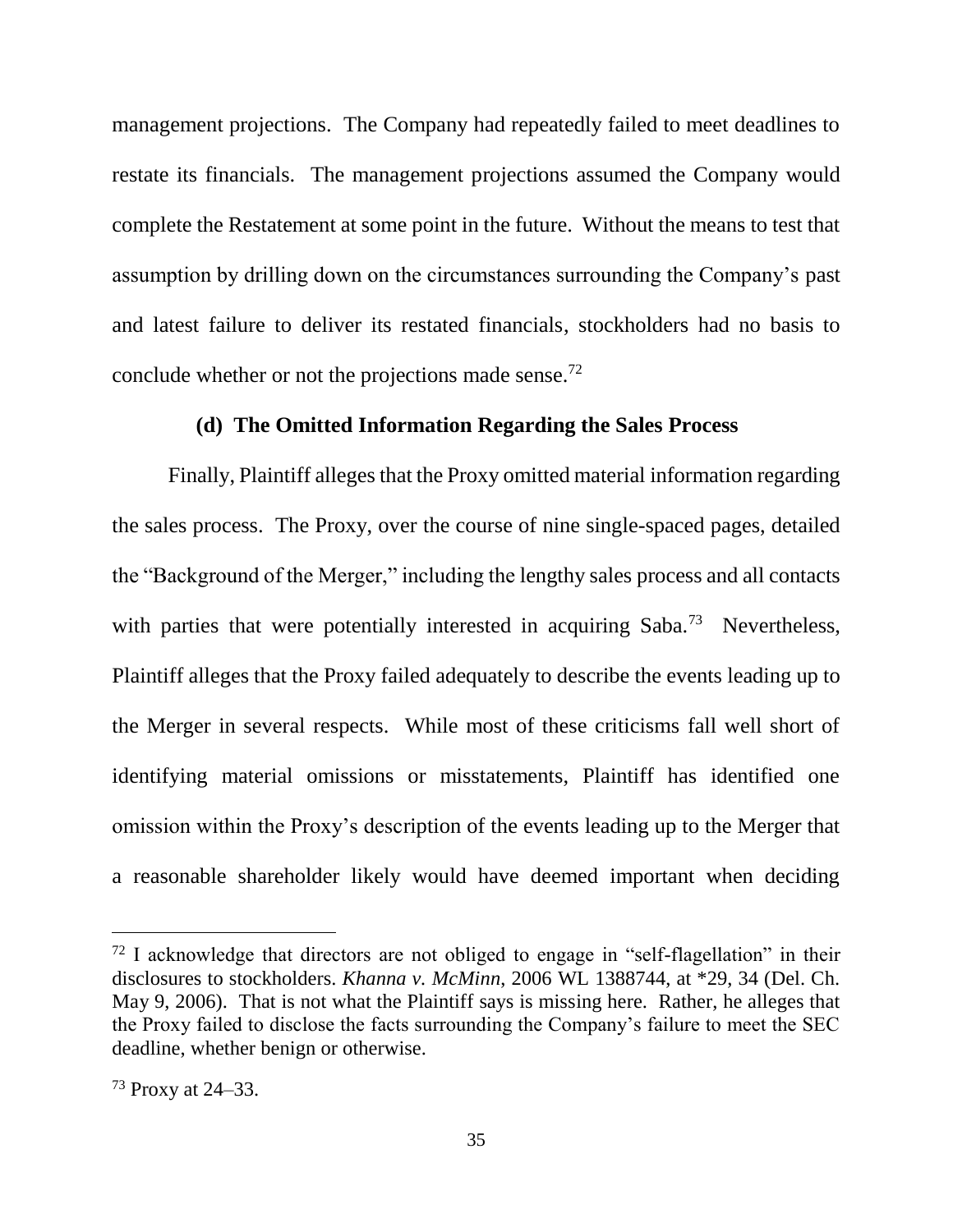whether to approve the Merger.<sup>74</sup> Specifically, Plaintiff's allegations with respect to the omission of the post-deregistration options available to Saba, as discussed by the Ad Hoc Committee on December 3, 2014, make a compelling case for materiality. It is true, as the Individual Defendants trumpet, that Delaware law "does not require management 'to discuss the panoply of possible alternatives to the course of action it is proposing . . . . "<sup>75</sup> As then-Chancellor Chandler explained, this settled guidance with respect to disclosure is justified because "stockholders have a veto power over fundamental corporate changes (such as a merger) but entrust management with evaluating the alternatives and deciding which fundamental changes to propose."<sup>76</sup>

<sup>&</sup>lt;sup>74</sup> Plaintiff's other criticisms, including the omission of information regarding financing options available to Saba in 2013, the terms of an expression of interest from "PE Firm D" in 2013, details relating to the formation of the Ad Hoc Committee, details relating to the financial models considered by the Ad Hoc Committee in 2014, details relating to Farshchi's discussions with other suitors regarding employment, all miss the mark. After carefully reviewing the Proxy, I am satisfied either that the Proxy discloses what Plaintiff alleges is omitted (e.g. material information regarding the Ad Hoc Committee or Farshchi's motivations as a negotiator, as found in the Proxy at 26, 32, 48–50), or that the alleged omissions, if included in the Proxy, would have provided nothing more than immaterial "additional granularity." *See In re Lear Corp. S'holder Litig.*, 926 A.2d 94, 114 (Del. Ch. 2007) (holding that "a reasonable stockholder would want to know an important economic motivation of the negotiator singularly employed by a board to obtain the best price for the stockholders, when that motivation could rationally lead that negotiator to favor a deal at a less than optimal price, because the overall procession of a deal was more important to him, given his overall economic interest, than only doing a deal at the right price . . ."); *Dent*, 2014 WL 2931180, at \*12 (proxy need not disclose unnecessarily "granular" information).

<sup>75</sup> *In re 3Com S'holders Litig.*, 2009 WL 5173804, at \*6 (Del. Ch. Dec. 18, 2009) (quoting *Seibert v. Harper & Row, Publ'rs, Inc.*, 1984 WL 21874, at \*5 (Del. Ch. Dec. 5, 1984)).

<sup>76</sup> *Id.*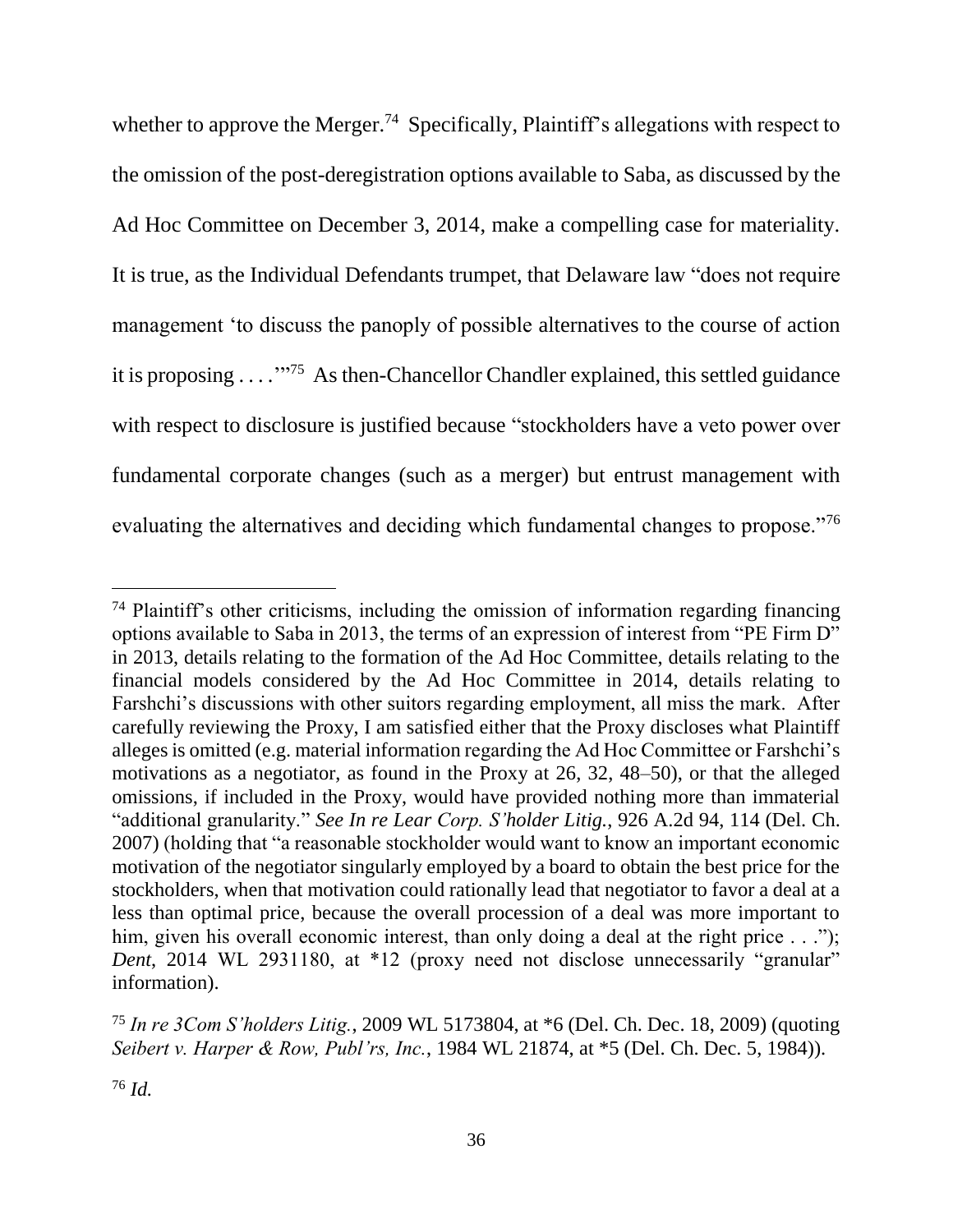While this holds true in a typical case, this is hardly a typical case given the deregistration of Saba's shares by the SEC just prior to the time the stockholder vote on the Merger was to occur.<sup>77</sup> This caused a fundamental change to the nature and value of the stockholder's equity stake in Saba over which the stockholders had no control. The deregistration also dramatically affected the environment in which the Board conducted the sales process and in which stockholders were asked to exercise their franchise. The Board needed to take extra care to account for this dynamic in its disclosures to stockholders.

In considering whether or not Saba was viable as a going-concern without the Merger, a reasonable stockholder would have needed to understand what alternatives to the Merger existed. Plaintiff alleges that Morgan Stanley advised the Ad Hoc Committee during its meeting on December 3, 2014, that the Thoma Bravo proposal was a "discount to current market prices" of Saba stock and, importantly, that a transaction with Thoma Bravo "would 'eliminate[] further upside for investors from standalone value creation."<sup>78</sup> Morgan Stanley cautioned that further pursuit of the

<sup>77</sup> *See In re Answers Corp. S'holder Litig.*, 2012 WL 3045678, at \*2 (Del Ch. July 19, 2012) (in noting that the "case [was] not typical," the court observed: "Most cases do not involve a company's board speeding up the sales process to get a deal done" after the company's financial advisor told the board that "a failure to act quickly" might result in "the market learn[ing] the company is worth more than the deal price and the deal will be scuttled").

<sup>78</sup> Compl. ¶ 51.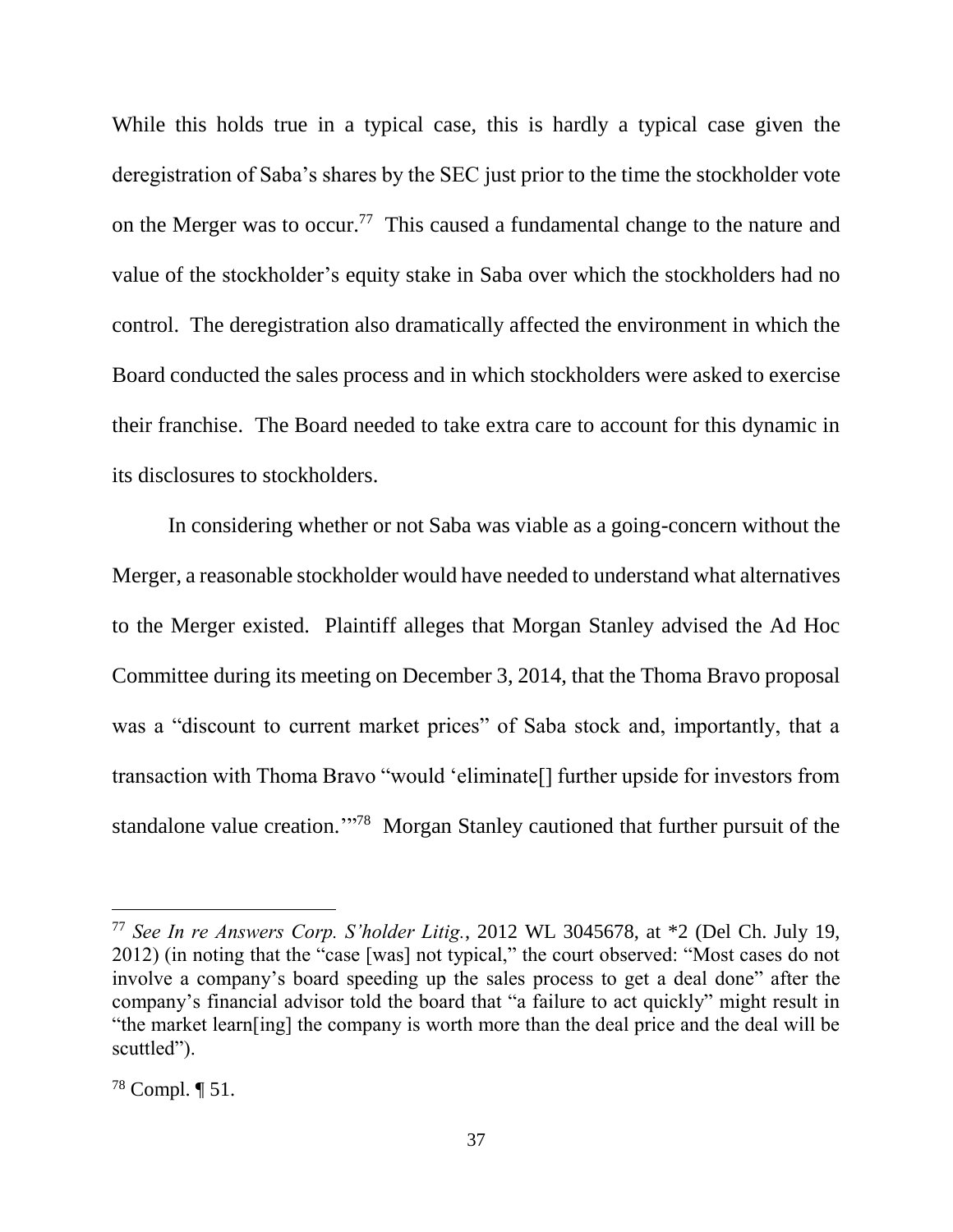Thoma Bravo deal "could trigger '[l]ikely shareholder litigation … due to price below market."?? It is reasonably conceivable that Plaintiff will be able to demonstrate a substantial likelihood that a reasonable Saba stockholders would have found this information to be important when deciding how to vote on the Merger. The failure to disclose it in the Proxy undermines the cleansing effect of the stockholder vote under *Corwin.*

### **2. Plaintiff Has Adequately Pled that the Stockholder Vote Was Coerced**

In addition to requiring a fully informed stockholder vote as a predicate to cleansing, *Corwin* also directs that the court consider whether the Complaint supports a reasonable inference that the stockholder vote was coerced.<sup>80</sup> It is settled in our law that a stockholder vote may be invalidated "by a showing that the structure or circumstances of the vote were impermissibly coercive."<sup>81</sup> The court will find wrongful coercion where stockholders are induced to vote "in favor of the proposed transaction for some reason other than the economic merits of that transaction."<sup>82</sup> It

<sup>79</sup> *Id.*

<sup>80</sup> *Corwin*, 125 A.3d at 312.

<sup>81</sup> *Williams v. Geier*, 671 A.2d 1368, 1382 (Del. 1996).

<sup>82</sup> *Williams*, 671 A.2d at 1382–83. *See also Eisenberg v. Chi. Milwaukee Corp.*, 537 A.2d 1051, 1061 (Del. 1996) ("The standard applicable to the plaintiff's claim of inequitable coercion is whether the defendants have taken actions that operate inequitably to induce the [] shareholders to tender their shares for reasons unrelated to the economic merits of the offer."); *Gradient OC Master, Ltd. v. NBC Univ., Inc.*, 930 A.2d 104, 119 (Del. Ch. 2007) ("[A] shareholder is actionably coerced when he is forced into 'a choice between a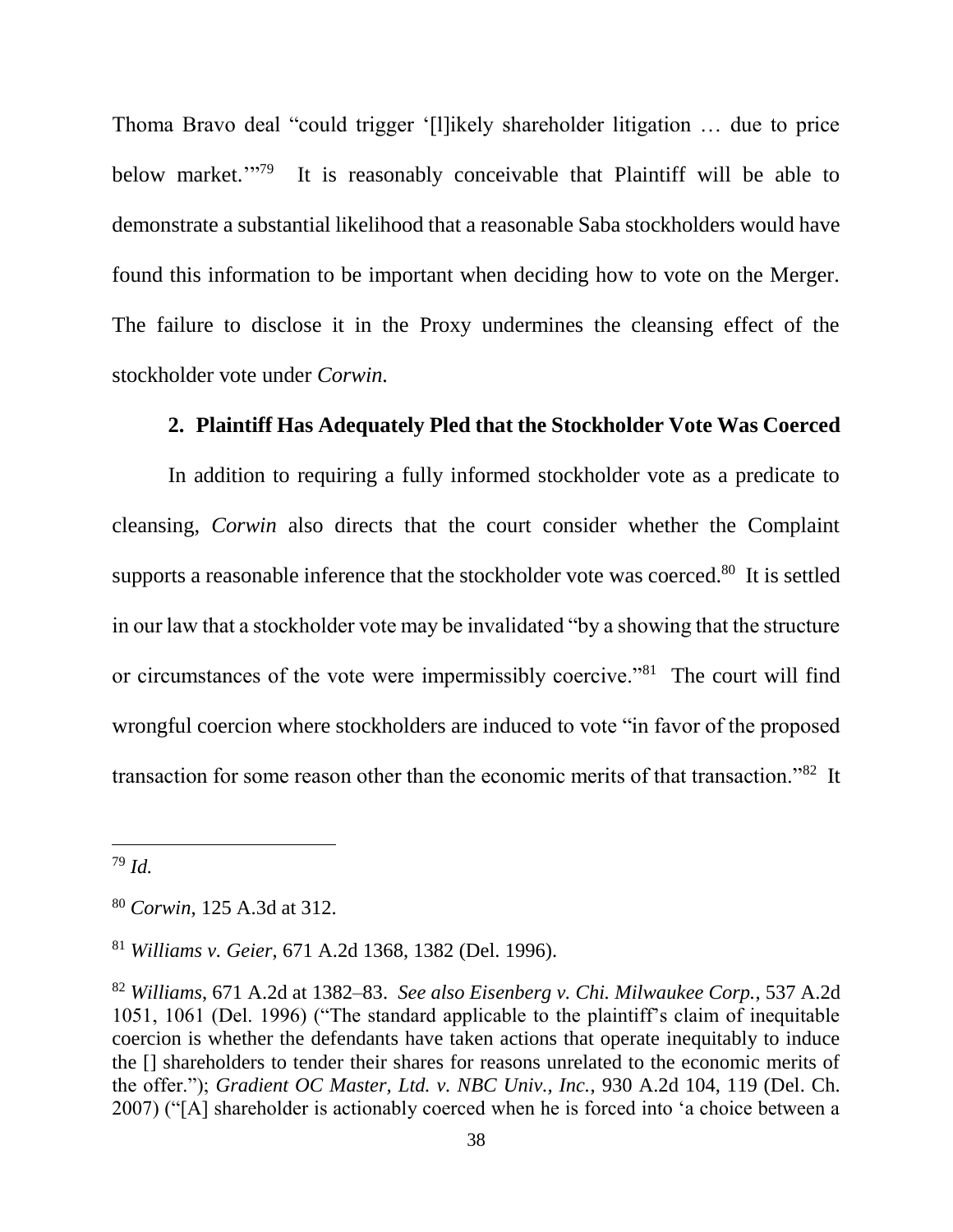is not enough for an offer to be "economically 'too good to resist'" to constitute wrongful coercion.<sup>83</sup> Rather, in determining whether *vel non* stockholders were inequitably coerced, the court must be mindful that

for purposes of legal analysis, the term 'coercion' itself—covering a multitude of situations—is not very meaningful. For the word to have much meaning for purposes of legal analysis, it is necessary in each case that a normative judgment be attached to the concept ('inappropriately coercive' or 'wrongfully coercive', etc.). But, it is then readily seen that what is legally relevant is not the conclusory term 'coercion' itself but rather the norm that leads to the adverb modifying  $it.^{84}$ 

l

<sup>83</sup> *Newmont*, 533 A.2d at 605 (quoting *Lieb v. Clark*, 1987 WL 11903, at \*4 (Del. Ch. June 1, 1987)).

new position and a compromised position' for reasons other than those related to the economic merits of the decision.") (quoting *In re Gen. Motors Class H S'holders Litig.*, 734 A.2d 611, 621 (Del. Ch. 1999)); *In re Siliconix Inc. S'holder Litig.*, 2001 WL 716787, at \* 15 (Del. Ch. June 19, 2001) ("A tender offer is wrongfully coercive if the tendering shareholders are 'wrongfully induced by some act of the defendant to sell their shares for reasons unrelated to the economic merits of the sale.'") (quoting *Ivanhoe P'rs v. Newmont Mining Corp.*, 533 A.2d 585, 605 (Del. Ch.), *aff'd*, 535 A.2d 1334 (Del. 1987)).

<sup>84</sup> *Katz v. Oak Indus. Inc.*, 508 A.2d 873, 880 (Del. Ch. 1986). *See also Gradient*, 930 A.2d at 117 ("[T]he ordinary definition of 'coercion,' something akin to intentionally persuading someone to prefer one option over another, is not the same as saying that the persuasion would so impair the person's ability to choose as to be legally actionable. The challenged conduct must be 'wrongfully' or 'actionably' coercive for a legal remedy to ensue.") (citations omitted); *Solomon*, 747 A.2d at 1131 ("All disclosure of material information may cause shareholders to vote in a particular way, and so is, in some general sense, 'coercive.' Considering the legal imperative that all shareholders be armed with all material information, it cannot be that the mere potential to influence a shareholder's vote renders disclosed information actionable."); *Next Level Commc'ns v. Motorola, Inc.*, 834 A.2d 828, 853 (Del. Ch. 2003) ("Generally, reports of factual matters that are neutrally stated and not threatening do not amount to wrongful coercion.").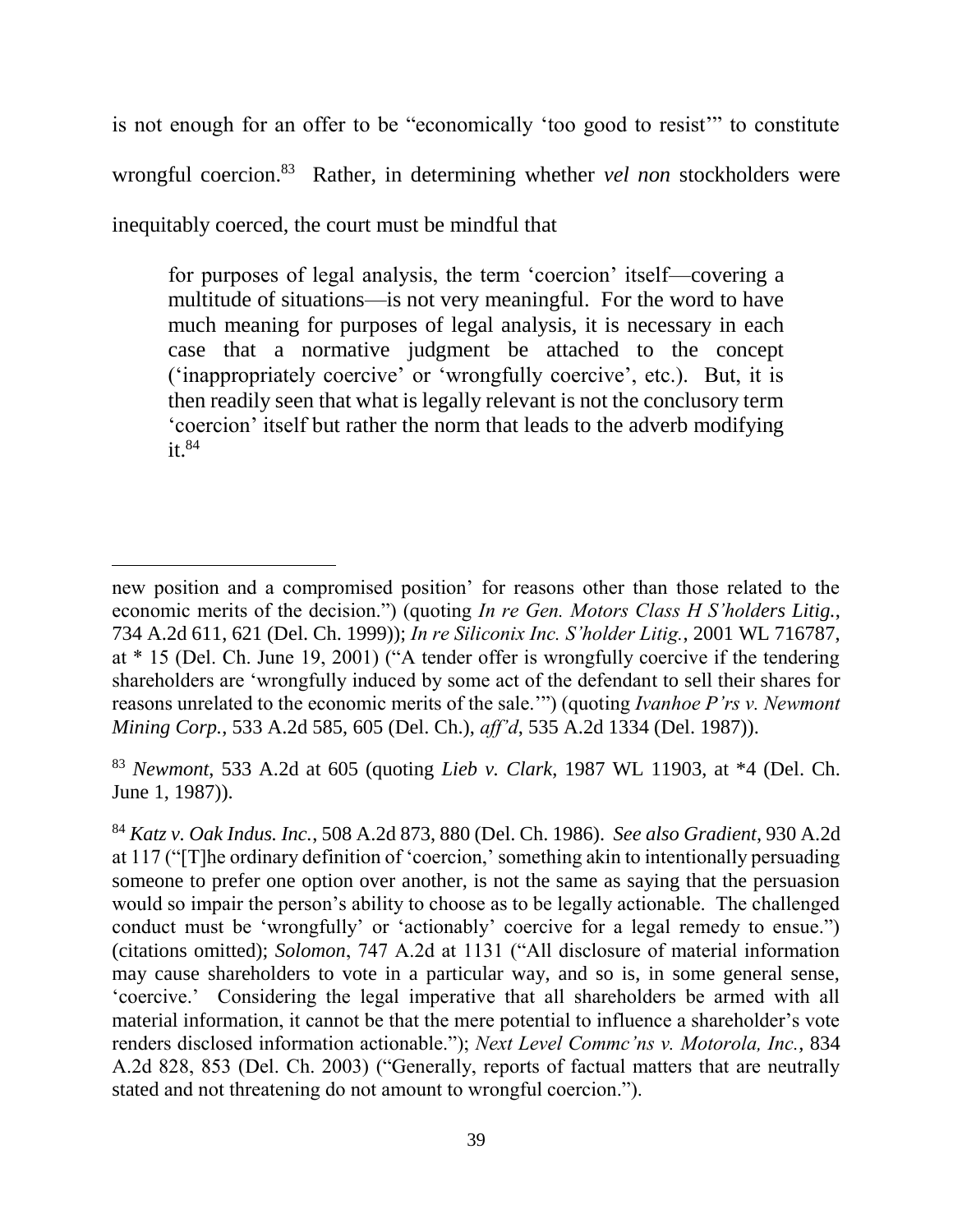Whether a particular vote was inequitably coerced and therefore "robbed of its effectiveness . . . depends on the facts of the case."<sup>85</sup>

The determination of whether coercion was inequitable in a particular circumstance is a relationship-driven inquiry.<sup>86</sup> A corporation's directors are fiduciaries of their stockholders "whose interests they have a duty to safeguard."<sup>87</sup> Therefore, when addressing a potentially coercive interaction between a board of directors and the stockholders it serves, the relevant legal norms stem from the law of fiduciary duty. And, in this regard, whether the fiduciary's motives were benign or unfaithful when creating the circumstances that cause coercion is not dispositive of the determination of whether the coercion was inequitable.<sup>88</sup> The coercion

<sup>85</sup> *Williams*, 671 A.2d at 1383. *See also Brazen v. Bell Atl. Corp.*, 1997 WL 153810 at \*5 (Del. Ch. Mar. 19) ("Whether coercion is inequitable depends on the particular facts and circumstances of the case. What might be inequitably coercive in one situation, might be coercive, but not inappropriately so, in another.") (citations omitted), *aff'd on other grounds*, 695 A.2d 43 (Del. 1997).

<sup>86</sup> *Cf. Katz.*, 508 A.3d at 880 (looking to the law of contracts to determine whether inequitable coercion occurred where the relevant relationship was contractual––between a corporation and the holders of its debt securities).

<sup>87</sup> *Eisenberg*, 537 A.2d at 1062.

<sup>88</sup> *Lacos Land Co. v. Arden Gp., Inc.*, 517 A.2d 271, 278 (Del. Ch. 1986) (holding that motivation behind the challenged vote was not relevant to the determination that the vote was coerced because "[a]s a corporate fiduciary, [the CEO] has no right to take such a position, even if benevolently motivated in doing so"). *Cf. Chesapeake Corp. v. Shore*, 771 A.2d 293, 318 (Del. Ch. 2000) (discussing Chancellor Allen's decision in *Blasius* in determining whether the board's action impeding stockholder franchise was inequitable as one where the "real question was 'whether, in these circumstances, the board, even if it *is* acting with subjective good faith . . . may validly act for the principal purpose of preventing the shareholders from electing a majority of new directors. The question thus posed is not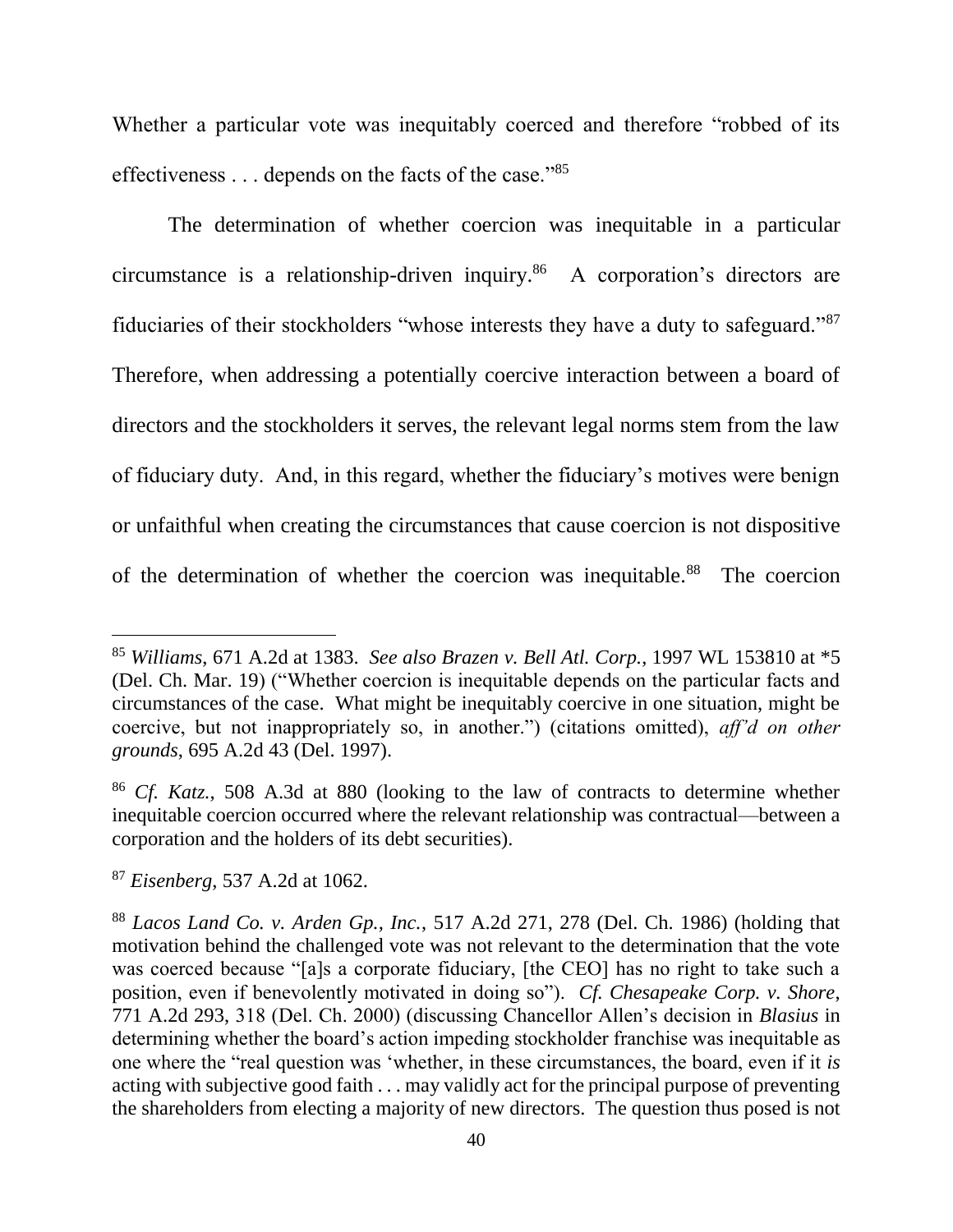inquiry, instead, focuses on whether the stockholders have been permitted to exercise their franchise free of undue external pressure created by the fiduciary that distracts them from the merits of the decision under consideration.<sup>89</sup> In the deal context, the vote must be structured in such a way that allows shareholders a "free choice between maintaining their current status [or] taking advantage of the new status offered by" the proposed deal.<sup>90</sup>

Here, in voting on the Merger, Saba stockholders were given a choice between keeping their recently-deregistered, illiquid stock or accepting the Merger price of \$9 per share, consideration that was depressed by the Company's nearly contemporaneous failure once again to complete the restatement of its financials.<sup>91</sup>

one of intentional wrong (or even negligence), but one of authority *as between the fiduciary and the beneficiary . . .* '") (quoting *Blasius Indus., Inc. v. Atlas Corp.*, 564 A.2d 651, 658 (Del. Ch. 1988)).

<sup>89</sup> *Williams*, 671 A.2d at 1382–83. *See also Gradient*, 930 A.2d at 117–121 (collecting coercion cases).

<sup>90</sup> *Gen. Motors*, 734 A.2d at 621. *See also AC Acqs. Corp. v. Anderson, Clayton & Co.*, 519 A.2d 103, 113 (Del. Ch. 1986) (inequitable coercion occurs when the board creates circumstances that surround the stockholder vote where "no rational shareholder could afford not to [vote in favor of the board proposal] . . . at least if that transaction is viewed in isolation.").

<sup>&</sup>lt;sup>91</sup> The Proxy advised stockholders that because the Company had failed to complete the Restatement by the time agreed to in its settlement with the SEC, and because the SEC had deregistered the stock as a consequence, "until [Saba] has regained compliance and filed a registration statement . . . and such registration statement has become effective, shares of [Saba] stock [could not] be traded on the OTC or any other market and broker dealers [were] prevented from effecting transactions involving [Saba] securities using means of interstate commerce." Proxy at 2, 13, 23. *See also* Proxy at 78 ("As a result of the deregistration of our common stock, there is no longer any active trading market for shares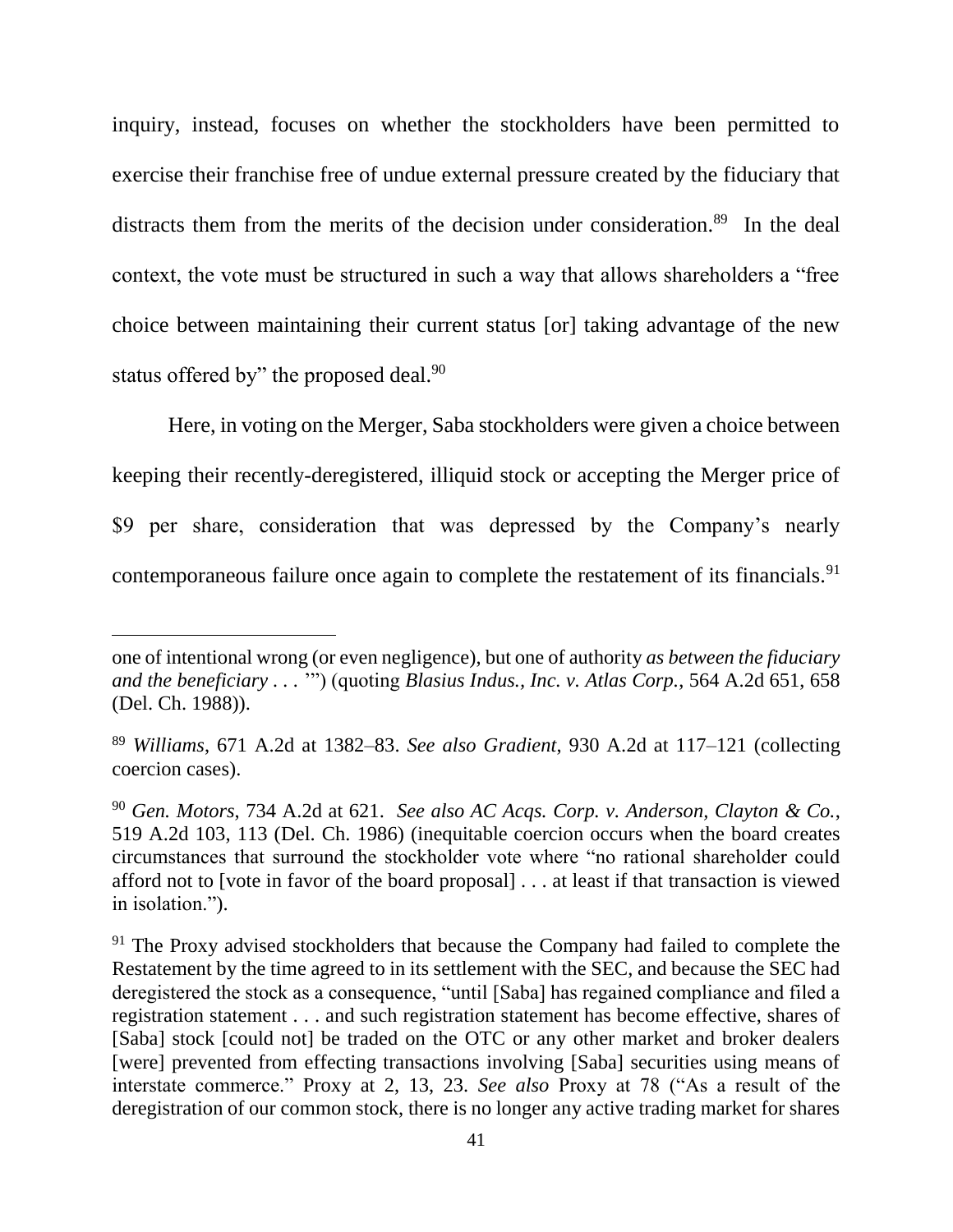This Hobson's choice was hoisted upon the stockholders because the Board was hellbent on selling Saba in the midst of its regulatory chaos. Yet the Board elected to send stockholders a Proxy that said nothing about the circumstances that were preventing the Company from filing its restatements and therefore offered no basis for stockholders to assess whether the choice of rejecting the Merger and staying the course made any sense.  $92$  The forced timing of the Merger and the Proxy's failure to disclose why the Restatement had not been completed and what financing alternatives might be available to Saba if it remained a standalone company left the Saba stockholders staring into a black box as they attempted to ascertain Saba's future prospects as a standalone company. This left them with no practical alternative but to vote in favor of the Merger.

The Individual Defendants argue that to find "actionable coercion" the court must identify "some *affirmative action* by the fiduciary in connection with the vote [] that reflect[s] some structural or other mechanism for or promise of retribution

of our common stock."). The Proxy then reiterated, repeatedly, that "any resulting 'market' for shares of our common stock would be extremely limited and illiquid until such time as we complete the restatement and regain eligibility for trading on the OTC or another active securities market." Proxy at 2, 13, 23. *See Eisenberg*, 537 A.2d at 1062 (stating the obvious: an ability to trade represents a large component of a stock's market value).

 $92$  While the Proxy disclosed that the Company anticipated it could complete the Restatement by August 2015, Saba had known about the need to restate its financials since at least June 2012, and yet over two years later it still had not delivered on its repeated assurances that it would get the job done. *See* Proxy at 24, 43.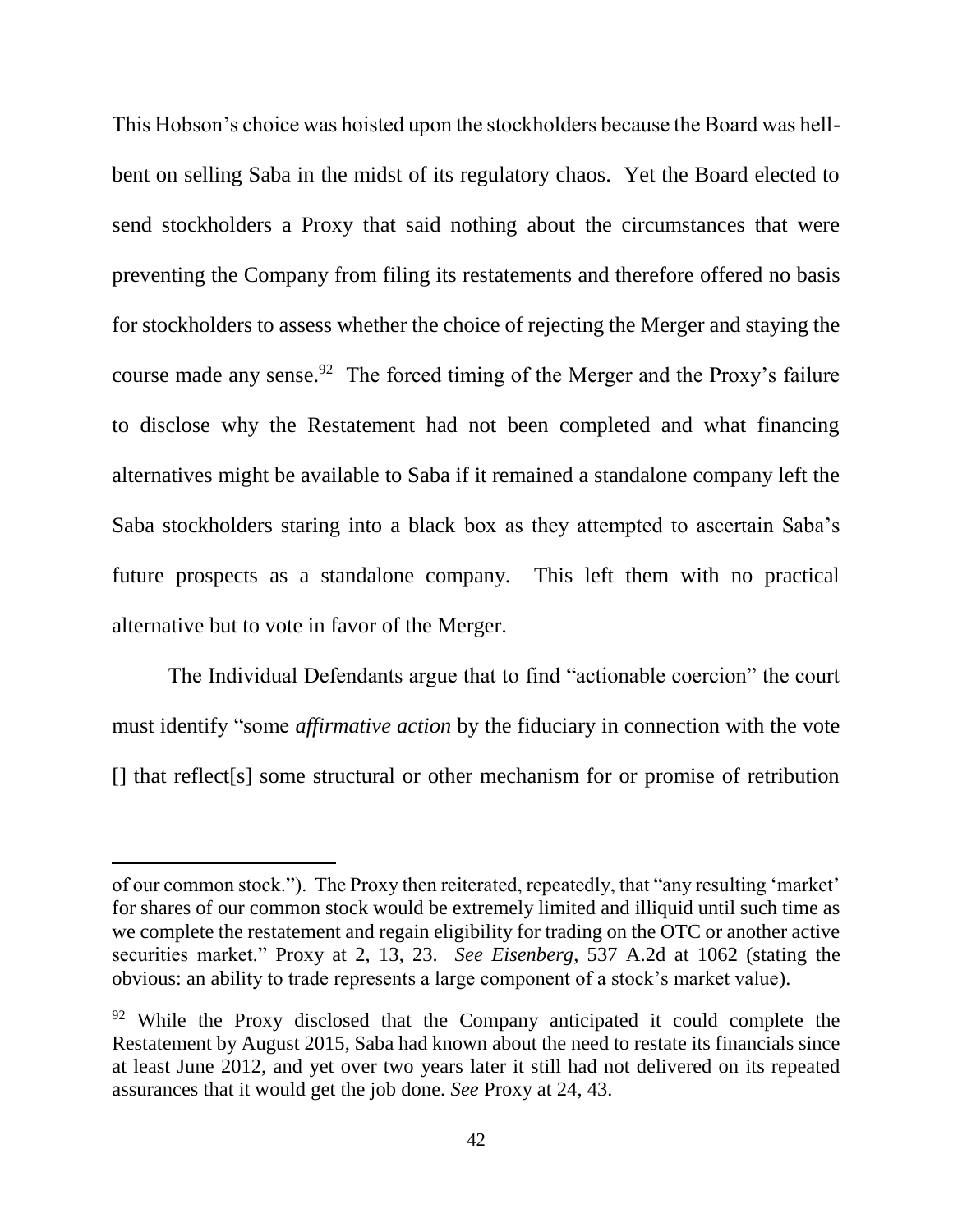that would place the stockholders who reject the proposal in a *worse* position than they occupied before the vote."<sup>93</sup> While I disagree that the Complaint has failed to allege wrongful affirmative action by the Board, I also disagree that affirmative action is a predicate to wrongful coercion. Inequitable coercion can exist as well when the fiduciary fails to act when he knows he has a duty to act and thereby coerces stockholder action.<sup>94</sup>

Plaintiff's case for inequitable coercion, as alleged in the Complaint, tells a compelling story of Board action and inaction in the face of a duty to act. Saba engaged in financial fraud with its Indian subsidiary. To account for this fraud, the Company was required to restate its financials. When it inexplicably and repeatedly failed to do so, its stock was delisted from NASDAQ. Saba then settled an enforcement action with the SEC and promised to complete the Restatement by a date certain. When it failed to act, again inexplicably, the SEC deregistered its stock. The subsequent events unfolded like a tragic requiem. The stock price fell; the Board

<sup>&</sup>lt;sup>93</sup> Letter to The Honorable Joseph R. Slights, III dated February 17, 2017 from Gregory V. Varallo in response to the Court's January 31, 2017 request for supplemental letter memoranda ("Individual Defs.' Supplemental Letter Br.") 5, citing, *inter alia*, *Gradient*, 930 A.2d at 117; *Gen. Motors*, 734 A.2d at 621.

<sup>94</sup> *Cf. In re Walt Disney Co. Deriv. Litig.*, 906 A.2d 27, 67 (Del. 2006) (holding that a director acts in bad faith when he "intentionally fails to act in the face of a known duty to act"); *NHB Advisors, Inc. v. Monroe Capital LLC*, 2013 WL 3790745, at \*2 (Del. Ch. July 19, 2013) ("If a fiduciary has a duty to act, and fails to act, the failure to act is a breach of duty.").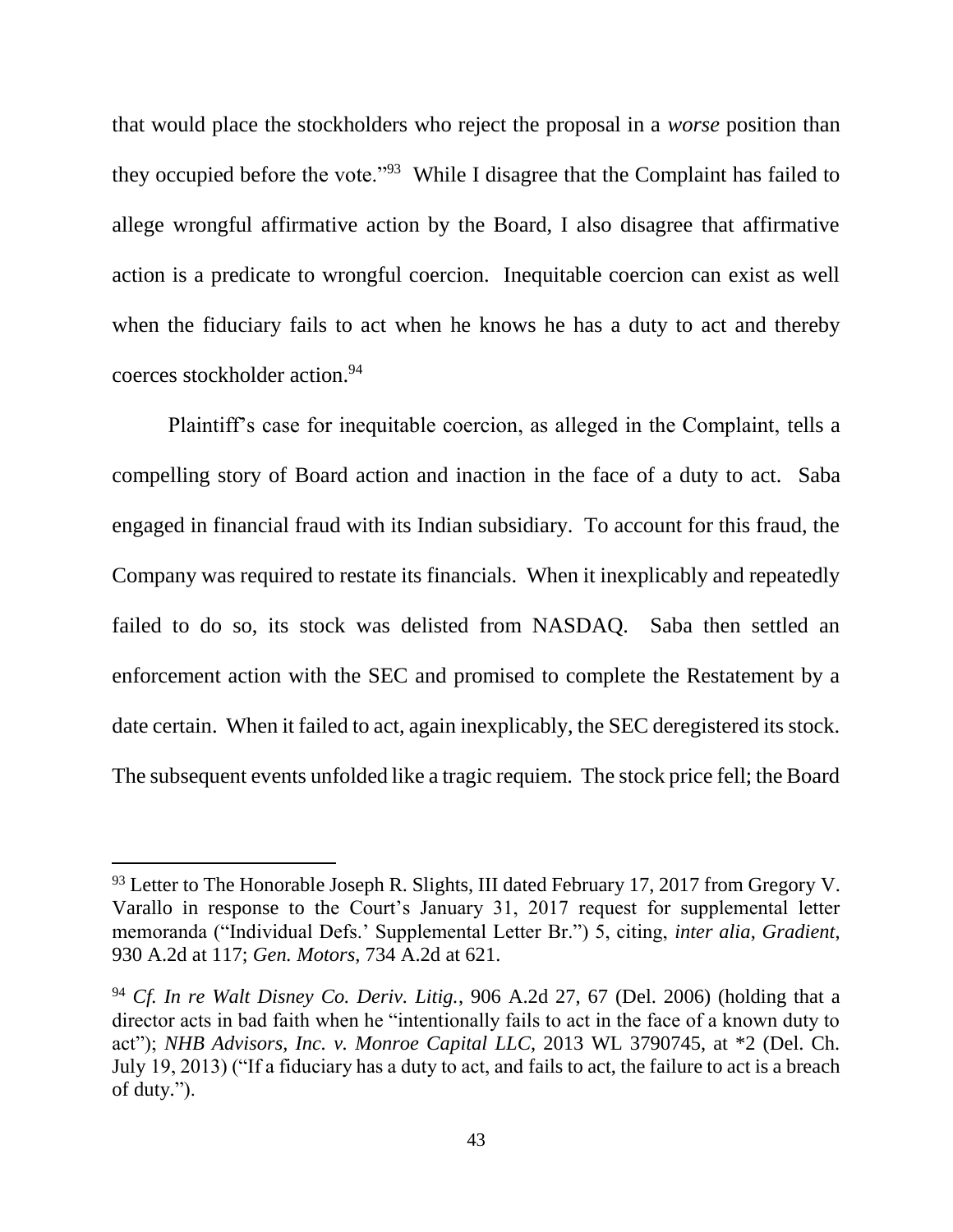rushed the sales process while the Company was in turmoil and then lost all negotiating leverage; the Proxy left stockholders in the dark regarding the circumstances surrounding the Company's incomprehensible failure to file its Restatement and whether it could ever prepare proper financial statements, leaving them unable meaningfully to assess the value of Saba on a standalone basis; the deregistration allowed the Company to avoid SEC review of the Proxy and to rush the stockholder vote; and then, in this environment, the Board forced stockholders to choose between a no-premium sale or holding potentially worthless stock.<sup>95</sup> Under these circumstances, I am satisfied that the Plaintiff has well-pled that, at the time of the stockholder vote, "situationally coercive factors"<sup>96</sup> may have wrongfully induced the Saba stockholders to vote in favor of the Merger for reasons other than the economic merits of the transaction.

I acknowledge, as the Individual Defendants note,  $97$  that the Proxy stated the facts neutrally and in a non-threatening manner and that this is often a telltale

<sup>&</sup>lt;sup>95</sup> The Individual Defendants argue that the deregistration of Saba stock "was a matter of history, not a threat for the future." Individual Defs.' Supplemental Letter Br. 6. That is not how Plaintiff has pled his breach of fiduciary duty claim. Rather, he has alleged that the stockholder vote was tainted by the uncertainty created by the Company's ongoing failure to complete restatements of its financials and the stockholders' inability meaningfully to assess whether the Company would ever return to a state of compliance. Compl. ¶¶ 13, 33, 110, 111–19.

<sup>96</sup> *Brazen*, 695 A.2d at 50.

<sup>&</sup>lt;sup>97</sup> Individual Defs.' Supplemental Letter Br. 7.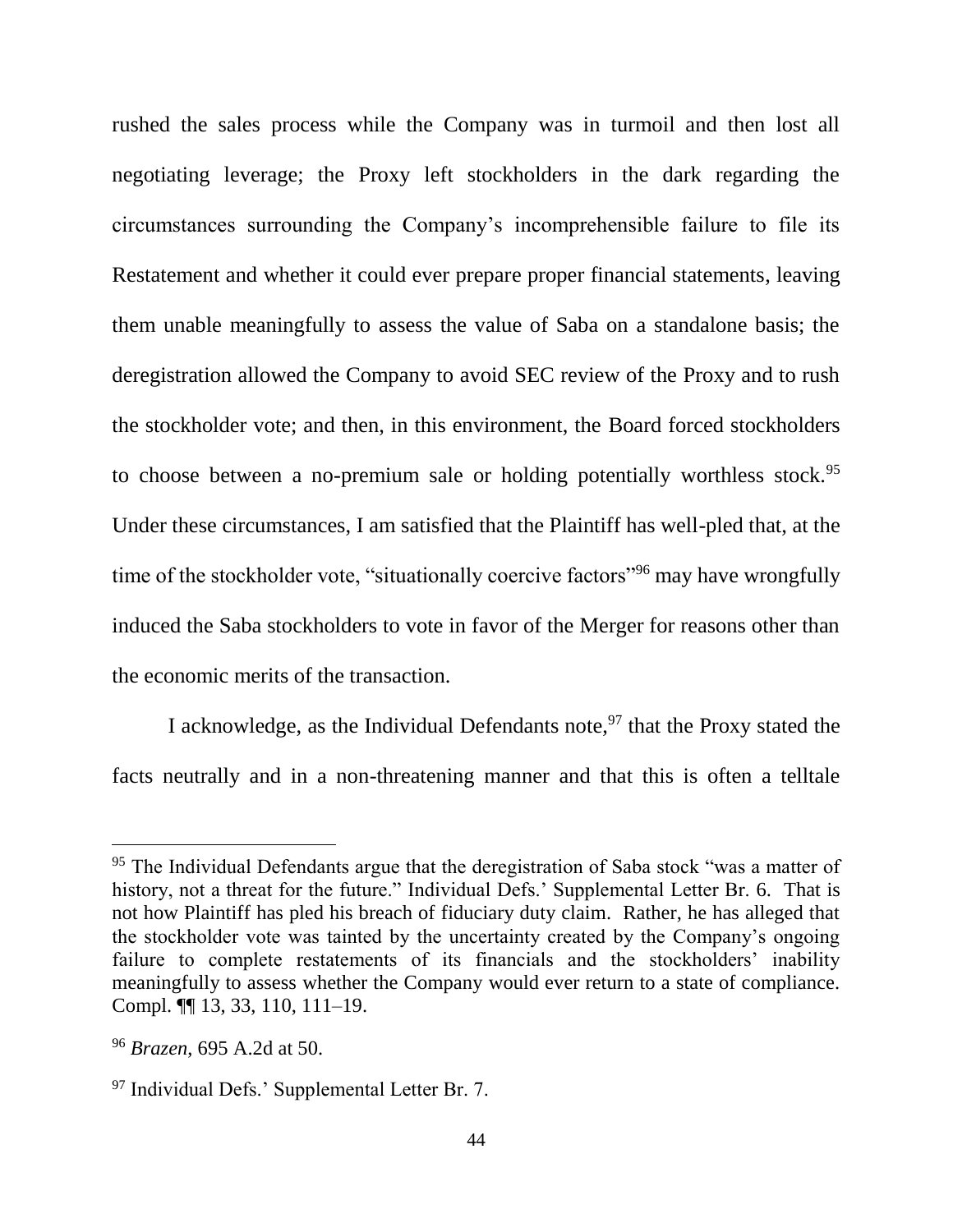indicator of a non-coercive proxy statement.<sup>98</sup> In this case, however, it was not the Proxy's words or even its tone that created the coercion; the inequitable coercion flowed from the situation in which the Board placed its stockholders as a consequence of its allegedly wrongful action and inaction. Stated succinctly, the Board created a "circumstance<sup>[]</sup> [that was] impermissibly coercive."<sup>99</sup>

<sup>98</sup> *Williams*, 671 A.2d at 1383 (finding that a proxy was not inequitably coercive when it "merely stat[ed] facts which were required to be disclosed" and where the required disclosures were "neutrally stated and not threatening in any respect").

<sup>99</sup> *Id.* at 1382. The Individual Defendants seize on the language in *General Motors* where the court observed that, in cases that have found actionable coercion, "the electorate was told that retribution would follow if the proposed transaction was defeated." *Gen. Motors*, 734 A.2d at 621. While it is true that the Board stopped short of threatening retribution, the implicit threat was no less compelling. The stockholders cast their votes in favor of the Merger under the threat that their only alternative was to hold onto deregistered stock with the knowledge that the Company may continue indefinitely to ignore its obligation to restate its financial statements and thereby foreclose any possibility that the stock might ever be registered and freely tradable again. I note that *General Motors* is distinguishable in other ways as well. Unlike the stockholders in *General Motors*, the Saba stockholders were not afforded the "free choice" to select between the Merger and a settled status quo. The Saba Board had already impaired the status quo by causing the stock to be deregistered just prior to the vote, rushing the sales process and then failing to provide stockholders with adequate information to evaluate the new, impaired status quo. According to the Individual Defendants, as of the date of the vote, "Saba's stockholders had two options: (1) merge with Vector (the 'new status'); or (2) hold Saba's stock and let the Company pursue efforts to re-register (which was 'precisely the same position they were in before the vote.')." Individual Defs.' Supplemental Letter Br. 9 (quoting *Gen. Motors*, 734 A.2d at 620). This characterization minimizes if not ignores the fact that the Board had already put the stockholders into a "compromised position" by failing to complete the Restatement and thereby causing the stock to be deregistered. Against this backdrop, the Saba stockholders were forced to choose between the "new position" of relinquishing their shares in exchange for \$9 in consideration, or the "compromised position" of holding onto illiquid shares for the foreseeable and perhaps indefinite future. As Plaintiff observes, "[a] 'no' vote would have left Saba stockholders with illiquid stock and, on the heels of three years of unexplained delays in completing the restatement, with no clue as to if and/or when the Company's financials would be brought current and the de-registration reversed."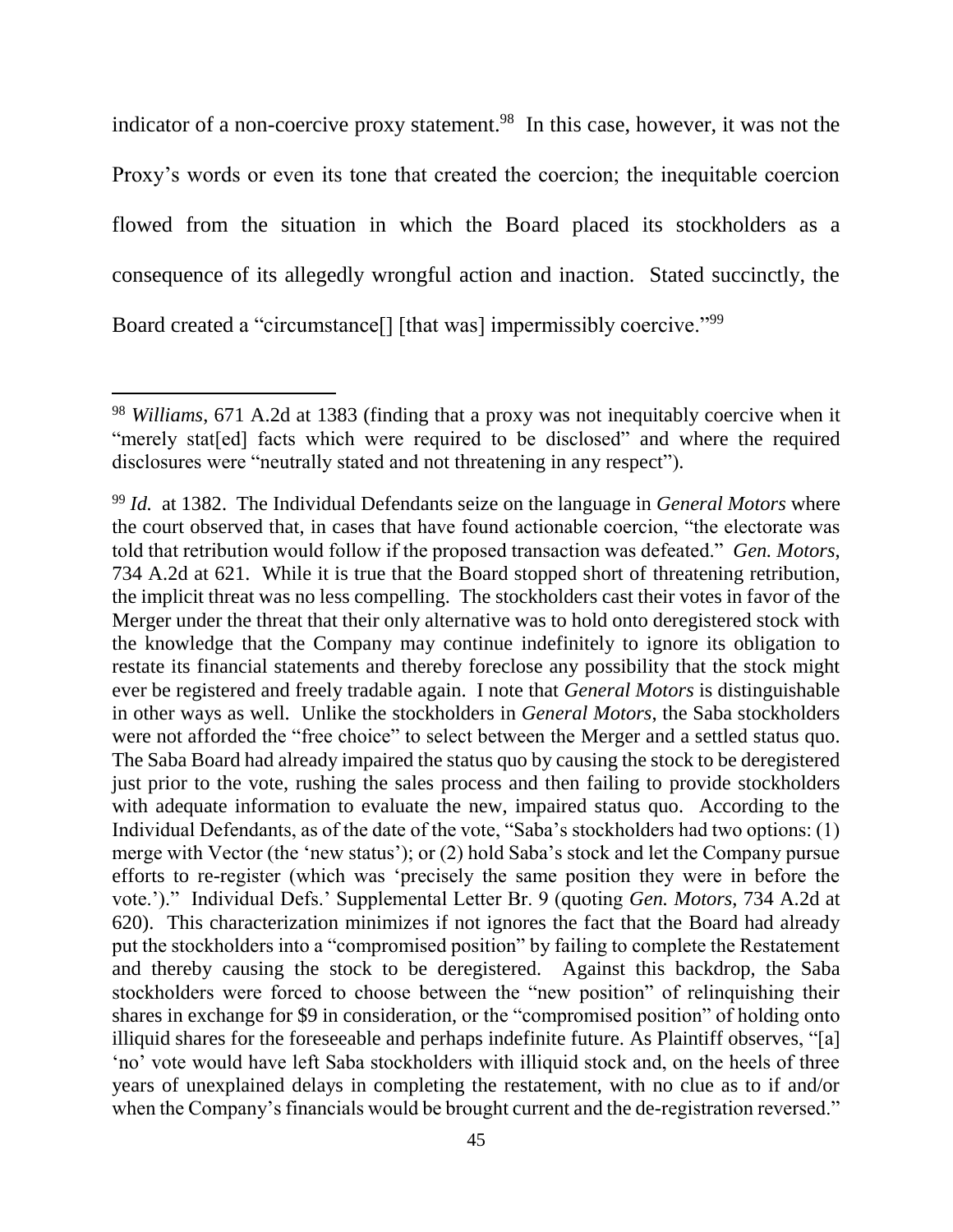### **3.** *Revlon* **Enhanced Scrutiny Will Apply**

 $\overline{a}$ 

Plaintiff urges the Court to review the transaction under *Revlon* enhanced scrutiny.<sup>100</sup> Since *Corwin* does not apply, I agree that the Merger is subject to enhanced scrutiny.<sup>101</sup> Having now fully addressed the gating issue of standard of review, I turn next to the contention that Plaintiff cannot state a breach of fiduciary duty claim against the Individual Defendants.

## **B. The Complaint States a Direct, Non-Exclupated Claim for Breach of Fiduciary Duty Against the Individual Defendants**

Plaintiff alleges that the Individual Defendants breached their fiduciary duties

of care and loyalty in connection with the Merger by "fail[ing] to negotiate a full and

<sup>100</sup> Answering Br. 34 (citing *Paramount Commc'ns. Inc. v. QVC Network Inc.*, 637 A.2d 34, 42 (Del. 1994); *In re Toys "R" Us, Inc. S'holder Litig.*, 877 A.2d 975, 1000 (Del. Ch. 2005)).

Letter to Vice Chancellor Slights from Peter B. Andrews, Esq. in response to January 31, 2017 Letter requesting supplemental briefing 5. To make matters worse, the "compromised position" was one that stockholders could not fully comprehend given the failure of the Proxy to disclose why the Restatement had not been completed and what other post-deregistration options might be available to Saba as discussed by the Board on December 3, 2014. And, of course, because the stock was deregistered, the Board was able to hurry the vote since SEC review of the Proxy materials and GAAP financials was no longer required. If Plaintiff can prove that this, in fact, was the choice Saba stockholders were given, then they will prove that the stockholders were given no real choice at all.

<sup>101</sup> *Id.* Which party will bear what burden in the context of this post-close *Revlon* claim, and the impact of the exculpatory provision in Saba's charter on the burden of proof, are issues that the parties have not had an opportunity to address and which the Court will address as appropriate later in this litigation.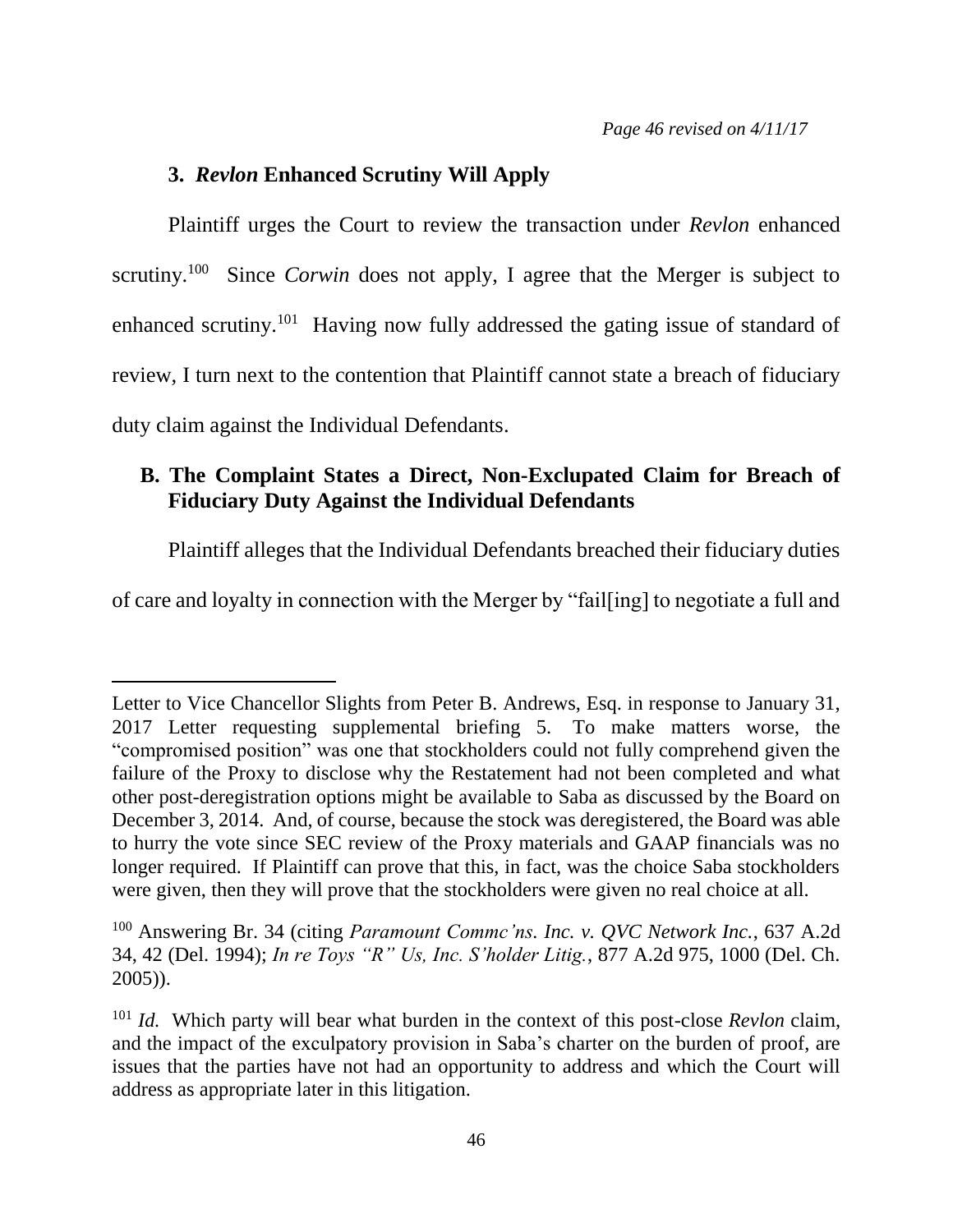fair price for Saba's public shares following a process riddled with missteps and conflicts of interest."<sup>102</sup> The Individual Defendants dispute these claims on the merits but also raise two predicate defenses that they argue require the Court to dismiss the claims as a matter of law. *First*, the Individual Defendants characterize the gravamen of Plaintiff's Complaint as alleging that the Board mismanaged Saba during its Restatement process in a manner that caused the stock price to fall. This claim, according to the Individual Defendants, is a derivative claim that was extinguished in the Merger. *Second*, the Individual Defendants contend that even if the claims are direct claims, the Complaint fails to state any non-exculpated claims that can pass through the Section 102(b)(7) exculpatory clause in Saba's certificate of incorporation.<sup>103</sup> I will address each argument in turn.

### **1. Plaintiff has Pled Direct Claims**

The Individual Defendants argue that at the core of Plaintiff's breach of fiduciary duty claim is the allegation that the Board failed adequately to oversee or otherwise manage the Company's effort to restate its financials, especially in connection with the SEC-mandated Restatement. According to the Individual Defendants, this is a classic derivative claim that the Plaintiff no longer has standing

<sup>102</sup> *Id.* at 7.

<sup>103</sup> 8 *Del. C.* § 102(b)(7).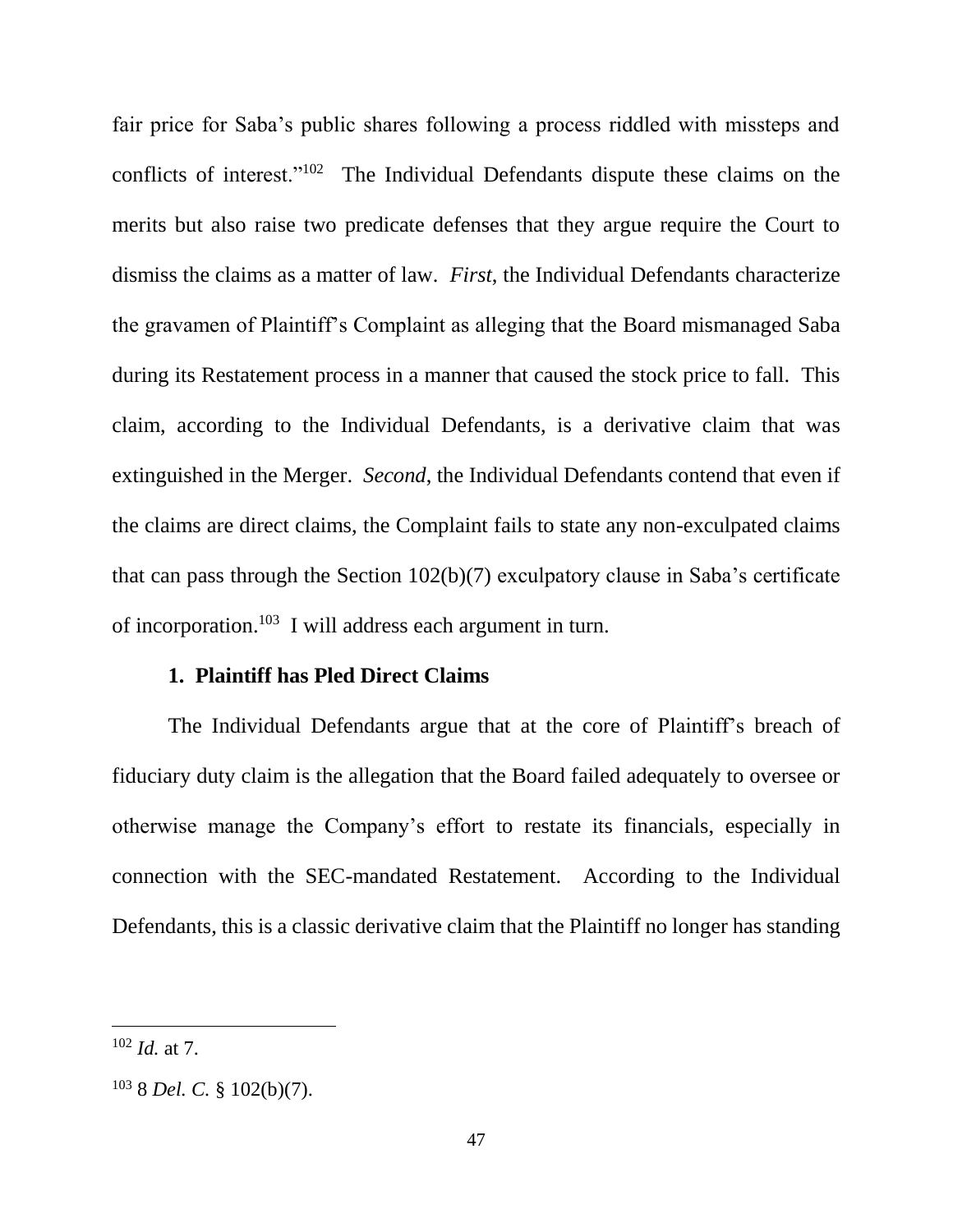to pursue in the wake of the Merger. "Under Delaware law, it is well established that a merger which eliminates a derivative plaintiff's ownership of shares of the corporation for whose benefit she has sued terminates her standing to pursue those derivative claims."<sup>104</sup>

In determining whether a claim is derivative or direct, the court will consider "(1) who suffered the alleged harm (the corporation or the suing stockholders, individually); and (2) who would receive the benefit of any recovery or other remedy (the corporation or the stockholders, individually). $105$  Claims of corporate mismanagement are classically derivative claims because, if proven, they represent "direct wrong to the corporation that is indirectly experienced by all shareholders."<sup>106</sup> While claims that challenge directors' conduct during a merger

<sup>104</sup> *Lewis v. Ward*, 852 A.2d 896, 900–01 (Del. 2004).

<sup>105</sup> *Tooley v. Donaldson, Lufkin & Jenrette, Inc.*, 845 A.2d 1031, 1033 (Del. 2004).

<sup>106</sup> *Kramer v. W. Pac. Indus., Inc.*, 546 A.2d 348, 353 (Del. 1998) ("[W]here a plaintiff shareholder claims that the value of his stock will deteriorate and that the value of his proportionate share of the stock will be decreased as a result of alleged director mismanagement, his cause of action is derivative in nature."). *See also Albert v. Alex. Brown Mgmt. Servs., Inc.*, 2005 WL 2130607, at \*13 (Del. Ch. Aug. 26, 2005) ("The gravamen of these claims is that the Managers devoted inadequate time and effort to the management of the Funds, thereby causing their large losses. Essentially this [is] a claim for mismanagement, a paradigmatic derivative claim."); *Agostino v. Hicks*, 845 A.2d 1110, 1123 (Del. Ch. 2004) (holding a claim that a company impeded the pursuit of a valuemaximizing transaction was a claim of mismanagement and therefore derivative); *In re Syncor Int'l Corp. S'holders Litig.*, 857 A.2d 994, 997–98 (Del. Ch. 2004) (same).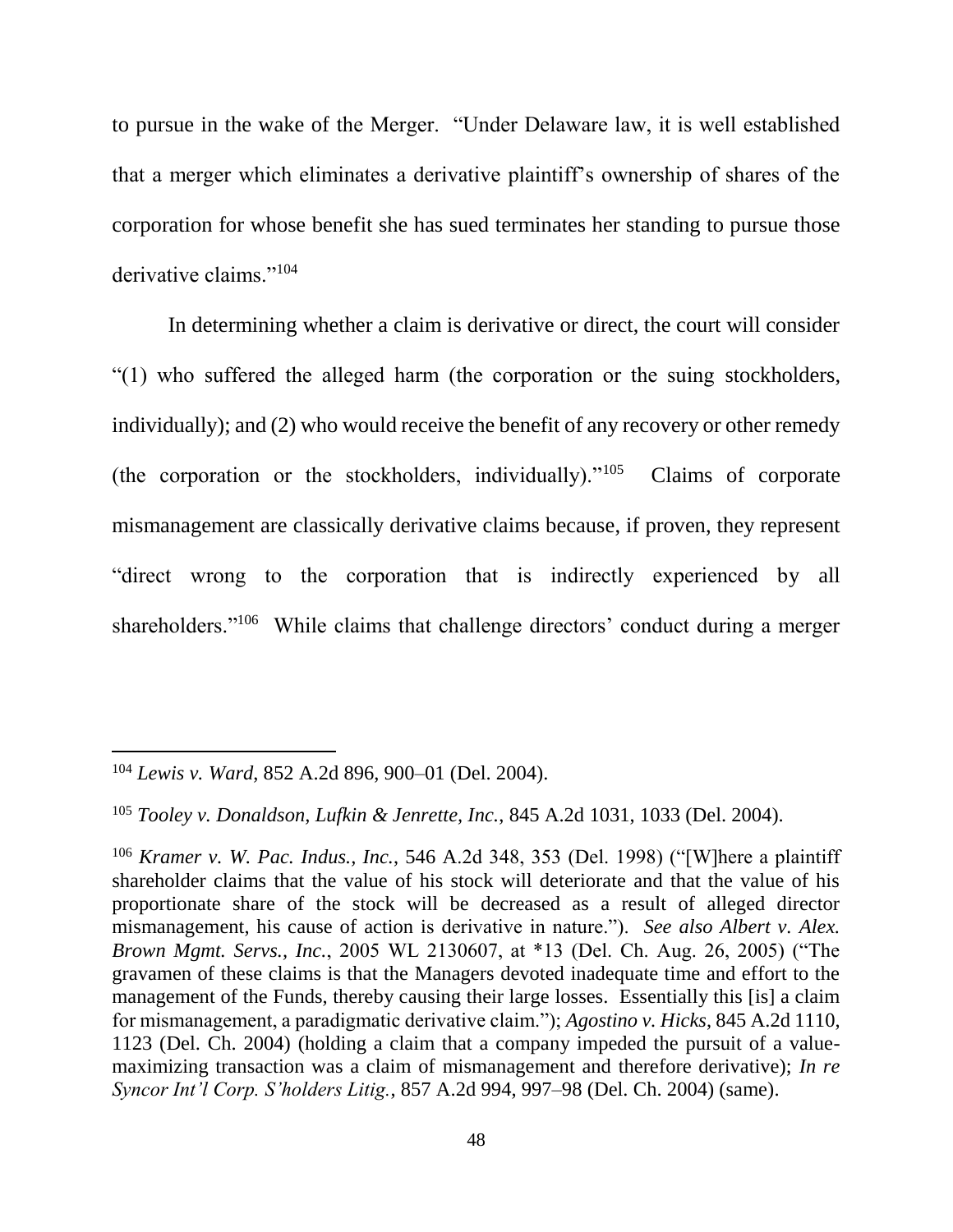process are direct claims,<sup>107</sup> claims that corporate fiduciaries mismanaged the enterprise in a manner that lowered the price an acquiror is willing to pay in connection with a merger are derivative claims belonging to the corporation. 108

Here, Plaintiff's claim against the Individual Defendants for breach of fiduciary duty arises from their conduct during the sales process and in recommending the Merger to stockholders. Specifically, Plaintiff alleges that

the Individual Defendants initiated a process to sell Saba that undervalued the Company and vested them with benefits that were not shared equally by Saba's public stockholders. In addition, by agreeing to the Merger, the Individual Defendants capped the price of Saba stock at a price that does not adequately reflect the Company's true value. Moreover, the Individual Defendants disregarded the true value of the Company, in an effort to benefit themselves. The Individual Defendants made materially inadequate disclosures and material disclosure omissions in the Proxy disseminated to Company stockholders and completed the Merger pursuant to an uninformed vote of Saba's stockholders.<sup>109</sup>

As reflected in this summary of the Plaintiff's allegations, and as reiterated in Plaintiff's response to the motions to dismiss, the essence of the breach of fiduciary claim is "that the sales process was flawed, controlled by a conflicted insider, and that the price Saba stockholders received in the Merger was unfair."<sup>110</sup> While

<sup>107</sup> *See, e.g. Parnes v. Bally Entm't Corp.*, 722 A.2d 1243, 1245 (Del. 1999).

<sup>108</sup> *Feldman v. Cutaia*, 951 A.2d 727, 734–35 (Del. 2008).

 $109$  Compl. | 125.

 $110$  Answering Br. 23.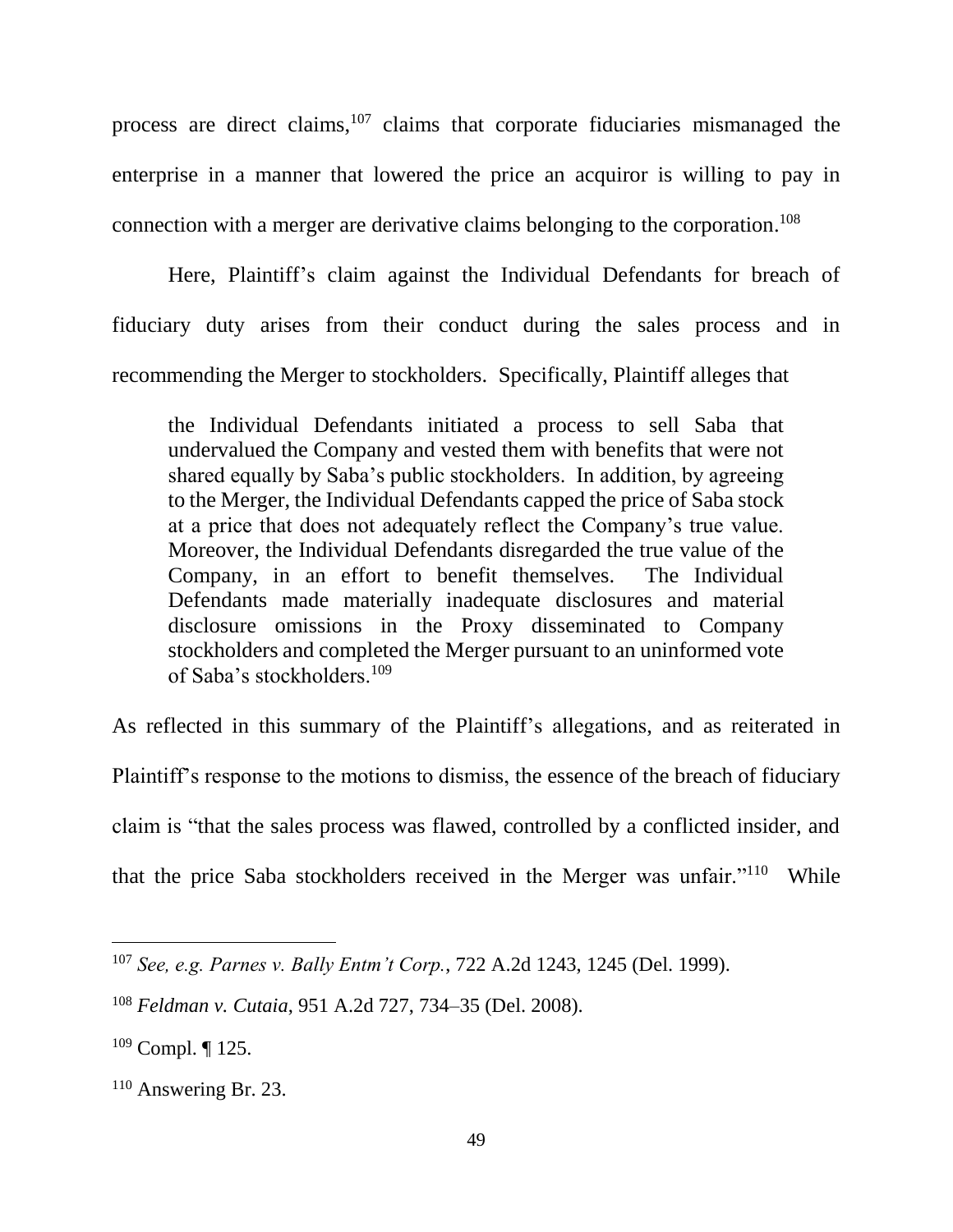*Caremark* or *Kramer*-like claims might reside somewhere within the pled facts, Plaintiff has not made those claims and acknowledges that he would face a nearly vertical climb to establish his standing to do so now that the Merger has closed.<sup>111</sup> Instead, Plaintiff has endeavored to state a direct claim for breach of fiduciary duty relating to the Board's conduct of an allegedly flawed sales process, its role in approving a transaction that delivered unique benefits to management and members of the Board to the detriment of the stockholders and its failure to make complete disclosures in the Proxy. These are direct claims that "constitute a direct challenge to the fairness of the merger itself"; "[t]hey are not extinguished by the merger." $112$ 

Plaintiff undeniably has recited facts that spell out the Company's tortured history, including the financial fraud and repeated failures to restate its financial statements notwithstanding assurances to the market, regulators and stockholders that it would complete the task. Plaintiff has also related these facts to adverse consequences to the Company and its stockholders. These facts provide the

<sup>111</sup> *In re Caremark Int'l Inc. Deriv. Litig.*, 698 A.2d 959 (Del. Ch. 1996) (addressing the derivative claim of breach of the directors' duty of corporate oversight); *Kramer*, 546 A.2d at 353 (addressing the derivative claim of mismanagement that causes an acquiror to offer less in an acquisition). *See* Tr. of Oral Arg. on Mots. to Dismiss Dec. 8, 2016 at 64.

<sup>112</sup> *Crescent/Mach I P'rs, L.P. v. Turner*, 846 A.2d 963, 973 (Del. Ch. 2000). *See Chen v. Howard-Anderson*, 87 A.3d 648, 672–73 (Del. Ch. 2014) (holding that "enhanced scrutiny requires that the defendant fiduciaries show that they acted reasonably to seek the transaction offering the best value reasonably available to the stockholders, which could be remaining independent and not engaging in any transaction at all") (citations and internal quotation marks omitted).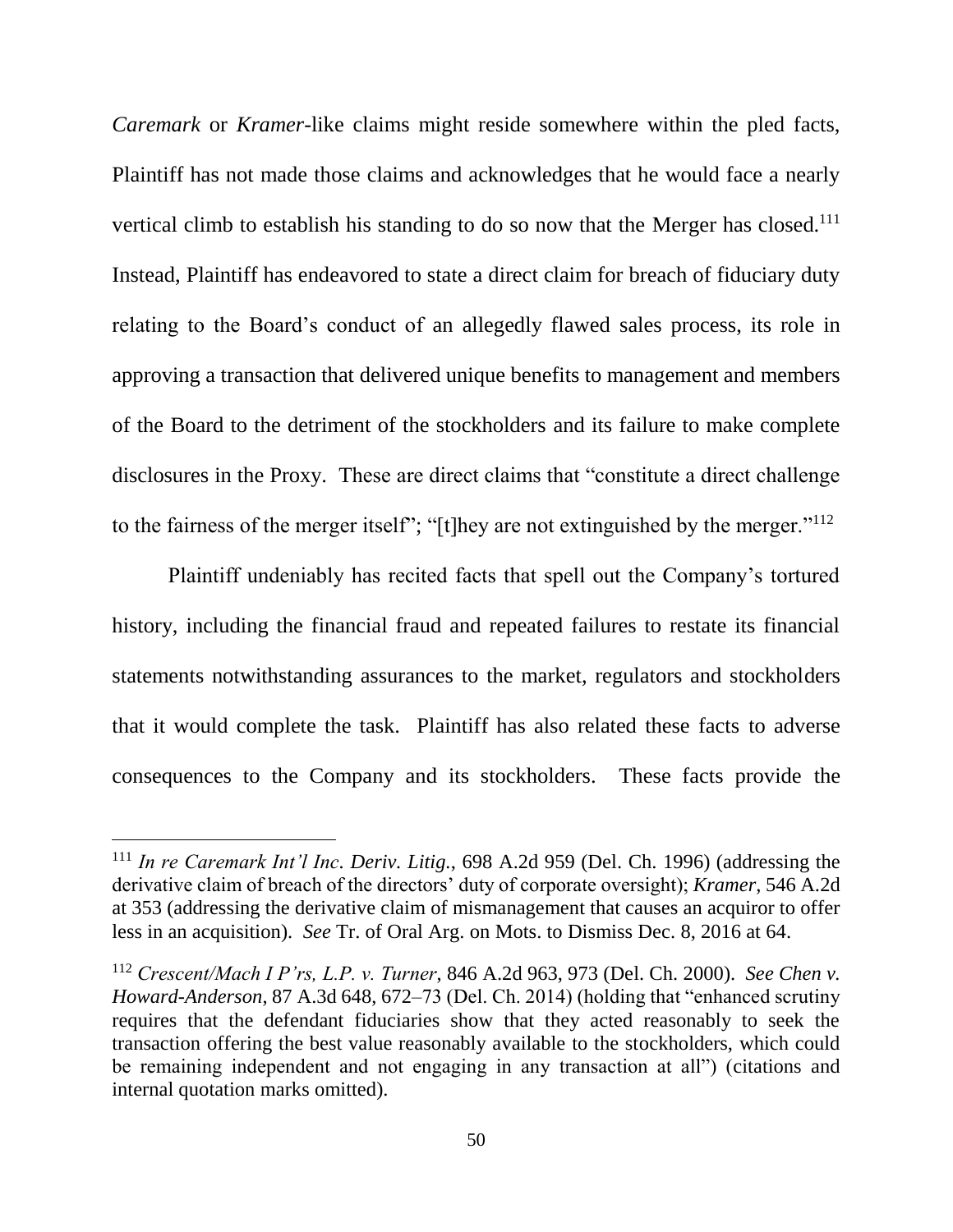background that animates the Plaintiff's theory that the Board timed the Merger to advance selfish objectives, including the desire to avoid further regulatory scrutiny and the push to monetize otherwise illiquid equity awards that had been suspended or canceled due to the failure to complete the Restatement. The fact that Plaintiff highlights mismanagement to enrich his breach of fiduciary duty narrative does not convert the claim from direct to derivative. He has standing to pursue Mergerrelated claims directly against the Individual Defendants and their effort to dismiss the claims on that basis is rejected.<sup>113</sup>

### **2. Plaintiff has Pled Non-Exculpated Claims**

l

Saba's certificate of incorporation, of which I take judicial notice, $114$  contains an exculpatory provision in Article IX which provides:

The personal liability of the directors of the corporation is hereby eliminated to the fullest extent permitted by the provision of paragraph

<sup>&</sup>lt;sup>113</sup> In the briefing, the parties addressed whether claims of mismanagement might survive the Merger under the so-called "fraud exception" to the continuous ownership requirement for derivative suits as recognized in *Ark. Teacher Ret. Sys. v. Countrywide Fin. Corp.*, 75 A.3d 888 (Del. 2013) ("*Countrywide II*"). Under *Countrywide II*, a former stockholder will not lose standing to pursue a derivative claim if she can establish that the merger "was the final step of a conspiracy to accomplish an unlawful end by unlawful means." *Id.* at 896. Plaintiff has not pled any such conspiracy here. While the Complaint alleges that the "Merger allowed Defendants to sweep their wrongdoing under the rug," Compl. ¶ 88, it nowhere alleges that the purpose of the Merger was to extinguish stockholders' derivative standing to challenge the mismanagement as required by *Countrywide II*.

<sup>114</sup> *See McMillan v. Intercargo Corp.*, 768 A.2d 492, 501 n.40 (Del. Ch. 2000).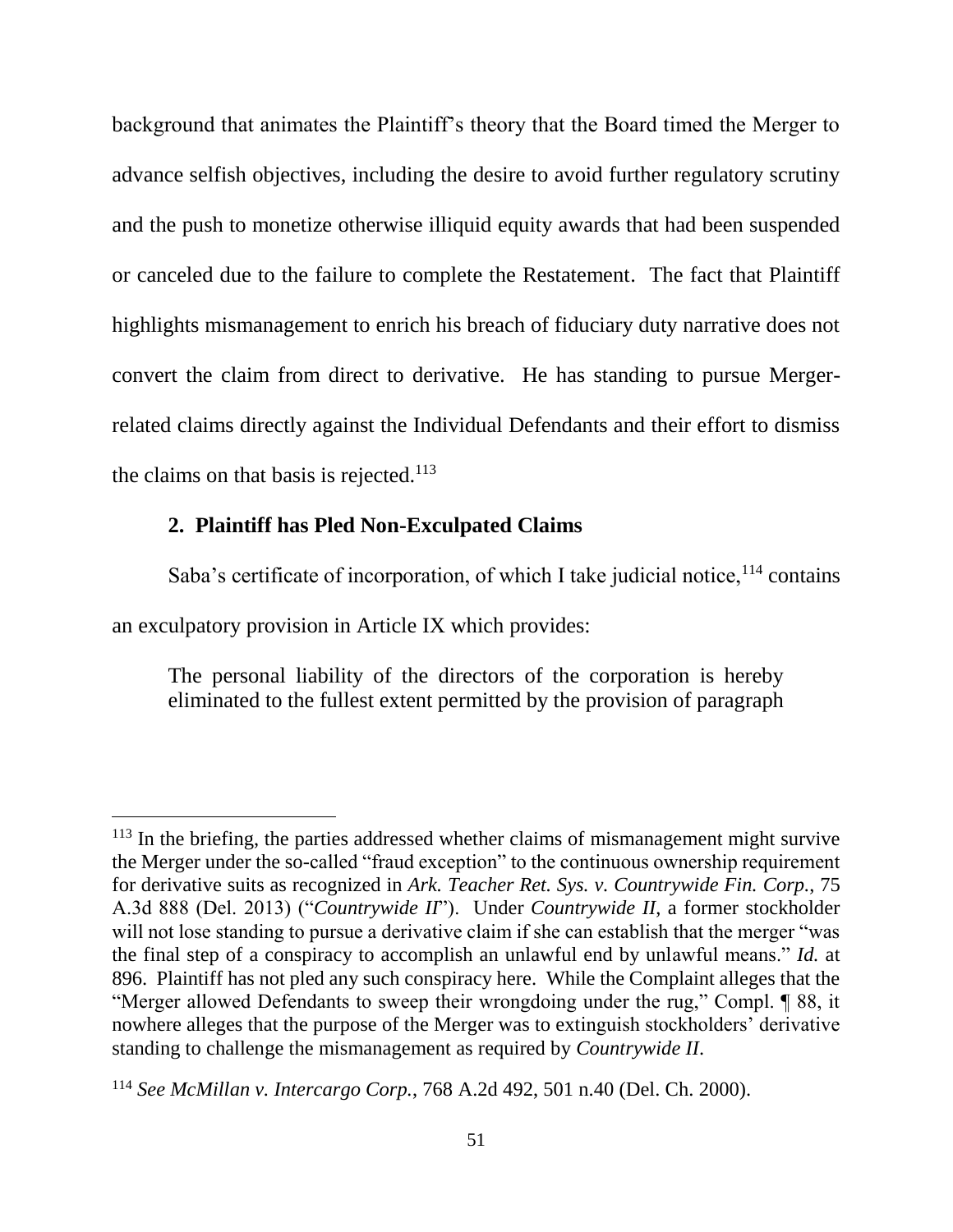(7) subsection (b) of Section 102 of the General Corporation Law of the State of Delaware, as the same may be amended and supplemented.<sup>115</sup>

"[A] plaintiff[] must plead a non-exculpated claim for breach of fiduciary duty against an independent director protected by an exculpatory charter provision, or that director will be entitled to dismissal from the suit."<sup>116</sup> Regardless of the standard of review that applies to the transaction, the charter's exculpatory provision insulates the Individual Defendants from claims they violated their duty of care in their capacity as directors.<sup>117</sup> It does not, however, insulate the Individual Defendants from alleged acts of bad faith or other breaches of the duty of loyalty.<sup>118</sup> In this regard, the Plaintiff must well-plead the loyalty breach or other non-exculpated claim against each individual director; group pleading will not suffice in the face of an exculpatory provision. $119$ 

<sup>115</sup> Burns Aff. Ex. 2 (Saba Software, Inc. Amended and Restated Certificate of Incorporation, dated April 12, 2000 (and subsequent amendments thereto)), Art. IX.

<sup>116</sup> *In re Cornerstone Therapeutics Inc. S'holder Litig.*, 115 A.3d 1173, 1179 (Del. 2015).

<sup>117</sup> *Malpiede v. Townson*, 780 A.2d 1075, 1093–94 (Del. 2001). The exculpatory provision does not apply to Farshchi to the extent he was acting in his capacity as an officer. *See Gantler v. Stephens*, 965 A.2d 695, 709 n.37 (Del. 2009).

<sup>118</sup> *See Emerald P'rs v. Berlin*, 787 A.2d 85, 90 (Del. 2001) ("The purpose of Section  $102(b)(7)$  was to permit shareholders ... to adopt a provision in the certificate of incorporation to exculpate directors from any personal liability for the payment of monetary damages for breaches of their duty of care, but not for duty of loyalty violations, good faith violations, and certain other conduct.").

<sup>119</sup> *In re Cornerstone Therapeutics*, 115 A.3d at 1179.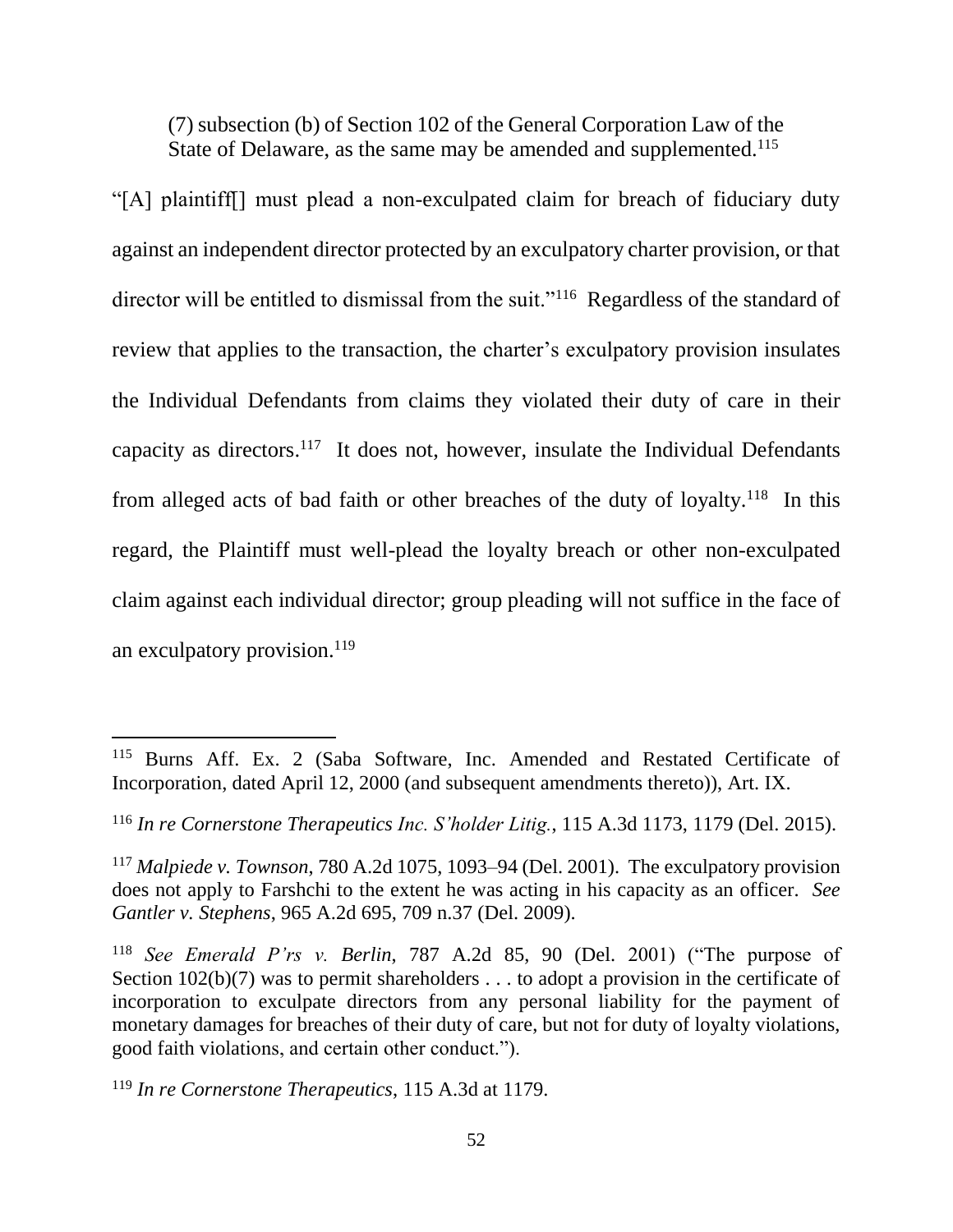Plaintiff argues that he has pled both director bad faith and breaches of the duty of loyalty. I address his arguments in that order.

### **(a) Plaintiff has Alleged Actionable Bad Faith**

Plaintiff alleges in various ways that the process by which the Board sold Saba was defective, in that the Board (1) abdicated oversight and control of the process to Farshchi and Morgan Stanley, (2) relied on a financial advisor with material conflicts, and (3) failed properly to ascertain Saba's value and growth prospects or fully consider alternatives to a sale. Under *Revlon v. MacAndrews & Forbes Holdings, Inc.*, <sup>120</sup> directors must engage in a sales process designed to maximize the price for its stockholders when there is a change of control.<sup>121</sup> The process need only be a reasonable process, however, not a perfect process, and there is no particular path the board must take to discharge its mandate.<sup>122</sup>

In light of the exculpatory provision, to state an actionable *Revlon* claim, Plaintiff must plead that the Individual Defendants consciously disregarded their duties, "knowingly and completely failed to undertake their responsibilities," and "utterly failed to attempt to obtain the best sale price."<sup>123</sup> Plaintiff's argument with

<sup>120</sup> 506 A.2d 173 (Del. 1986).

<sup>121</sup> *Id.* at 182.

<sup>122</sup> *Lyondell Chem. Co. v. Ryan*, 970 A.2d 235, 242 (Del. 2009).

<sup>123</sup> *Id.* at 243–44. *See also In re Chelsea Therapeutics Int'l Ltd. S'holders Litig.*, 2016 WL 3044721, at \*7 (Del. Ch. May 20, 2016) (holding that "to state a bad-faith claim, a plaintiff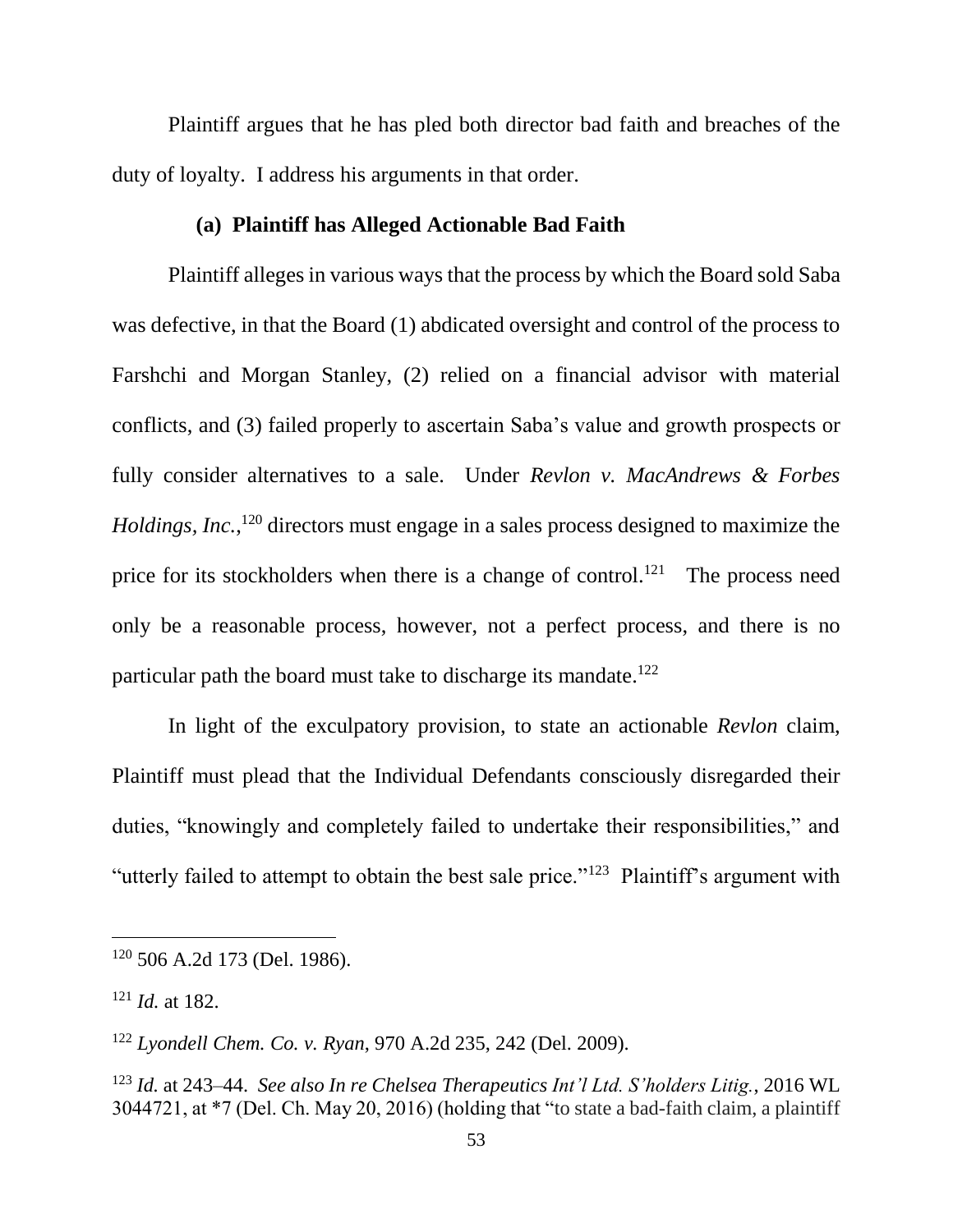respect to bad faith is that the Complaint's "allegations are sufficient to infer that the Board breached their fiduciary duties in accepting a Merger value which, under any reasonable analysis and by Defendants' own admission, was at best a small fraction of what Saba was truly worth."<sup>124</sup> The bad faith, according to Plaintiff, is revealed by the fact that the Board rushed to complete the transaction prior to the February 15, 2015 deadline for the Restatement set by the SEC, *inter alia*, to enable the Board and members of management to cash-in on their equity awards knowing that the deregistration would otherwise render the awards practically worthless.

Vice Chancellor Glasscock aptly described a finding of bad faith as "a *rara*  avis" (rare bird) in the fiduciary duty context.<sup>125</sup> In cases where "there is no indication of conflicted interests or lack of independence on the part of the directors," a finding of bad faith should be reserved for situations where "the nature of [the director's] action can in no way be understood as in the corporate interest."<sup>126</sup> With this in mind, the question of whether the Complaint pleads *prima facie* bad

must show either an extreme set of facts to establish that disinterested directors were intentionally disregarding their duties, or that the decision under attack is so far beyond the bounds of reasonable judgment that it seems essentially inexplicable on any ground other than bad faith") (citations and internal quotation marks omitted).

<sup>124</sup> Answering Br. 46.

<sup>125</sup> *In re Chelsea Therapeutics*, 2016 WL 3044721, at \*1.

<sup>&</sup>lt;sup>126</sup> *Id.* I address Plaintiff's allegation that the Board acted with "conflicted interests" below.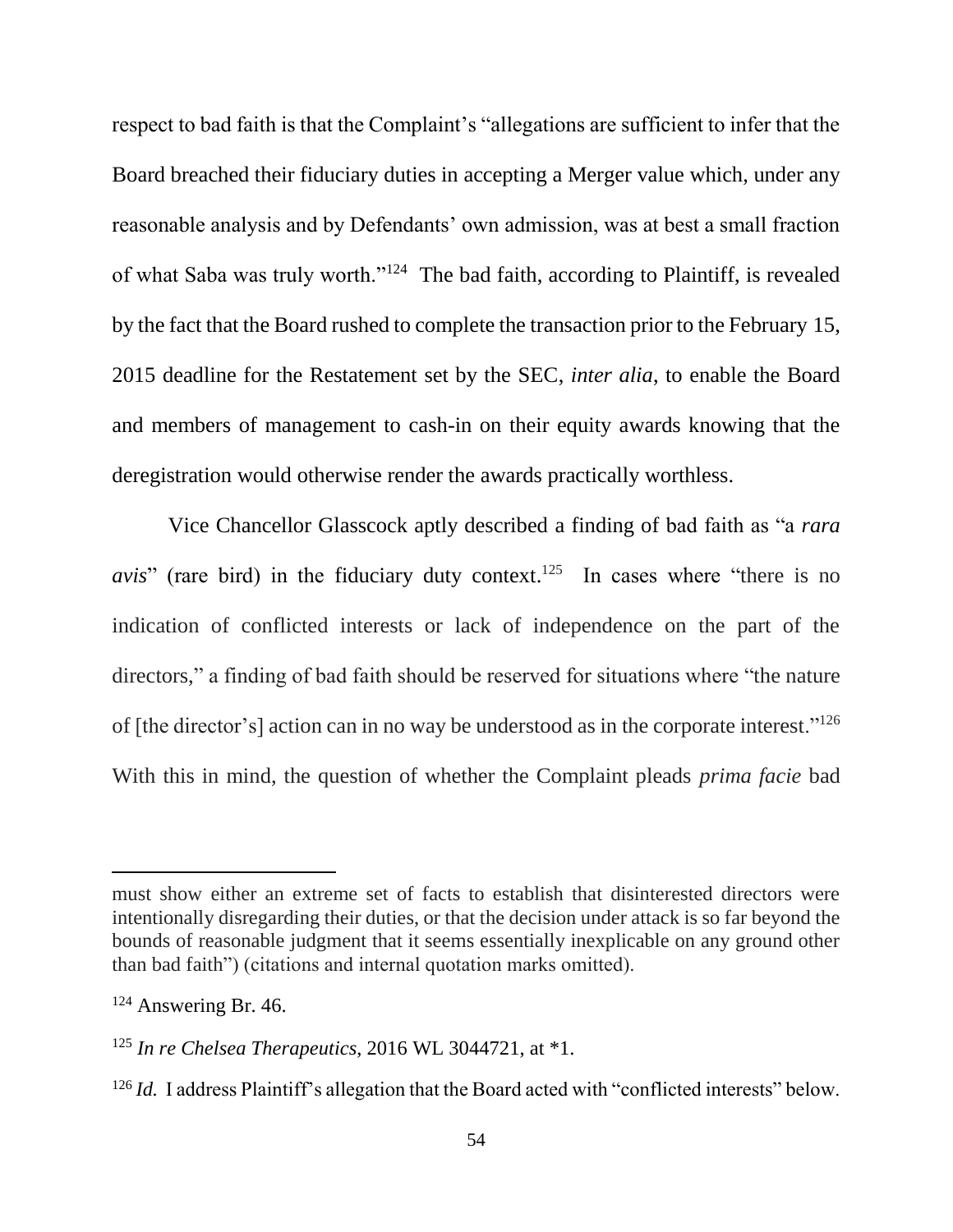faith is a close call. The Complaint acknowledges that the Board began meeting with Morgan Stanley in 2012 regarding possible strategic alternatives and formed a Strategic Committee of three independent directors in August 2013 to focus specifically on strategic alternatives. Saba then engaged in sale discussions with at least twelve parties from January to November 2014, and formed the Ad Hoc Committee of independent directors in November 2014 to provide additional oversight of the sales process. In December 2014, at the request of the Ad Hoc Committee and the Board, management developed projections for the Company to ascertain the impact of the likely deregistration on the Company. The Board considered those projections and from them determined the scenario it deemed most reasonable for Morgan Stanley to use in evaluating bids for the Company. The Board continued to evaluate the Company's options throughout January, when it received several new indications of interest, including Vector's. When Vector's proposal was the highest, the Board tried but failed to negotiate a price increase from Vector. Then, after receiving a fairness opinion from Morgan Stanley, the Board approved the Merger with Vector. At first glance, it is difficult to discern bad faith from this narrative.

But there was an elephant in the boardroom from 2012 forward. The Company had engaged in fraud. It needed to restate its financial statements to account for that fraud. When it repeatedly failed to do so, the exchange on which its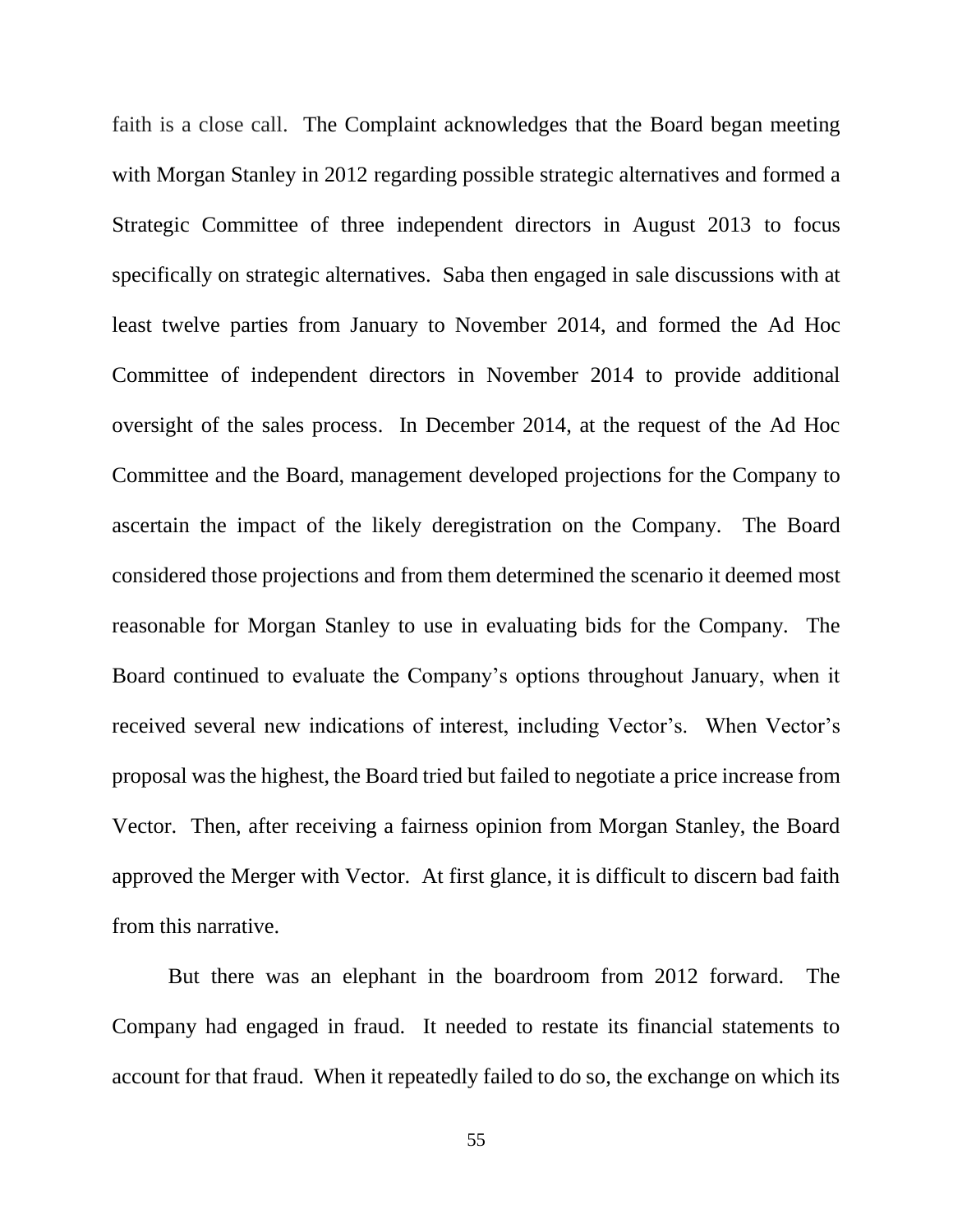stock was listed, the SEC and the market reacted––in each instance badly for the Company. The SEC said "enough is enough" in September 2014 and set a deadline by which the Restatement had to be filed in order for the Company to avoid deregistration. This looming consequence became a foregone conclusion on December 15, 2014, when the Company announced that it would not complete the Restatement on time. Why the Company yet again could not complete the restatement of its financials remains a mystery. But the impact of this failure, according to the Complaint, is readily apparent. It is alleged that the members of the Board, collectively, rushed the sales process, refused to consider alternatives to a sale, cashed-in significant, otherwise worthless equity awards before the Merger, directed Morgan Stanley to rely upon the most pessimistic projections when considering the fairness of the transaction and then rushed the stockholder vote after supplying inadequate disclosures regarding the circumstances surrounding the failure to complete the Restatement.<sup>127</sup> Whether Plaintiff can develop proof to

<sup>127</sup> *In re PLX Tech. Inc. S'holders Litig.*, C.A. No. 9880-VCL, at \*9–10 (Del. Ch. Sept. 3, 2015) (TRANSCRIPT) (holding that plaintiff's bad faith allegations survive a motion a dismiss, even though bad faith was not the only possible inference, where the plaintiffs alleged that the board "did not decide to sell and did not engage in the sale process entirely because it was in the best interests of the stockholders but rather did so, in part, [for reasons contrary to those interests]"); *In re Answers*, 2012 WL 1253072, at \*4 (holding that plaintiffs stated a claim for bad faith that would overcome a 102(b)(7) exculpatory clause by pleading facts that the board consciously violated its duties under *Revlon* by rushing a sales process to closing before the stockholders "could appreciate the Company's favorable prospects"); *Parnes*, 722 A.2d at 1246 n.12 (holding that the court need not reach the issue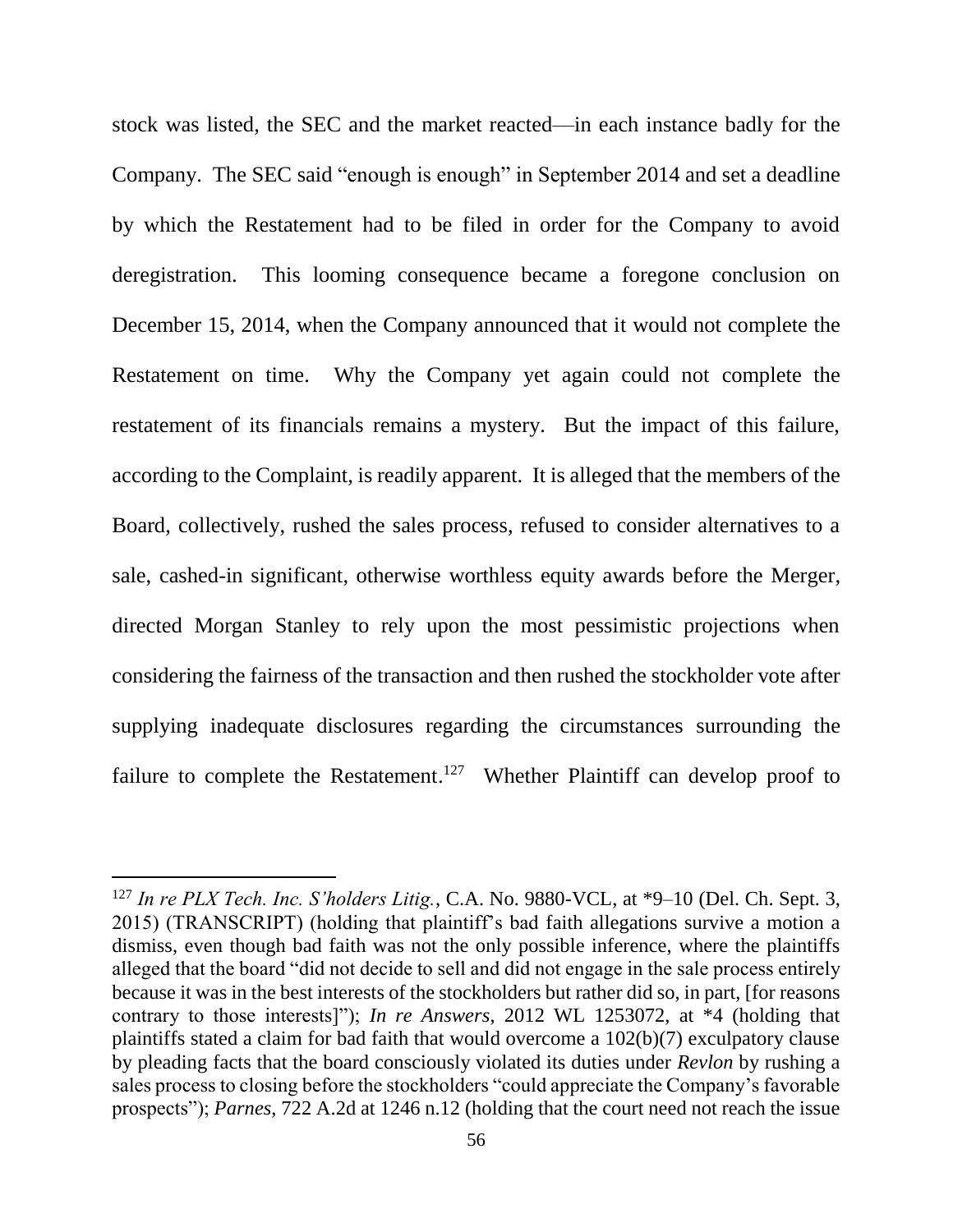sustain these allegations remains to be seen, but for now, the Complaint alleges facts from which it is reasonably conceivable that the Board's conduct with regard to the sales process and approval of the Merger "can in no way be understood as in the corporate interest."<sup>128</sup> Stated differently, Plaintiff has pled adequate facts to justify a pleading-stage inference of bad faith.<sup>129</sup>

of individual director independence "as our holding is based upon the entire board's apparent failure to exercise its business judgment in good faith").

<sup>128</sup> *In re Chelsea Therapeutics*, 2016 WL 3044721, at \*1.

 $129$  Plaintiff has also argued that the Individual Defendants breached their fiduciary duties by ceding control of the negotiations to Farshchi and Morgan Stanley, by engaging a banker with conflicts and by engaging in a structurally flawed sales process. These allegations do not pass through the exculpatory provision as they state, at best, duty of care violations. *See In re NYMEX S'holder Litig.*, 2009 WL 3206051, at \*7 (Del. Ch. Sept. 30, 2009) ("It is well within the business judgment of the Board to determine how merger negotiations will be conducted, and to delegate the task of negotiating to the Chairman and Chief Executive Officer."); *Lyondell*, 970 A.2d at 243 ("[T]here are no legally prescribed steps that directors must follow to satisfy their *Revlon* duties"); *In re Smurfit-Stone Container Corp. S'holder Litig.*, 2011 WL 2028076, at \*23 (Del. Ch. May 20, 2011, *revised* May 24, 2011) (holding that contingent fees charged by investment bankers do not create inherent conflicts). Of these allegations, the closest to state a non-exculpated claim is the allegation that the Board consciously disregarded its fiduciary duty by engaging Morgan Stanley knowing that it had previously done work for Vector. Specifically, the Complaint alleges (and the Proxy disclosed) that after receiving Vector's indication of interest in January 2015, years after Morgan Stanley's engagement with Saba began, the Board was apprised of Morgan Stanley's prior relationship with Vector, where it and its affiliates had provided financing services to a Vector affiliate in exchange for customary fees of approximately \$1 million. There is no *per se* rule that after learning of this past relationship, the Board was obliged to terminate Morgan Stanley and engage a new advisor. And the Complaint does not support a reasonable inference that Morgan Stanley's past relationship with Vector was of such significance that it could not fairly and impartially advise the Board.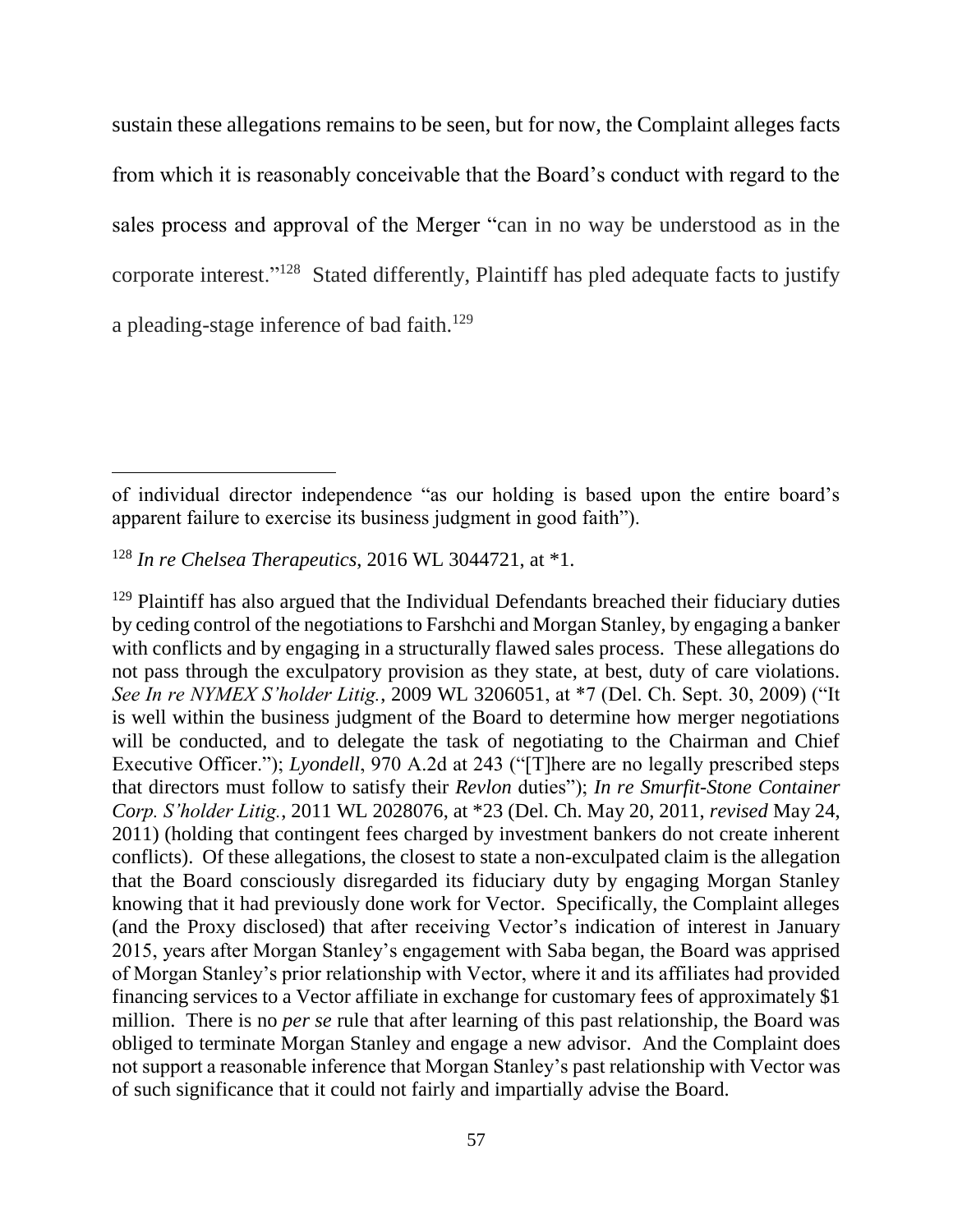### **(b) Plaintiff has Alleged an Actionable Breach of the Duty of Loyalty**

To plead a claim for breach of the duty of loyalty that will overcome a motion to dismiss, a plaintiff must plead sufficient facts to support a rational inference that the corporate fiduciary acted out of material self-interest that diverged from the interests of the shareholders. 130 Plaintiff has alleged that the Individual Defendants breached their duty of loyalty by (1) securing for themselves material personal benefits in connection with the Merger and (2) consciously allowing Farshchi to negotiate for his own interests during the sale process at the expense of the stockholders.

### **(i) The Material Personal Benefits Conferred to the Board**

Plaintiff asserts that each member of the Board breached its fiduciary duty of loyalty by endorsing a less than value-maximizing transaction so that they could achieve material personal benefits in the form of cash for their otherwise illiquid equity awards. As pled in the Complaint, Saba had been unable to award equity compensation to its directors for an extended time due to its need to restate its financials. Then, on the day before the Merger Agreement was signed, the Board awarded cash payments equal to the amount of their suspended equity awards, including those that had either not been settled, had expired, lapsed or even been

<sup>130</sup> *Cede & Co v. Technicolor, Inc.*, 634 A.2d 345, 363–64 (Del. 1993).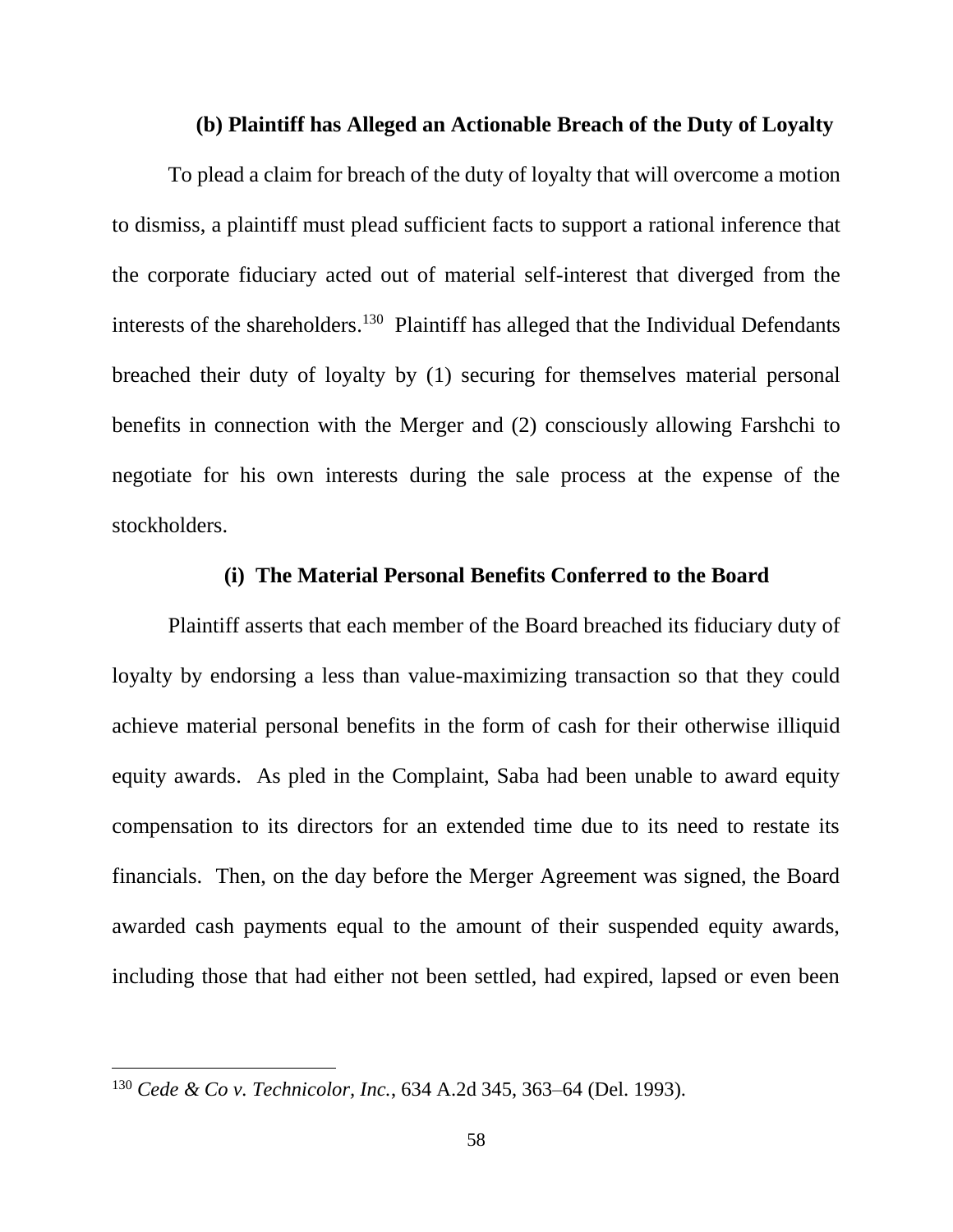canceled during the Restatement process. Awards that had not yet vested were accelerated.

The timing of the equity awards bolsters Plaintiff's self-interest theory. The Board approved an equity award to all independent directors on January 7, 2015, in the midst of Saba's sales process, upon the "recommendation of the Compensation Committee regarding the annual grant of 10,000 Restricted Stock Units to each independent Director serving on the Board."<sup>131</sup> The change of control payments, which converted equity awards into the right to cash payments upon a change of control, were then approved the day before the Merger Agreement was signed. In the ordinary course, as the Individual Defendants point out,  $132$  this timing would hardly support an inference of self-interest. Indeed, it is not at all uncommon for companies to address outstanding executive compensation on the eve of a merger.<sup>133</sup> But, again, this is not the typical case. The looming deregistration neutralized the equity awards; the prospect of a merger with Vector was the only means to revive

<sup>131</sup> Compl. ¶ 93.

<sup>132</sup> *See* Opening Br. in Supp. of the Individual Defs.' Mot. to Dismiss the Second Am. Verified Class Action Compl. ("Individual Defs.' Opening Br.") 30 (arguing that neither "[t]he substitution of cash compensation for pre-existing, vested compensation obligations" nor "[t]he acceleration of equity compensation is . . . a breach of fiduciary duty.").

<sup>133</sup> *See, e.g., In re OPENLANE, Inc. S'holders Litig.*, 2011 WL 4599662, at \*5 (Del. Ch. Sept. 30, 2011); *Globis P'rs, L.P. v. Plumtree Software, Inc.*, 2007 WL 4292024, at \*8 (Del. Ch. Nov. 30, 2007); *Krim v. ProNet, Inc.*, 744 A.2d 523, 528 (Del. Ch. 1999).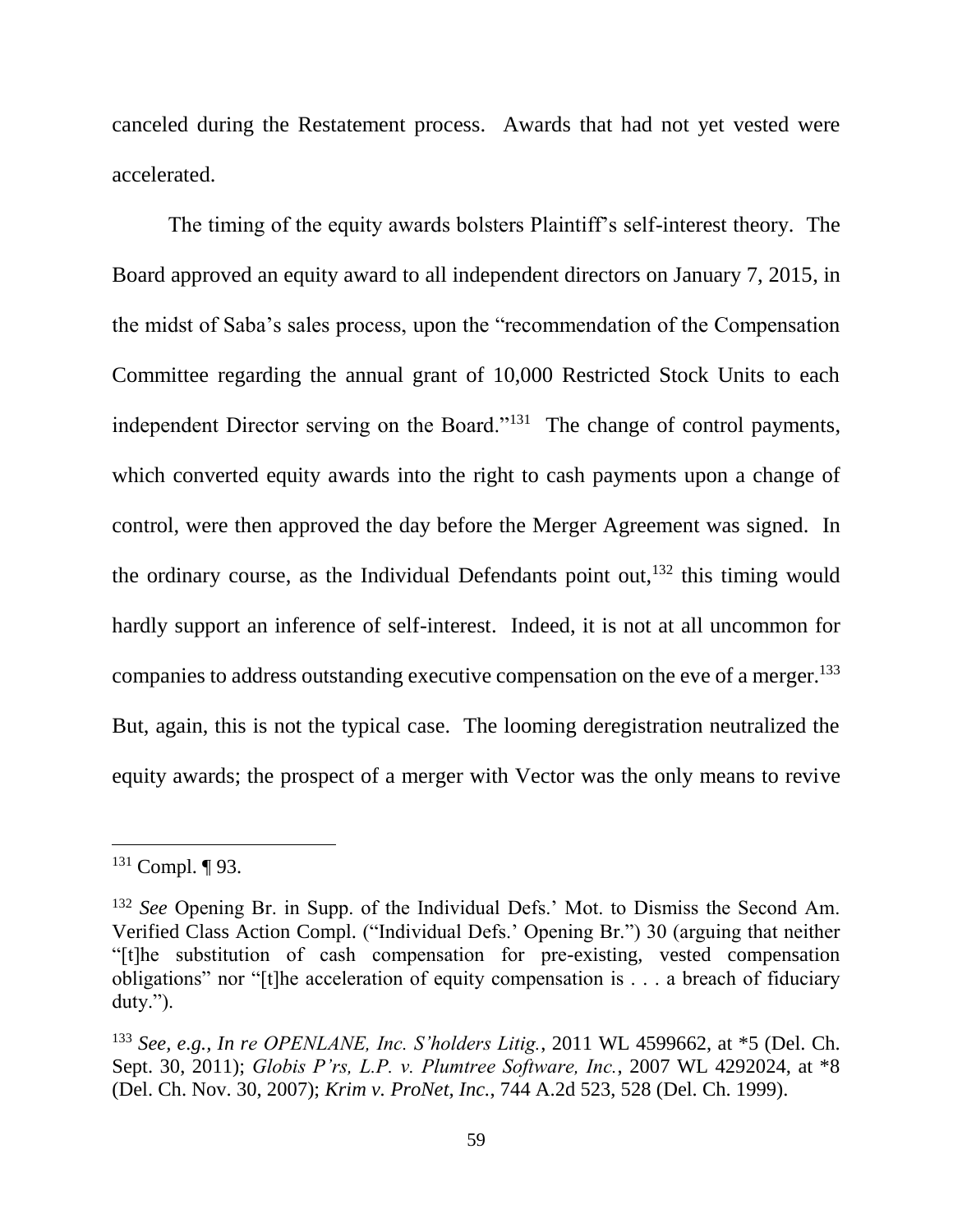them and convert them to cash. It is reasonably conceivable that this would steer the Individual Directors away from the standalone option, even if that option was in the best interests of stockholders.<sup>134</sup>

The Individual Defendants argue that "[a]t the Merger, Saba was contractually obligated to make good on its prior compensation commitments." <sup>135</sup> That may well be true but there is no reference to this alleged contractual obligation anywhere in the Complaint or in the documents incorporated therein by reference. Instead, the Complaint states that equity awards were likely illiquid due to the Company's ongoing failure to restate its financials and that there was no firm prospect that the awards would ever be made. While the timing of the equity compensation grants may not be quite as suspicious as those awarded in *K-Sea*, the fact that the Board received this cash compensation in lieu of suspended equity grants in connection with the Merger, given the uncertainty surrounding the Restatement, supports a reasonable inference that the Board approved the Merger in order to receive that

<sup>&</sup>lt;sup>134</sup> See Globis, 2007 WL 4292024, at \*9 (noting that "the acceleration of unvested options could be viewed as an inducement to effectuate" a merger, but determining the acceleration of options in that case was not significant enough to infer that the directors were interested in the transaction); *In re K-Sea Trans. P'rs L.P. Unitholders Litig.*, 2011 WL 2410395, at \*7 (Del. Ch. June 10, 2011) (noting that significant options granted to members of the committee tasked with evaluating a transaction close in time to the commencement of negotiations supported an inference that the members were interested in the transaction).

<sup>&</sup>lt;sup>135</sup> Individual Defs.' Opening Br. 30.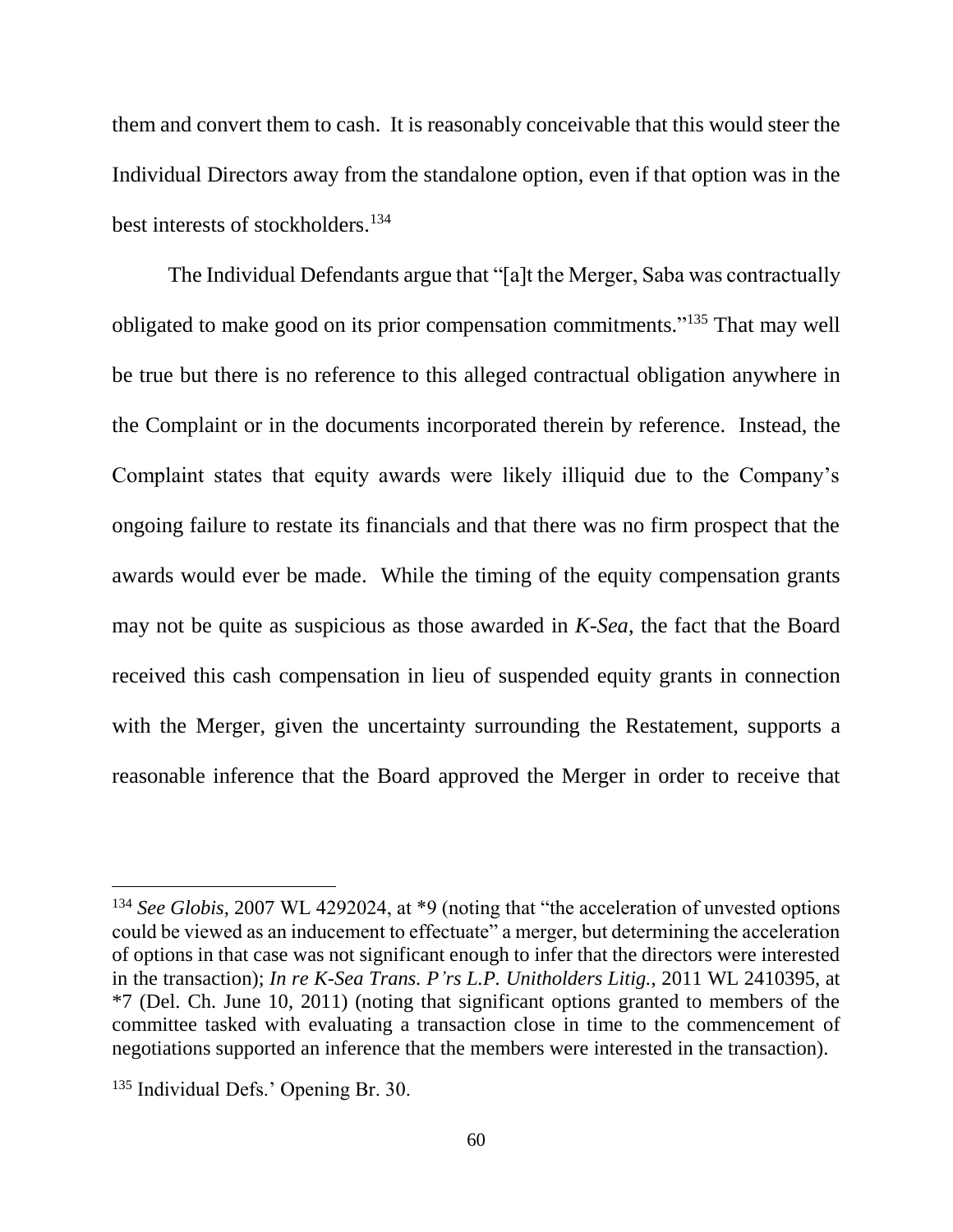compensation.<sup>136</sup> Therefore, I find that the Complaint adequately states a claim that the Board was interested in and approved the transaction due to the material personal benefits the directors would receive through cash compensation in lieu of equity grants in connection with the Merger.

### **(ii) Farshchi's Employment and Compensation**

Plaintiff also contends that Farshchi was motivated by self-interest in pursuing and negotiating the transaction with Vector, and that he dominated the Board throughout the sales process. 137 Specifically, Plaintiff contends that Farshchi was

<sup>&</sup>lt;sup>136</sup> This argument applies with equal force to Farshchi, who received even greater mergerrelated cash compensation for his equity. As noted earlier, the section 102(b)(7) provision does not serve to exculpate Farshchi to the extent he was acting in his capacity as an officer. While not contested by the Individual Defendants, I find that the benefits received by each of the Individual Defendants were material in that "the alleged benefit was significant enough '*in the context of the director's economic* circumstances, as to have made it improbable that the director could perform her fiduciary duties to the . . . shareholders without being influenced by her overriding personal interest.'" *Orman v. Cullman*, 794 A.2d 5, 23 (Del. Ch. 2002) (quoting *Gen. Motors*, 734 A.2d at 617 (emphasis added) (citations omitted)). Denzel, Fawkes, Klein, MacGowan, Russell, and Wilson each received \$270,000 in merger-related compensation through the immediate vesting of their equity awards while Farshchi received \$2,828,050. These pled facts support a reasonable inference of materiality since the synthetic options and synthetic RSUs for which the Individual Defendants received cash compensation in connection with the Merger constituted the only holdings that they had in the Company. *Compare Globis*, 2007 WL 4292024, at \*9 (noting the importance of the fact that only a minimal portion of the directors' overall holdings were accelerated due to the merger in the court's determination that the directors were not conflicted in evaluating the merger) *with K-Sea*, 2011 WL 2410395, at \*7 (finding that the complaint stated a colorable claim that an independent committee was tainted in evaluating a merger by recent equity grants representing a significant portion of those directors' holdings in the company).

<sup>137</sup> *See Orman*, 794 A.2d at 19–20.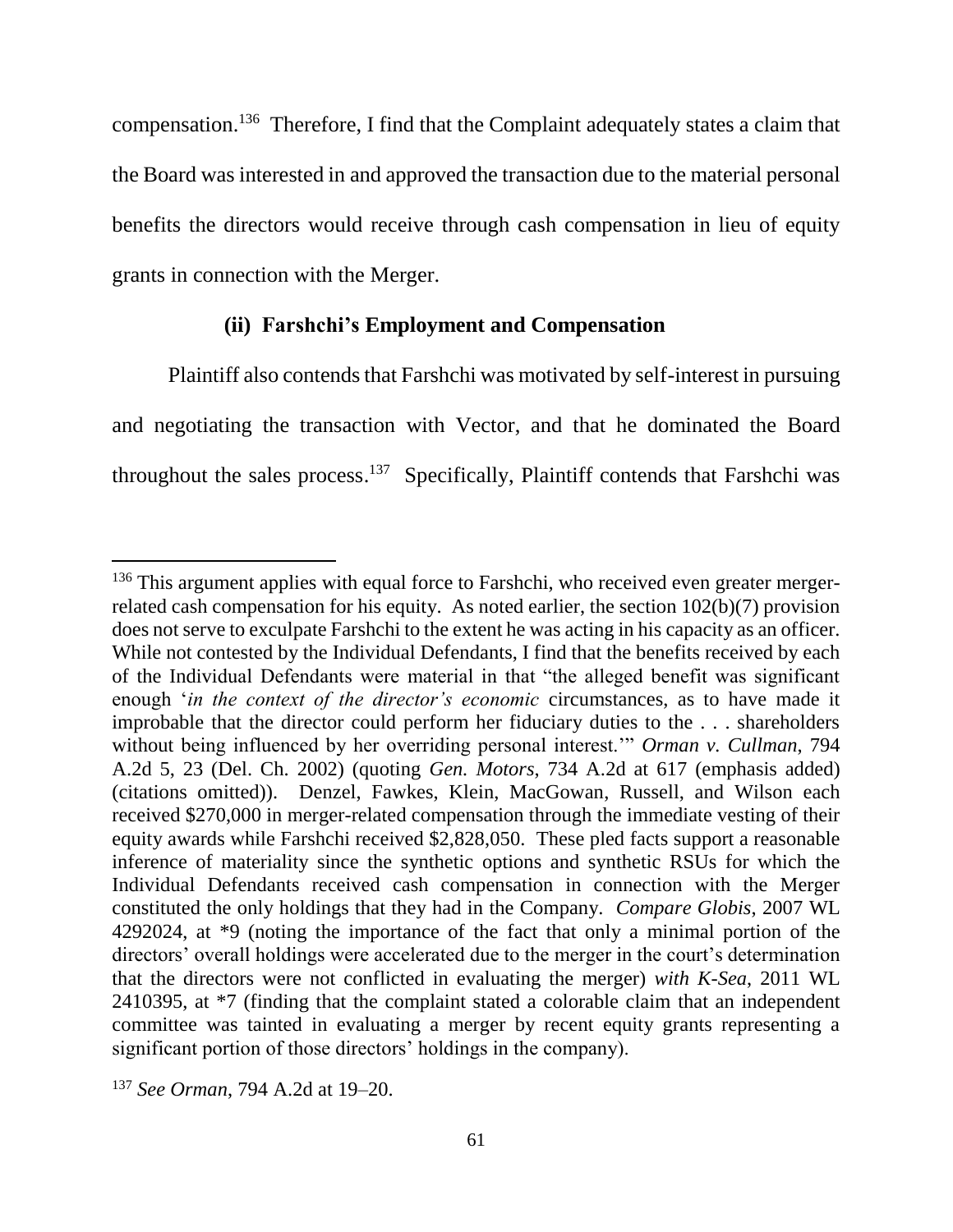driven to negotiate a deal with Vector, and then to push the Board to approve the transaction, so that he could secure employment with new-Saba after the Merger. Farshchi was an at-will employee at Vector after the Merger with the same base salary he had received prior to the Merger and a guarantee that the salary would never be reduced.<sup>138</sup>

The first meeting Farshchi had with Vector to negotiate his continued employment occurred on February 4, 2015, five days before the Merger Agreement was signed and after the economic terms and nearly all due diligence on the deal were finalized. The Complaint also acknowledges that Vector demanded that it be permitted to negotiate a new employment contract with Farshchi as a condition to entering into the transaction. The Complaint lacks any allegations that Farshchi engaged in any employment negotiations prior to this demand with any of the potential acquirors or that he was driven to take certain positions during the negotiations by a desire to be retained at the surviving company. This is unlike *In re Answers Corporation Shareholders Litigation*, <sup>139</sup> where plaintiffs alleged that the CEO would lose his job unless he sold the company,<sup>140</sup> or *In re Lear Corporation* 

<sup>&</sup>lt;sup>138</sup> Notably, Farshchi left the post-Merger company in July 2015, just months after the completion of the Merger.

<sup>139</sup> 2012 WL 1253072 (Del. Ch. Apr. 11, 2012).

 $140$  *Id.* at  $*7$ .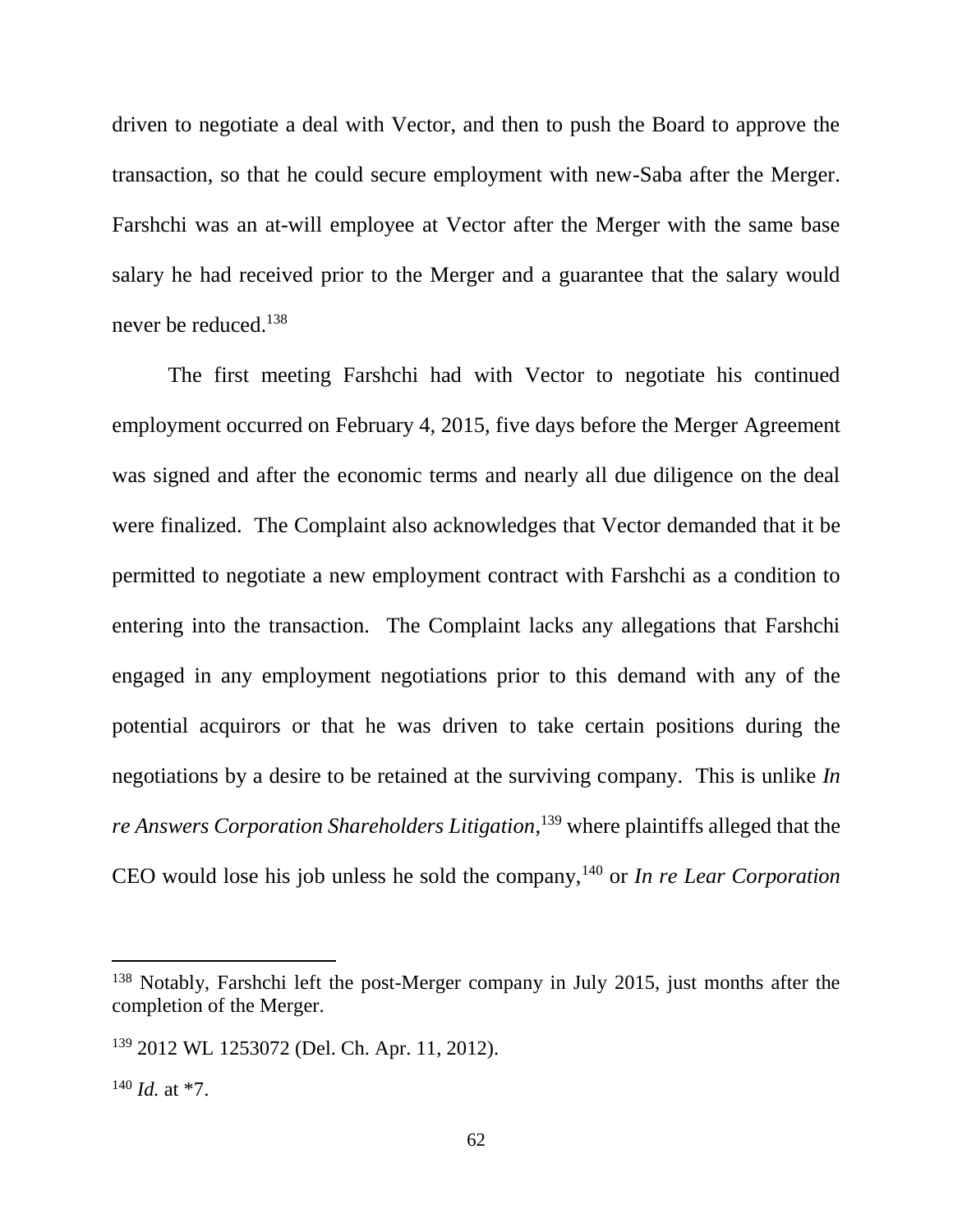Shareholder Litigation,<sup>141</sup> where the CEO negotiating the transaction had a unique and personal need for liquidity that was not shared by all stockholders.<sup>142</sup> Farshchi shared the liquidity predicament caused by the pending deregistration of Saba's stock with all of Saba's stockholders. Therefore, I find that the Complaint does not support a reasonable inference that Farshchi was interested in the transaction for any reason other than the equity-related cash-out he received in connection with the Merger along with all other members of the Board.

#### \*\*\*\*\*\*\*\*\*\*\*\*\*

Having found that the Complaint supports a reasonable inference that the Board acted in bad faith and was interested in the transaction due to its extraction of merger-related compensation, the Individual Defendants' motion to dismiss Count I must be denied as the Complaint adequately states a claim for breach of the fiduciary duty of loyalty.

### **C. Plaintiff Has Failed to Plead Aiding and Abetting Against Vector**

The Vector Defendants move to dismiss Plaintiff's aiding and abetting claim both for failure to plead an underlying breach of fiduciary duty and for failing adequately to plead that Vector knowingly aided the Individual Defendants in any

<sup>141</sup> 926 A.2d 94 (Del. Ch. 2007).

<sup>142</sup> *Id.* at 100.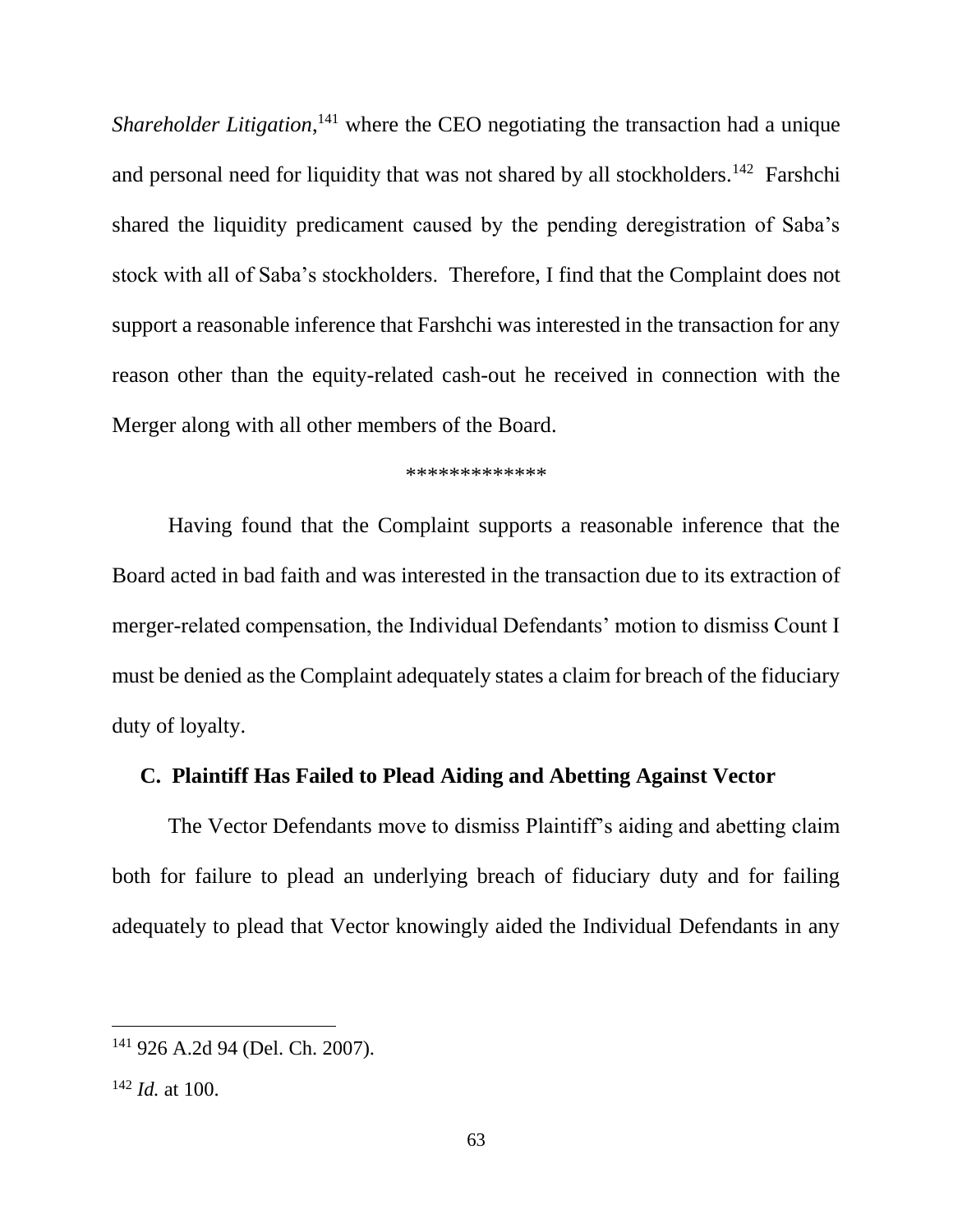breach they may have committed, *i.e.,* scienter. I reject the first argument for the reasons stated above. I address the second argument below.

To state a claim for aiding and abetting a breach of fiduciary duty, the plaintiff must plead: "(1) the existence of a fiduciary relationship, (2) the fiduciary breached its duty, (3) a defendant, who is not a fiduciary, knowingly participated in a breach, and (4) damages to the plaintiff resulted from the concerted action of the fiduciary and the non-fiduciary."<sup>143</sup> In order for a third party's actions to constitute knowing participation in a breach of fiduciary duty, that third party must "act with the knowledge that the conduct advocated or assisted constitutes such a breach."<sup>144</sup>

The Complaint alleges that the Vector Defendants knowingly aided and abetted the Board's breach of fiduciary duty by acquiring Saba at a price it knew was unfair and by unfairly leveraging its position as a Saba lender armed with confidential information that other Saba stockholders did not possess.<sup>145</sup> Plaintiff

<sup>143</sup> *Gotham P'rs, L.P. v. Hallwood Realty P'rs, L.P.*, 817 A.2d 160, 172 (Del. 2002) (quoting *Fitzgerald v. Cantor*, 1999 WL 182573, at \*1 (Del. Ch. Mar. 25, 1999)). *See also Malpiede*, 780 A.2d at 1096 (same).

<sup>144</sup> *Id.* at 1097–98 (explaining that "[u]nder this standard, a bidder's attempts to reduce the sale price through arm's-length negotiations cannot give rise to liability for aiding and abetting, whereas a bidder may be liable to the target's stockholders if the bidder attempts to create or exploit conflicts of interest in the board. Similarly, a bidder may be liable to a target's stockholders for aiding and abetting a fiduciary breach by the target's board where the bidder and the board conspire in or agree to the fiduciary breach.") (citations omitted).

<sup>145</sup> *See* Compl. ¶ 129 ("Vector has worked with Saba since 2013, and is therefore, familiar with the Company's true value. . . . Accordingly, Vector had access to Saba's most recent and detailed financial information, information ordinary stockholders were unable to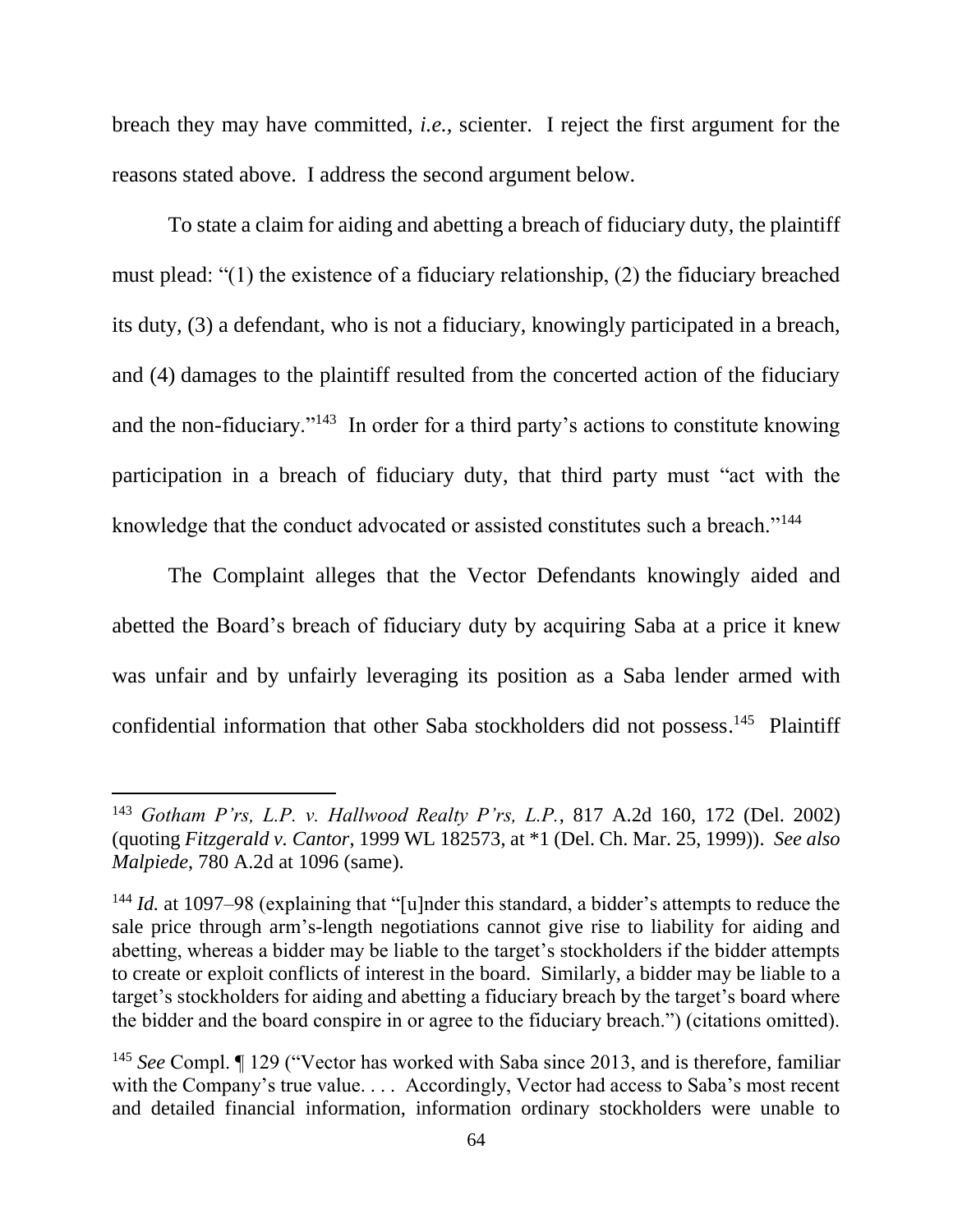correctly posits that an acquiror "may not knowingly participate in the target board's breach of fiduciary duty by extracting terms which require the opposite party to prefer its interests at the expense of its shareholders."<sup>146</sup> The rationale for this settled rule is that a bidder may not knowingly "[c]reat[e] or exploit[e] a fiduciary breach."<sup>147</sup> Plaintiff has pled no facts that would support a reasonable inference that Vector did anything of the sort here. And, while Plaintiff now argues that Vector used the confidential information it possessed to "push the Board to end the sales process quickly to assure the Merger Agreement would be executed before Saba's stockholders learned of the Company's favorable prospects,"<sup>148</sup> the Complaint is devoid of any such factual allegations.<sup>149</sup> Plaintiff cannot defeat an argument raised

<sup>148</sup> Answering Br. 56–57.

access. Vector took advantage of the Individual Defendants' breaches to extract terms locking up the deal for itself and in order to acquire the Company at an unfair price."). *See also* Answering Br. 55–58.

<sup>146</sup> *Gilbert v. El Paso Co.*, 490 A.2d 1050, 1058 (Del. Ch. 1984), *aff'd*, 575 A.2d 1131 (Del. 1990).

<sup>147</sup> *In re Del Monte Foods Co. S'holders Litig.*, 25 A.3d 813, 837 (Del. Ch. 2011).

<sup>149</sup> *See* Compl. ¶¶ 23, 60, 67, 129. I note as well that Plaintiff has not identified specifically what these "favorable prospects" were, and that nothing in the Complaint or the Proxy identifies any favorable new developments with Saba's business or anticipated growth. Rather, Plaintiff seems to be attempting to invoke *In re Answers*, where the court refused to dismiss an aiding and abetting claim for failure to state a claim where the acquirors "used [confidential] information to push the Board to end the sales process quickly to assure the Merger Agreement would be executed before Answers' shareholders learned of the Company's favorable prospects." In that case, however, the acquirors had access to confidential information that allegedly showed an increase in operating and financial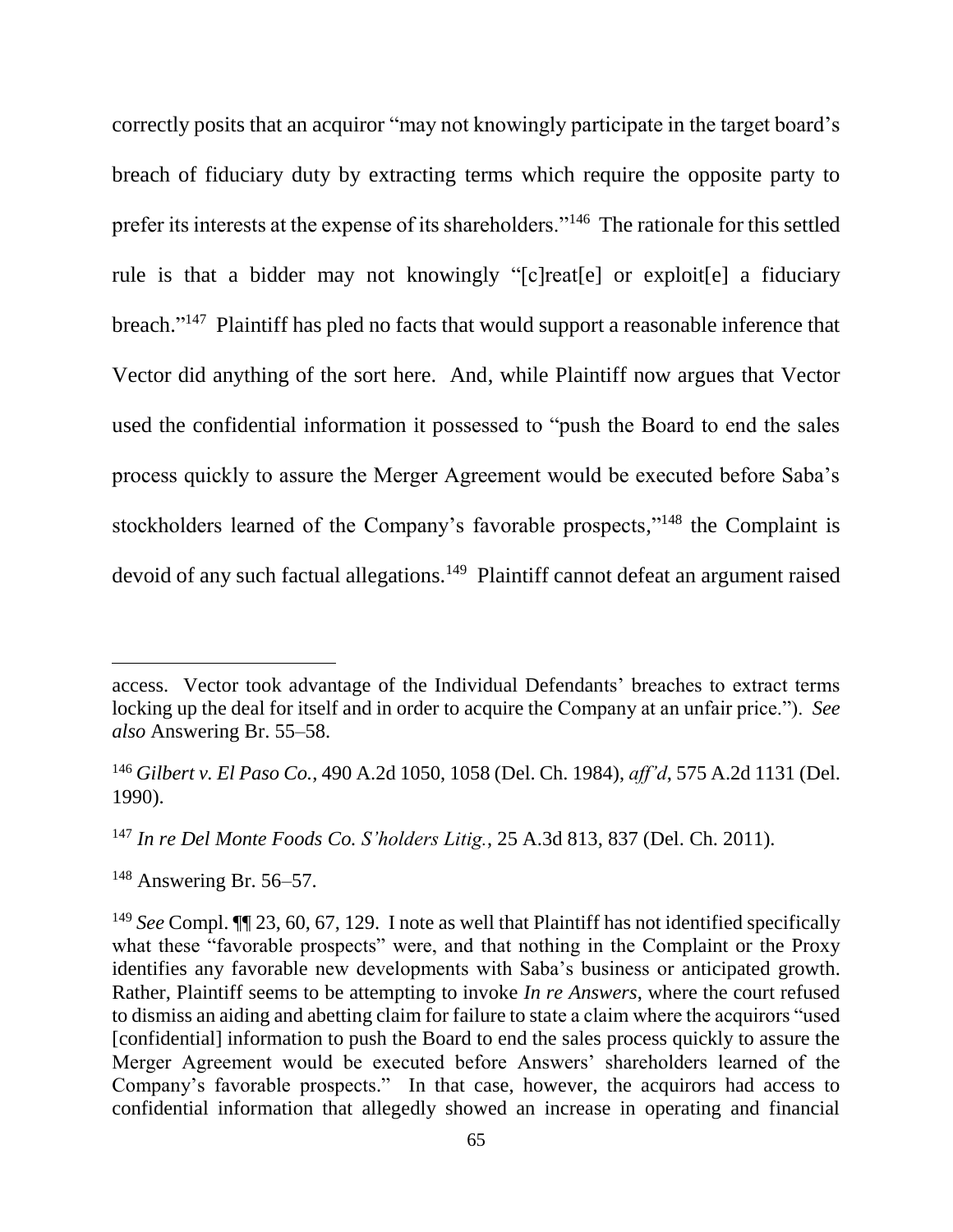in a motion to dismiss by proffering an after-the-fact theory for this first time in his answering brief.<sup>150</sup>

Moreover, "the receipt of confidential information, without more, will not usually be enough to plead a claim for aiding and abetting."<sup>151</sup> Likewise, conclusory allegations that a third party received "too good of a deal," without more, will also be insufficient to state a claim for aiding and abetting the breach of fiduciary duties.<sup>152</sup> Yet that is exactly what Plaintiff has pled here. Since the Complaint contains no well-pled allegations from which I can reasonably infer that the Vector Defendants "act[ed] with the knowledge" that their conduct during the sales process

performance that would likely increase the market price for the target company's stock above the acquirors' offer price. *In re Answers*, 2012 WL 1253072, at \*9–10.

<sup>150</sup> *See OLL Ventures, Inc. v. Woodland Mills Assocs., L.P.*, 2001 WL 312452, at \*1–2 (Del. Ch. Mar. 8, 2001) (refusing to consider an allegation not found in the complaint when addressing plaintiff's response to a motion to dismiss); *Dolphin Ltd. P'ship I, L.P. v. Gupta*, 2007 WL 315864, at \*1 (Del. Ch. Jan. 22, 2007) (same); *Orman*, 794 A.2d at 28 n.59 ("Briefs relating to a motion to dismiss are not part of the record and any attempt contained within such documents to plead new facts or expand those contained in the complaint will not be considered.").

<sup>151</sup> *In re Answers*, 2012 WL 1253072, at \*10.

<sup>152</sup> *Dent*, 2014 WL 2931180, at \*18. *See also Morgan v. Cash*, 2010 WL 2803746, at \*8 (Del. Ch. July 16, 2010) ("Under our law, both the bidder's board and the target's board have a duty to seek the best deal terms for their own corporations when they enter a merger agreement. To allow a plaintiff to state an aiding and abetting claim against a bidder simply by making a cursory allegation that the bidder got too good a deal is fundamentally inconsistent with the market principles with which our corporate law is designed to operate in tandem."); *In re Lukens Inc. S'holders Litig.*, 757 A.2d 720, 735 (Del. Ch. 1999) ("[I]t should be obvious that 'an offeror may attempt to obtain the lowest possible price for stock through arm's-length negotiations.'"), *aff'd*, 757 A.2d 1278 (Del. 2000) (TABLE).